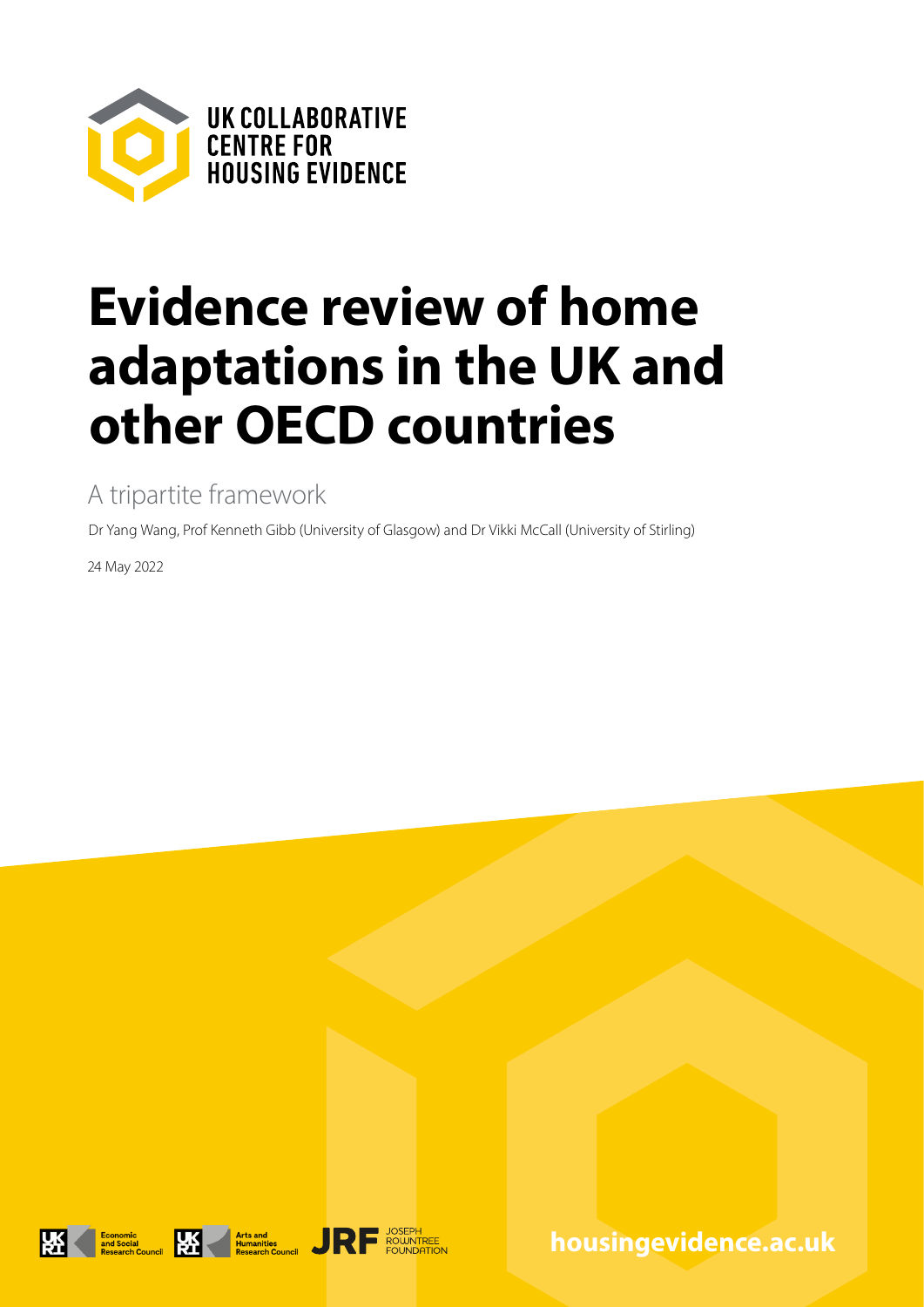

# **About the authors**

Dr Yang Wang is an Interdisciplinary Research Fellow within Urban Studies at the University of Glasgow.

Professor Kenneth Gibb is Director of the UK Collaborative Centre for Housing Evidence (CaCHE), and Professor in Housing Economics within Urban Studies at the University of Glasgow.

Dr Vikki McCall is a Senior Lecturer in Social Policy and Housing at the University of Stirling.

# **Acknowledgements**

The authors are grateful to the Economic and Social Research Council (ESRC), Arts and Humanities Research Council (AHRC) and the Joseph Rowntree Foundation for financial support through CaCHE (grant reference: ES/P008852/1). Special thanks also go to our project partners involved in this suite of projects: Age Scotland, the Housing Associations' Charitable Trust (HACT), and Horizon Housing Association.

We would also like to thank Alison Docherty (Housing, Health & Social Care Advisor, and Equipu Partnership Manager), Angela Gardiner (Inclusive Design Manger from the Link Group), Jill Pritchard (Vice Chair of Horizon Housing Association and Chair of The Housing Learning and Improvement Network, Scotland), and Lorna Cameron (Chief Executive Officer of Horizon Housing Association) who offered astute practice-based insights on a later draft of the review.

# **Disclamer**

The authors are responsible for all views and any remaining errors contained in this review. The views expressed should not be assumed to be those of the University of Glasgow, University of Stirling, CaCHE or any of the project partners.









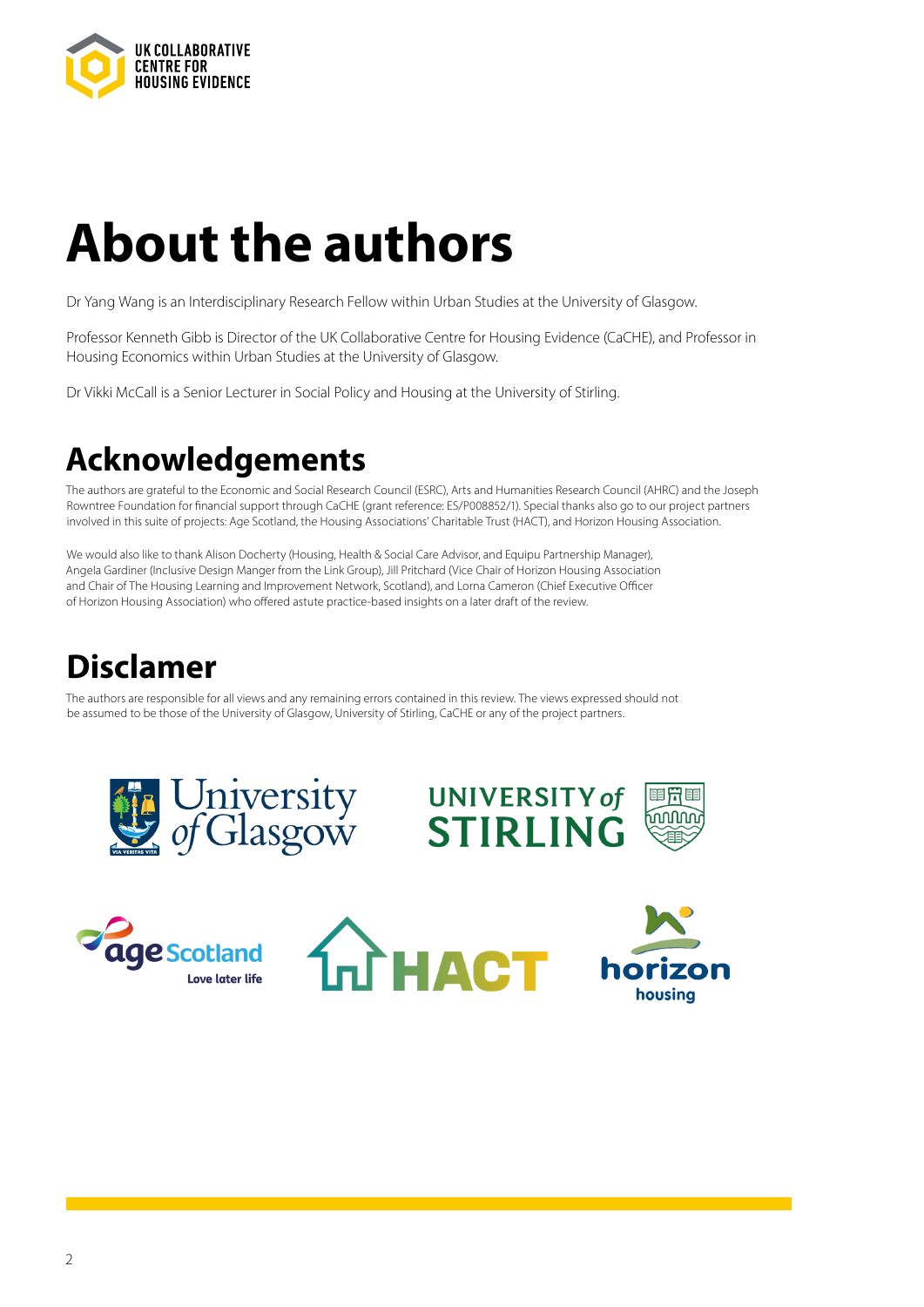## **Some useful concepts and/or abbreviations**

**Activities of Daily Living (ADLs)** – Activities of Daily Living (ADLs) is a term used to describe the fundamental tasks that people need to manage in order to live at home independently and care for themselves. These fundamental tasks include eating, dressing, personal hygiene, continence management (using the bathroom properly), and ambulating (moving from one position to another and walking independently). These activities are also referred to as Personal ADLs (P-ADLs). The term ADLs was first coined by Sidney Katz in 1950 (Katz, 1983). It is used as an indicator of a person's functional status and level of independence. The inability to perform ADLs independently results in dependence upon others and/or assistive devices, and home adaptations. ADLs are extensively studied in the literature of adaptations.

**Instrumental Activities of Daily Living (I-ADLs)** – Instrumental Activities of Daily Living (I-ADLs) differs from ADLs as people sometimes ask for outside assistance when these tasks become difficult to manage independently. These include communicating with others, preparing meals, transportation, managing personal finances, and so on. I-ADLs also reflect a person's ability to live independently but are not necessarily required on a daily basis, although they are less discussed in the literature.

**Participation** – Participation in the context of home adaptations refers to a person's involvement in everyday activities that bring meaning to her/his life. Active participation is considered important for the health and wellbeing of people with disabilities, as well as the goal of occupational therapy and hence home adaptations. See Vessby & Kjellberg's (2010) review for an overview of how the concept had been used in the academic literature of occupational therapy.

**Person-Environment Fit** – An idea central to the ecological model of ageing developed by Powell Lawton and his colleagues that describes the interplay between individuals and their environments (Lawton, 1980; Lawton & Nahemow, 1973). The model has a person component denoting 'competence' such as functional capacity and an environmental component termed 'environmental press'. On top of these is 'adaptation' reflecting the matching between competence (person component) and press (environment component). The idea is widely cited, but how it can be addressed through home adaptations has not received a great deal of empirical examination.

**Universal Design** – The Center for Excellence in Universal Design (CEUD, 2021) has a definition of the concept as "the design and composition of an environment so that it can be accessed, understood and used to the greatest extent possible by all people regardless of their age, size, ability or disability". The concept is seen in a few papers about home adaptations, but involves a whole new literature.

**Usability** – Usability is a person's subjective evaluation of the constraining or supportive impact of the home environment on performing ADLs (and I-ADLs). It is usually defined and understood as a three-dimensional construct, comprised of the person/social dimension, the physical environment dimension, and the activity dimension (see Fänge & Iwarsson, 2003).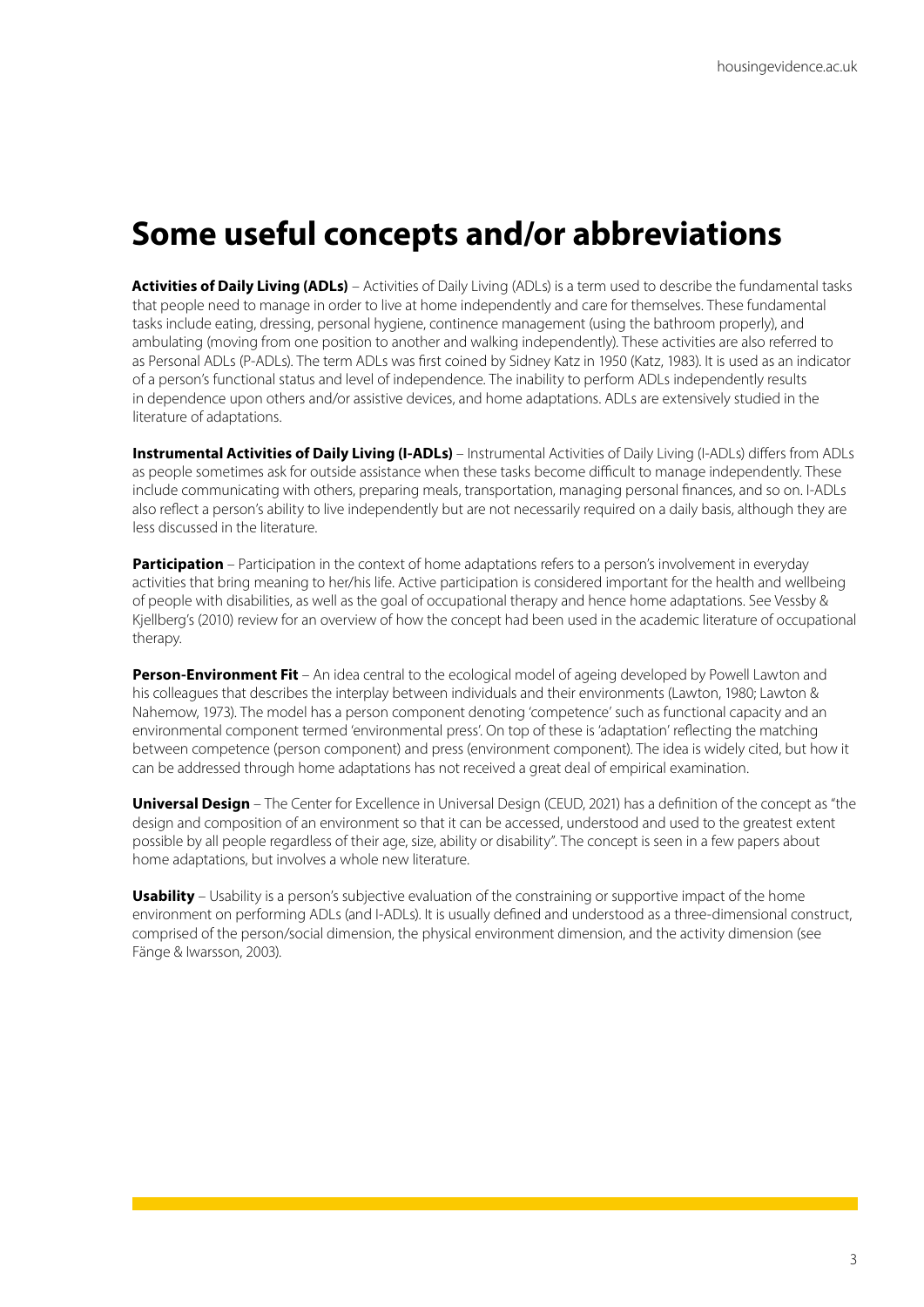

# **Contents**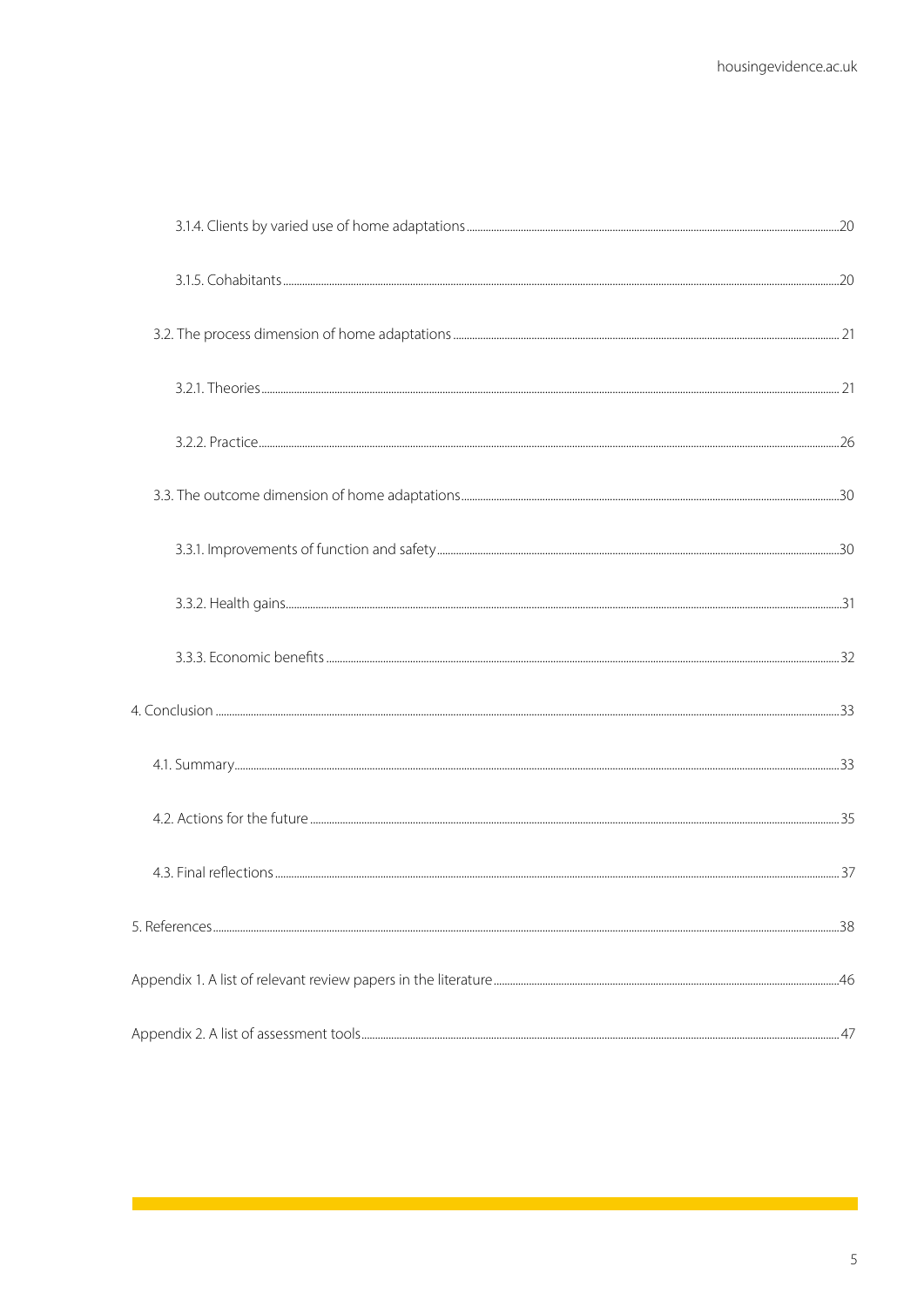

# **Executive summary**

### Background

This review is one part of **The Adaptations Policy and Practice Programme**, co-ordinated by the UK Collaborative Centre for Housing Evidence (CaCHE) and involving collaborations with the University of Stirling, Age Scotland, Horizon Housing Association, and the Housing Associations' Charitable Trust (HACT), focusing on understanding the academic evidence and policy landscape behind home adaptations. There are four complementary research activities:

- 1. This evidence review, led by Dr Yang Wang, which focuses mainly on scholarly articles and indexed book chapters published after 2000, as the first step in outlining key evidence around, and knowledge about, home adaptations.
- 2. Social Value Analysis led by Horizon Housing Association and HACT drawing on their value bank methodology to explore the social value of adaptations.
- 3. A policy brief led by Dr Vikki McCall (University of Stirling) which will build policy and practice recommendations from the findings of this evidence review and the social value analysis.
- 4. Older People's Experience of Adaptations in Scotland supported by Age Scotland with Dr Vikki McCall which will involve a national survey, a series of focus groups and interviews with older people who have applied or received adaptations in their home.

CaCHE will also conduct a focus group with service providers towards the end of the programme to consider the operational, strategic and policy ramifications of the programme's key findings.

The main objective of this review was to provide overview of what do we know about home adaptations, examining the latest knowledge advancement, identifying gaps for future research, and informing policy and practice. We directed our enquires of the literature following three questions:

- 1. Who need home adaptations?
- 2. How are home adaptations placed and what works or would work as examples of good practices?
- 3. What are the outcomes of home adaptations?

This led to the development of a three-dimensional framework – *Client, Process and Outcome* – which can accommodate the old, new and growing evidence, themes and theories of home adaptations<sup>1</sup>.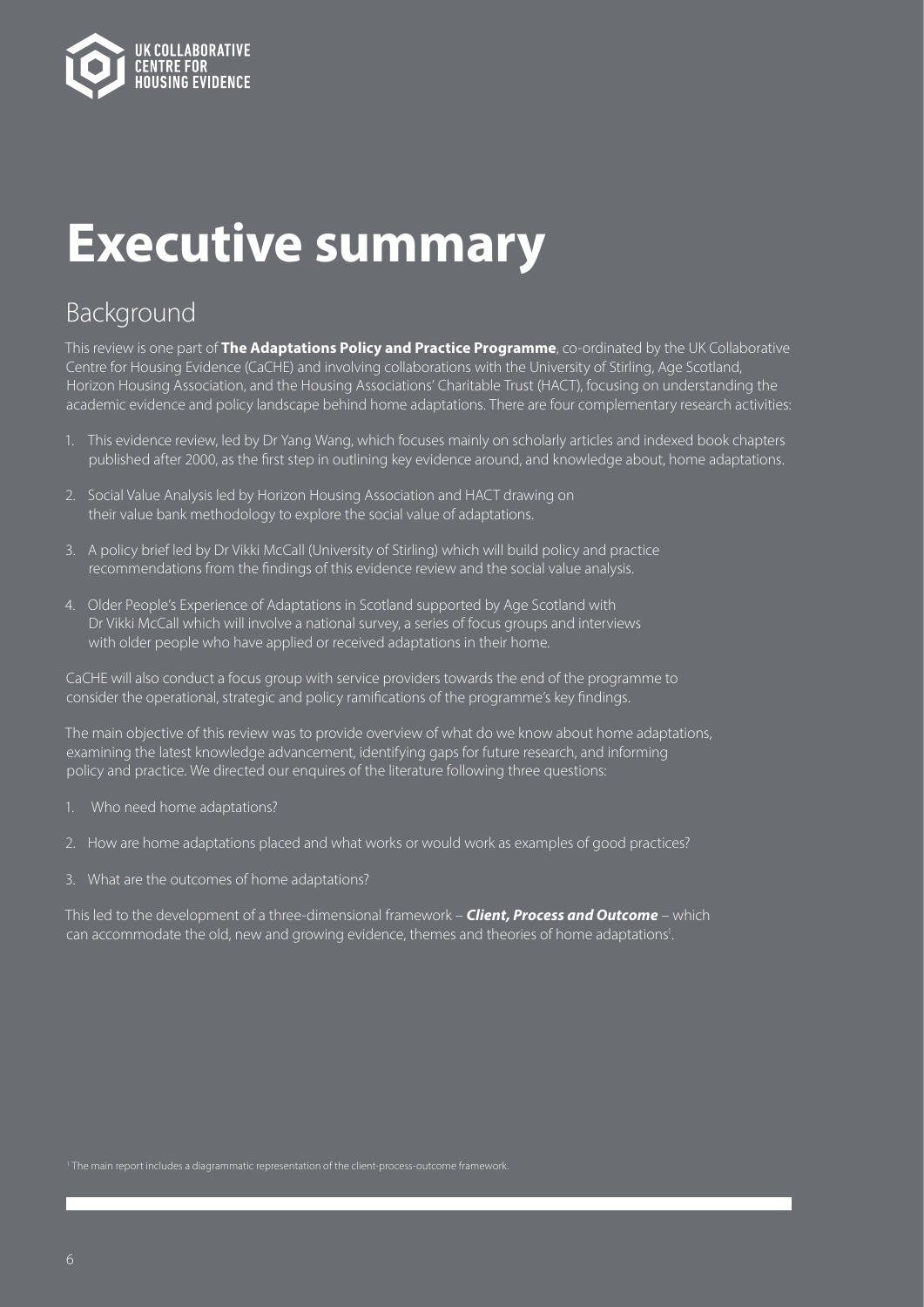### Overview

This evidence review is concerned mainly with adaptations in relation to community-dwelling older people. There is also the need for projecting home adaptation studies and practices within the broader 'landscape' of 'inclusive living', which considers their benefits for people from all ages and disability groups (McCall, 2022; McCall et al., 2020)<sup>2</sup>.

This review followed the Royal College of Occupational Therapy's (RCOT, 2019) understanding of the concept of adaptations that acknowledges that health and care needs are dynamic and change over time. This places emphasis on solutions rather than just the types of adaptations or the funding processes behind them, important as these are.

Occupational therapy is the core discipline for the study of home adaptations. The literature in occupational therapy has a long-standing tradition of exploring people's functional dependency. Yet it has been challenged by a growing emphasis on the broader outcome of health, wellbeing and life quality from various disciplines such as environmental gerontology, disability studies, health studies, and so on. This fragmented multidisciplinary literature was a significant challenge to our work.

The evidence review was assembled along the lines of other CaCHE evidence reviews involving the digital search on social science search engines using multiple exclusion criteria – e.g. a focus on peer reviewed papers in English after 2000, but including book chapters.

The digital search process yielded 706 papers falling within search criteria (after excluding duplicates and other similar anomalies). A series of further exclusions reduced this to 153. Further manual examination produced a final set of 76 papers. These are primarily about home adaptations in core Anglosphere states (i.e. the UK, Australia, the US, Canada and New Zealand) and Sweden, with a few exceptions in favour of other EU membership countries (primarily from western Europe: Germany, France, Italy and Spain), as well as Japan and South Korea. They come from a large variety of journals in various subject areas including occupational therapy, disability studies, environmental gerontology, health, housing, and ageing studies, with occupational therapy lying at the core.

### Findings

The *client* dimension reviewed ways in which the characteristics of home adaptation applicants/users had been explored in the contemporary literature. Some are quite revealing and clearly demonstrate the importance of increasing our knowledge about the characteristics of adaptations clients, such as the investigation of ethnic disparities in the use of adaptations (e.g. Bakk et al., 2017) which further draws our attention to wider issues of inequality in housing and the health and social care system. Some, however, appeared to make oversimplifying claims such as studies which associated the use of adaptations with types of disease (Welti et al., 2020). They might be an oversimplification because home adaptations happen in patients' home environments where some types of disease are addressed in different ways from hospital or clinic settings. We also discussed the need for paying further attention to cohabitants.

In the *process* dimension, we tried to distinguish theory and practice. The theory section recognised the growing emphasis on considering clients' desires beyond function and safety needs in pursuit of a person-centred approach to the design of adaptations for 'effective' and 'beneficial' outcomes (in contrast to the wasteful and harmful). The theorybased themes also moved from earlier emphasis on considering the meaning of home (Heywood, 2005; Tanner et al., 2008) to more recent calls for understanding the experience of ageing (Renaut et al., 2015) and to adaptive coping strategies (Kim, 2021). The practice section focused on the frequently reported delays during adaptation services in the UK and what we called 'elective delays' that resulted from stigmatisation associated with home adaptations.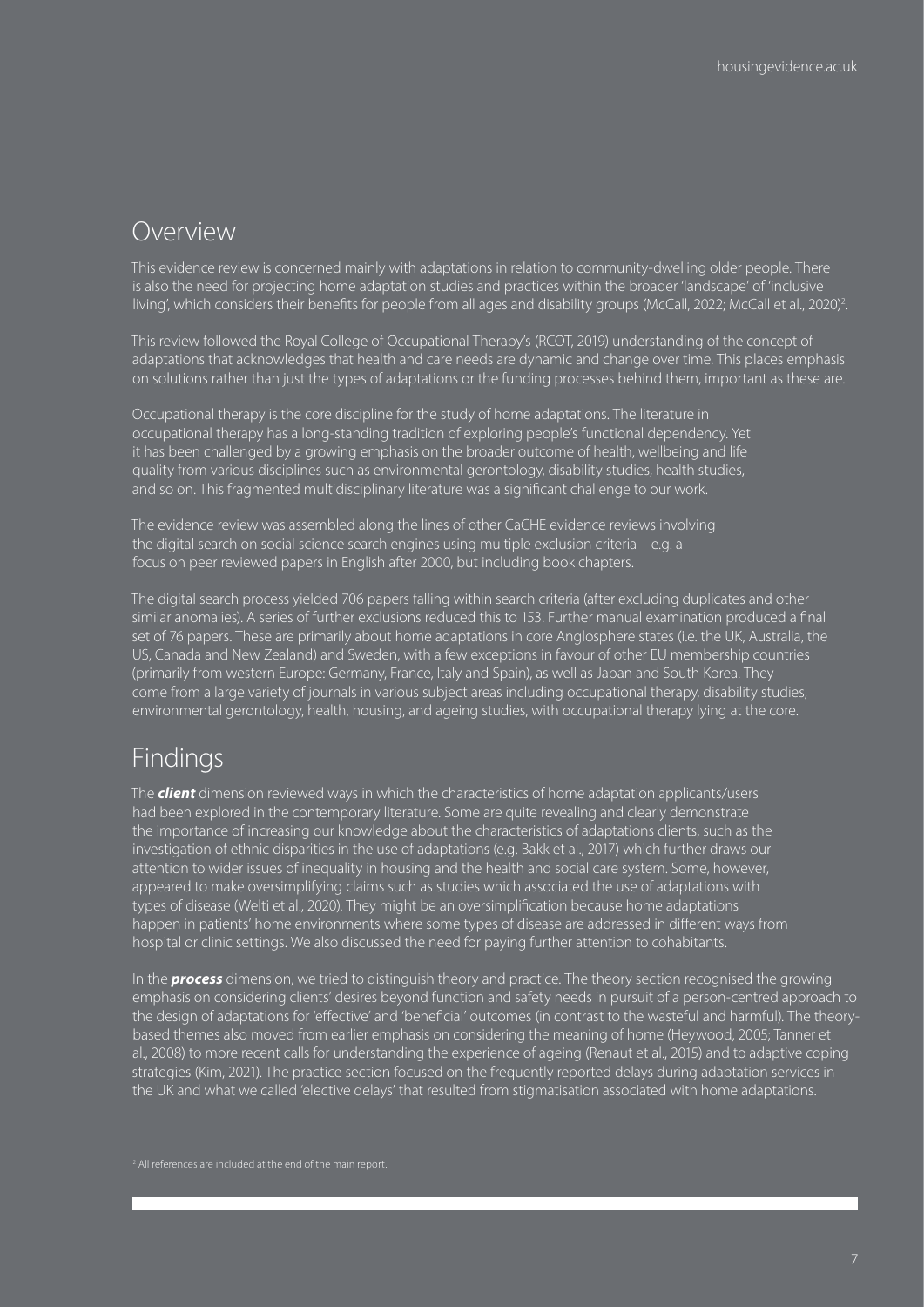

We organised evidence about the *outcomes* of adaptations into three broad categories: functional performance and safety, health gains, and economic benefits. While improvements of functional performance and safety as the primary focus of adaptations studies have been documented in greater depth following RCT studies, health gains and economic benefits were relatively weakly evidenced. For health gains, Heywood's (2004a) study remains the most (sometimes the sole) referred-to study, and economic benefit is an emerging topic in academic literature.

### Final thoughts

We note six under-explored areas or gaps in the literature that should be addressed in future work:

- **There is limited empirical evidence on social inequality and intersectionality in home adaptations in the literature.**
- The significance of considering cohabitants' views in adaptations was frequently argued, but less often explored.
- $\bullet$  The PRS tenant group remains underexplored compared to other housing tenures in research on adaptations.
- $\bullet$  We note the absence of research assessing clients' concerns over aesthetics, although convincing evidence has been found that a hospital-looking adaptation could invoke feelings of institutionalisation as well as disability- and ageing-related stigmas, consequently affecting health and wellbeing.
- **There remains a need to understand how people (both clients and professionals) experience** and react to the difficulties of rationing resource allocations in adaptation services.
- $\bullet$  Identifying and measuring health gains from adaptations is another under-explored area due to the conceptual difficulties of isolating causal health outcomes.

Finally, the review team also generated wider reflections based on thinking about the review's implications. While not necessarily new or original, these might be useful for policymakers and practitioners in Scotland to consider further.

- $\bullet$  Promoting a renewed understanding of the concept of home adaptations among professionals that recognises the dynamic needs of people, which varies as their ageing experience vary over time and circumstance, which diversifies as their home experience diversifies, and which changes as their health needs change.
- **•** Providing more social support as well as legislative protection for older people living in PRS, and possibly considering offering alternative funding schemes – such as providing direct funding to PRS landlords like the Physical Adaptations Grant scheme for social housing landlords.
- **•** Considering organising independent home assessments. Relevant information can be added to the NHS health and social care database for future research use and policy design (e.g. providing data for data linkage based research on adaptations).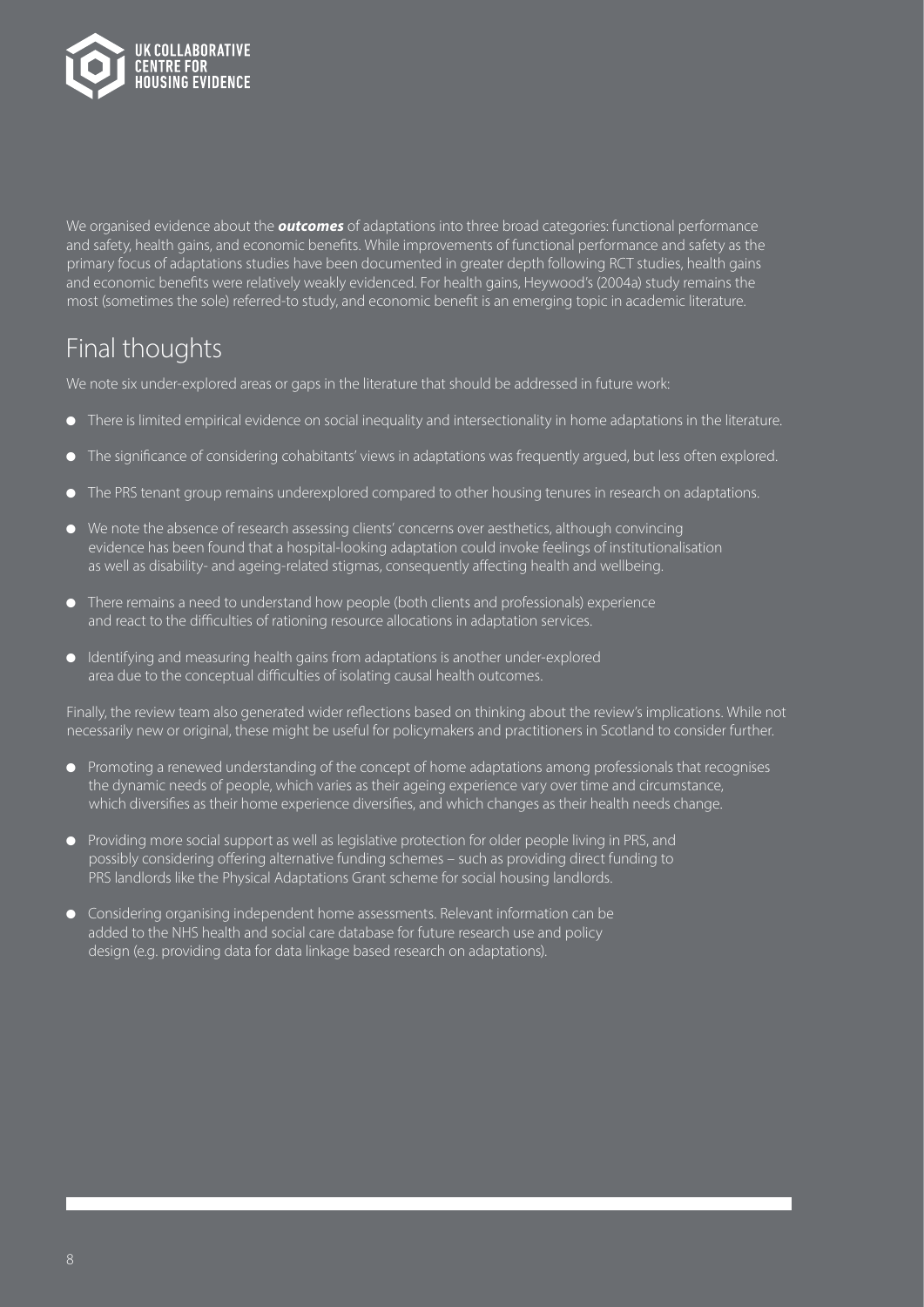- **.** Engaging and empowering clients. A default open attitude by the professional side is recommended, whereby client expertise can be valued and their preferences listened to, whilst good-quality and timely housing advice and social support services that help people to identify, reflect on and self-manage their needs and options are needed at the same time.
- $\bullet$  Among professionals, a priority must be to ensure that client expertise can be consistently valued and preferences listened to praxctically and with empathy.
- Arranging post-adaptation evaluations to assess their outcomes (in particular health gains) so that best practices could be identified. Such information could join the assessment database and be made accessible to all sectors involved in adaptations – housing, health and social care – to guide practices and also be a basis for research evaluations.
- **•** Combating everyday ageism, promoting people's confidence in talking about ageing and older age, and being conscious of ageist behaviour in practices.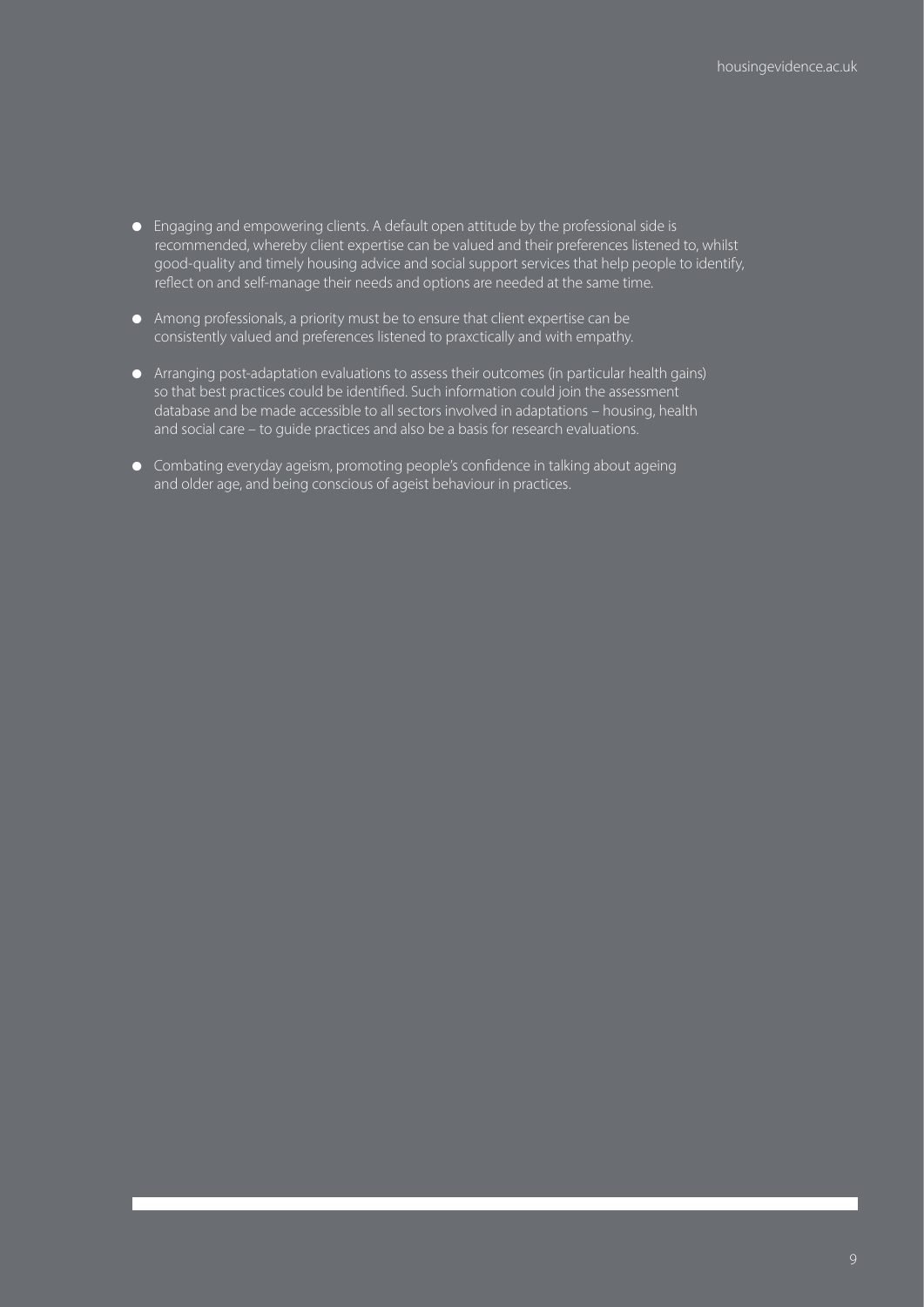

# **1. Introduction**

### 1.1. Background

Over the past decades, researchers have provided strong evidence that older people prefer 'ageing in place' (e.g. Ewen et al., 2014; Mulliner, Riley & Maliene, 2020; Severinsen, Breheny & Stephens, 2016; Wagnild, 2001), that is, they seek to remain independent for as long as possible in their own homes. To achieve this, having the suitable immediate home environment and support that *"allow them to [independently] cope with their ageing bodies"* (Golant, 2015, p. viii) is crucial, because ageing is often associated with (ongoing and foreseeable) difficulties in carrying out everyday activities and coping with changing health needs. Suitable housing also plays a key role in preventing accidents at home (e.g. fall-related injuries - Keall et al., 2015; Keall et al., 2021) and allowing swift return from the hospital (Carnemolla & Bridge, 2020[2018]). In the absence of a supportive home environment, ageing in place can in fact be a negative experience (Golant, 2015; Sixsmith & Sixsmith, 2008) and even increase the mortality risk (Rantakokko et al., 2013).

One important approach is adapting the current home environment (McCall, Tokarczyk & Pritchard, 2020; Preece et al., 2021). These works include making large changes such as widening the doorway, adding in a walk-in shower, or putting in an outdoor ramp, as well as installing small items such as a bath lift, a stair lift or a grab rail. These are known as home adaptations, housing adaptations, or home modifications<sup>3</sup>. Sometimes, a home adaptation is a provision of security (e.g. outside lights) and heating devices when they are made for the purpose of supporting easy and healthy ageing. Home adaptations can make a real difference to older people's lives: not only do they make it easier and safer for them to move around (e.g. Petersson et al., 2009; Petersson et al., 2008), but they provide more confidence, sense of control, health benefits and many other positive socio-psychological benefits (e.g. Heywood, 2004a). Living in an adapted home was found to be a major factor that affected people's decisions and capability around ageing in place (e.g. Hwang et al., 2011; Safran-Norton, 2010). The aim of this review was to systematically examine the research evidence on home adaptations in the international literature.

This review is part of **The Adaptations Policy and Practice Programme**, co-ordinated by CaCHE and involving collaborations across the University of Glasgow, University of Stirling, Age Scotland, Horizon Housing Association, and Housing Associations' Charitable Trust (HACT), focusing on understanding the academic evidence and policy landscape behind home adaptations. The research activities involved in the programme aim to provide an evidence base for future research on adaptations and, at the same time, be instructive to stakeholders engaged in the delivery of adaptations in Scotland, promoting better home adaptations policy and practice. There are four complementary research activities:

- 1. Evidence review namely this piece of work, focusing mainly on scholarly articles<sup>4</sup> published after 2000, as the first step in outlining key evidence around, and knowledge about, home adaptations. It has been led by Dr Yang Wang, supported by Professor Kenneth Gibb and Dr Vikki McCall.
- **2. Social value analysis** led by Horizon Housing Association and Housing Associations' Charitable Trust (HACT) drawing on their value bank methodology to explore a social value analysis of adaptations.
- **3. Policy brief** led by Dr Vikki McCall in partnership with CaCHE which will build policy and practice recommendations from the findings of this evidence review and the social value analysis. The policy brief will include the voices of key stakeholders around the delivery of home adaptations throughout the UK. This will explore the gap between policy and practice around home adaptation, looking to map where and how adaptations sit in the UK policy landscape, with a particular focus on Scotland.

<sup>3</sup> Home adaptations are also called housing adaptations (mainly in Sweden) or home modifications (in Australia, New Zealand, the US, etc.), or sometimes 'repurposing'.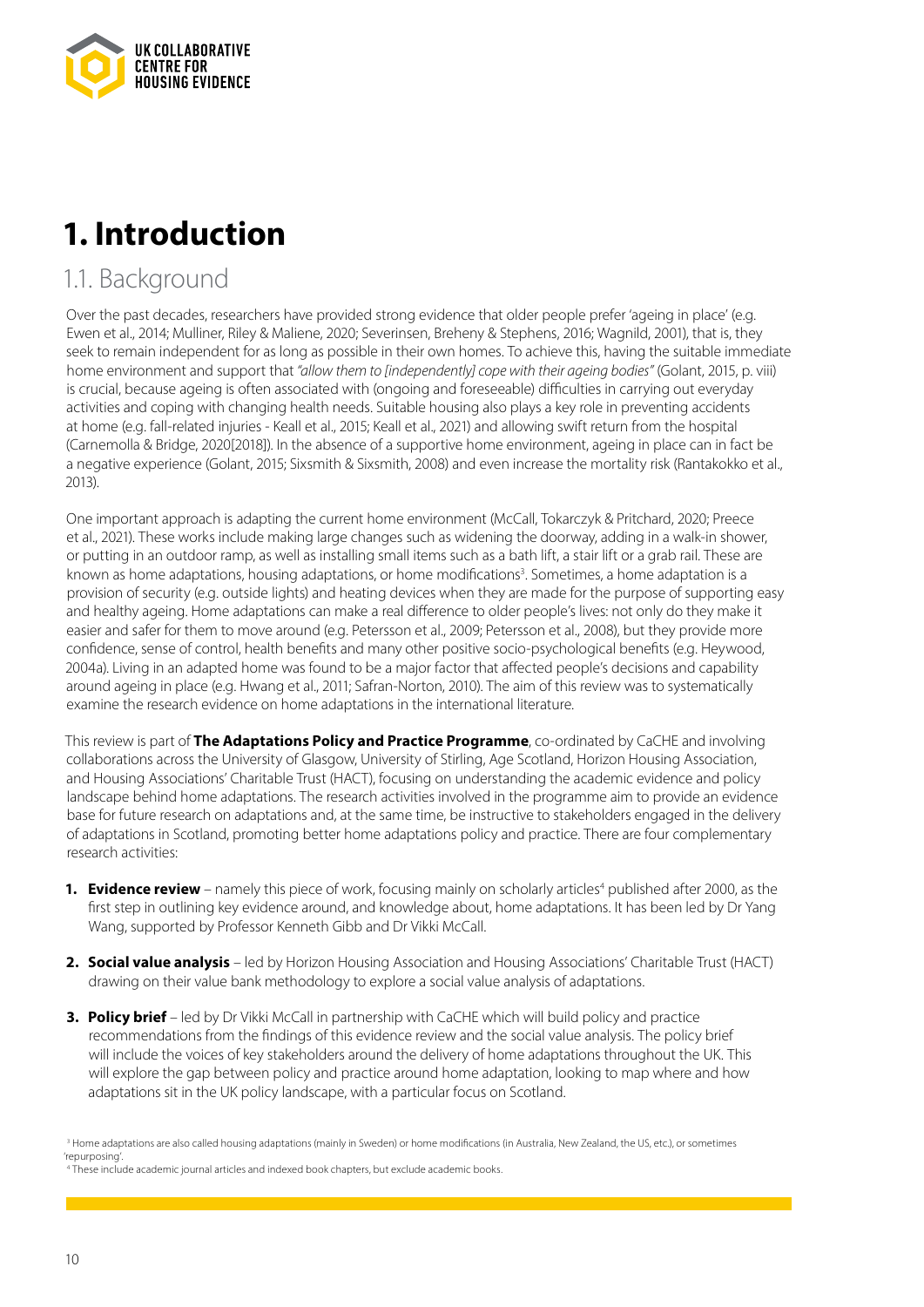**4. Older people's experience of adaptations in scotland** – supported by Age Scotland with Dr Vikki McCall, which will involve a national survey, a series of focus groups and interviews with older residents who have applied or received adaptations in their home. It will highlight the general experience faced by older people when they are required to make adaptations to their homes, exploring ease of access (information, finance and accessibility of assistance available).

CaCHE will also conduct a focus group with service providers towards the end of the programme of work to consider the operational, strategic and policy ramifications of the programme's key findings.

### 1.2. Diverse approaches to adaptations

This evidence review is concerned mainly with adaptations in relation to community-dwelling older people. Studies on home adaptations for children and young people with diseases/disabilities were not the focus of this review, although some of the findings would be applicable as there is no clear division. There is also the need for projecting home adaptations studies and practices within the broader 'landscape' of 'inclusive living', which considers their benefits for people from all ages and disability groups (McCall, 2022; McCall et al., 2020). Their relevance to adaptations will be mentioned again in the final section.

This review followed the Royal College of Occupational Therapy's (RCOT, 2019) understanding of the concept of adaptations which acknowledges that health and care needs are dynamic and change over time. This places emphasis on solutions rather than just the types of adaptations or the funding processes behind them, important as these are.

Occupational therapy is the core discipline for the study of home adaptations. The literature in occupational therapy has a long-standing tradition of exploring people's functional dependency. Research on home adaptations following this tradition has applied a list of functional- and safety-index, such as activities of daily living (ADLs), usability, falls, fear of falling, and so on, to examine the effectiveness of adaptations. This is where most of existing review papers have been focused on. Such functional- and safety-related evidence is also attractive to governmental bodies in decision making around public expenditure on health and social care, which is supported by some (most often latent) evidence such as the reduction in care home admissions and emergency fall admissions (e.g. Hollinghurst et al., 2020; Hollinghurst et al., 2021), assuming these would save both the labour and monetary cost to the health and social care system.

Meanwhile, it has been widely recognised that reduced functional dependency does not necessarily mean a better outcome for people's health, wellbeing and life quality, or a good life and a life one is satisfied with (Heywood, 2004b; Sakellariou, 2015a,b). Reflected in home adaptations literature is the growing number of studies that take this stance to explore the multifaceted reasoning process behind adaptations in contrast to functionalism. This part of the literature is somewhat 'fragmented' because of its multi- and inter-disciplinary nature. It covers a large variety of disciplines including primarily environmental gerontology, disability studies, health studies, and some classical sociological approaches (e.g. phenomenological and anthropological) in exploring the lived experience of adaptations and ageing in place. Researchers in these fields have taken up a variety of theories and themes in advancing our knowledge about home adaptations in alignment with ageing in place. In environmental gerontology, for example, the frequently cited idea of 'person-environment fit' developed by Powell Lawton (Lawton, 1980) has had a significant influence on the development of adaptations research (Pynoos, Nishita & Perelman, 2003). Across other subject areas, discussions built around topics such as the meaning of home (Heywood 2005; Tanner, Tilse & de Jonge, 2008), aesthetics (Struckmeyer et al., 2021a; Struckmeyer et al., 2021b), needs and desire (Heywood, 2004b; Sakellariou, 2015a,b), ageist attitudes (Bailey et al., 2019), empowerment (Nord et al., 2009), and morals reasoning (Johansson, 2013) are also of immense value in advancing our understanding of home adaptations. Less mentioned was Cutchin's (1999, 2003) 'place integration' concept which sees ageing as a contingent and dynamic process which adaptation services need to consider (Johansson, Josephsson & Lilja, 2009).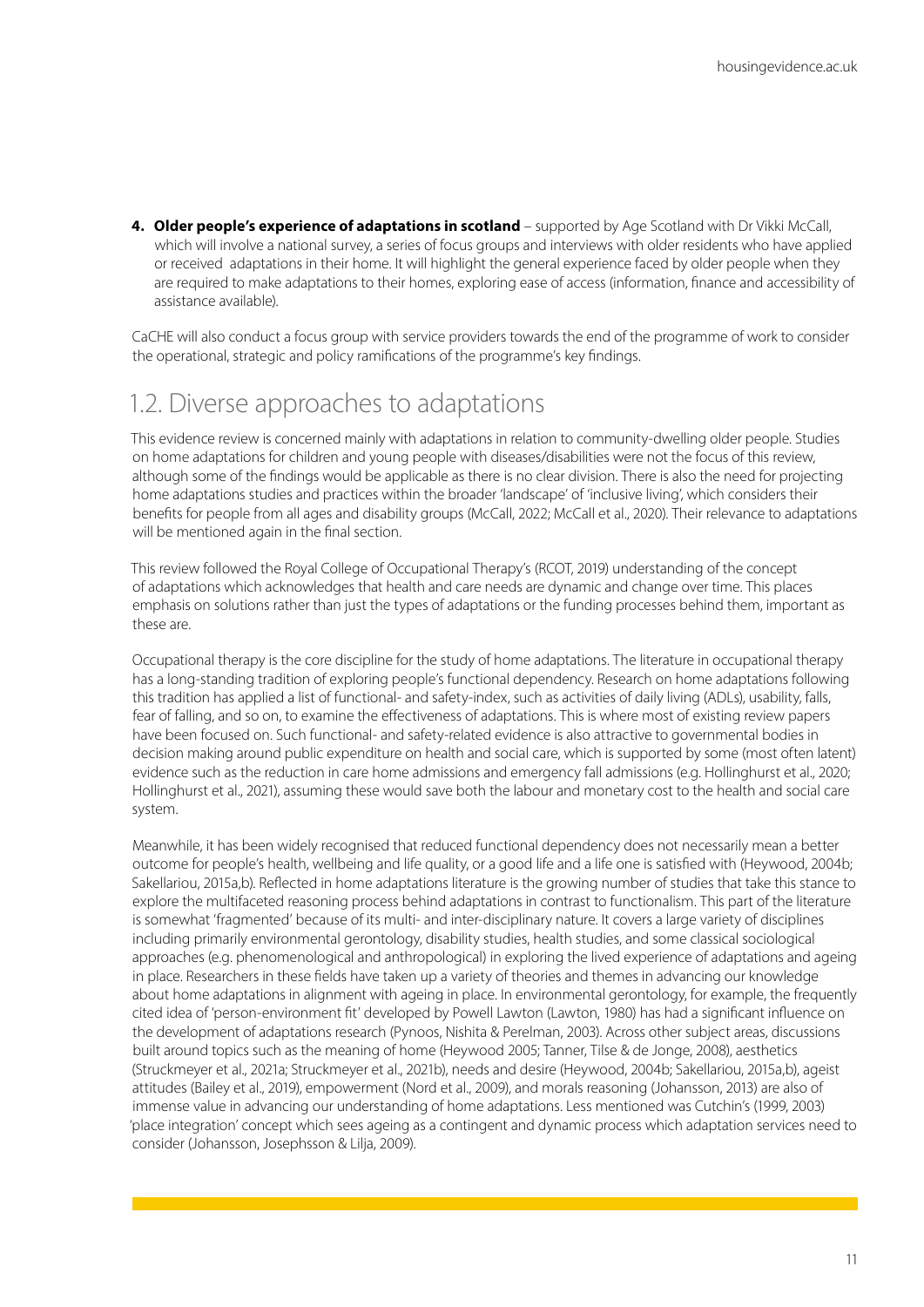

In addition, there is also a small body of literature from housing studies standing aside, focusing on the delivery of adaptations (Zhou, Oyegoke & Sun, 2019,2020; Zhou et al., 2020) and on policies (Mackintosh, 2020; Mackintosh & Heywood, 2015).

The main objective of this review was to provide an overview of what do we know about home adaptations, examining the latest knowledge advancement, identifying gaps for future research, and informing policy and practice. We directed our enquires of the literature following three questions identified at the beginning: 1) Who need home adaptations?; 2) How are home adaptations placed and what works or would work as examples of good practices?; and 3) What are the outcomes of home adaptations? This led to the development of a three-dimensional framework – *Client, Process and Outcome* – which can accommodate the old, new and growing evidence, themes and theories of home adaptations.

Previous review papers (including meta-analyses, listed in Appendix 1) were especially helpful for us in examining evidence on the outcome dimension because they focus extensively and most of the time exclusively, on the outcome of adaptations, especially functional- and safety-related outcomes (Chase et al., 2012; Cumming, 2002; Feldman & Chaudhury, 2008; Lord, Menzi & Sherrington, 2006; Wahl et al., 2009). Two very recent ones have a slightly wider focus on the effects of adaptations on social participation, health, quality of life, etc. (Carnemolla & Bridge, 2020[2018]; Lim et al., 2020), and there is another one which is specifically about participation outcomes (Stark et al., 2017). Yet most of these reviews were concerned with multifactorial interventions in which adaptations were one component alongside others like the use of assistive technology, training, environmental hazards assessment, etc. Our review will focus on adaptations as a single intervention.

Another objective of conducting this review was that we hoped to consider the implications of current evidence on what a good adaptation is or would be and what approaches, ideas and future evidence we can look at in order to improve adaptation services in Scotland and across the UK.

In the UK, and in some other OECD countries like Sweden, local authorities have the statutory duty to fund home adaptations and provide relevant advice, information, and support to get the work done. Under the current system, most home adaptations made for home occupiers and private rent sector (PRS) tenants in England, Wales and Northern Ireland are funded through the Disability Funding Grants (DFG) scheme which came into being firstly in England in 1997. Yet its history goes back to the "Staying Put" projects in the early 1980s to early 1990s (see Leather & Mackintosh, 1993, among others). In Scotland, they are funded through The Scheme of Assistance. Home adaptations made for social housing tenants, however, are funded differently, such as through the Housing Revenue Account (HRA) or the Physical Adaptations Grant (PAG) under which funding is allocated directly to the landlord. The provision of a home adaptation more or less follows a five-stage process (Zhou et al., 2020b) which consists of referral, allocation, assessment, funding and installation, although this varies across different local authorities. Its administration falls within the responsibility of multiple departments/sectors, in particular the health and social care sector and the housing sector, with the former carrying out home assessment and the latter providing grants, and involves collaborations between the client, occupational therapists (OTs) and/or other allied health professionals (e.g. physiotherapists), health and social care workers, housing officers, contractors, etc. There are also a number of national-level charitable bodies which provide advice, information, and practical assistance with funding applications, as well as home assessment services, namely Care and Repair England, Care and Repair Scotland, and Care and Repair Cymru. Alternatively, people may self-fund their adaptations.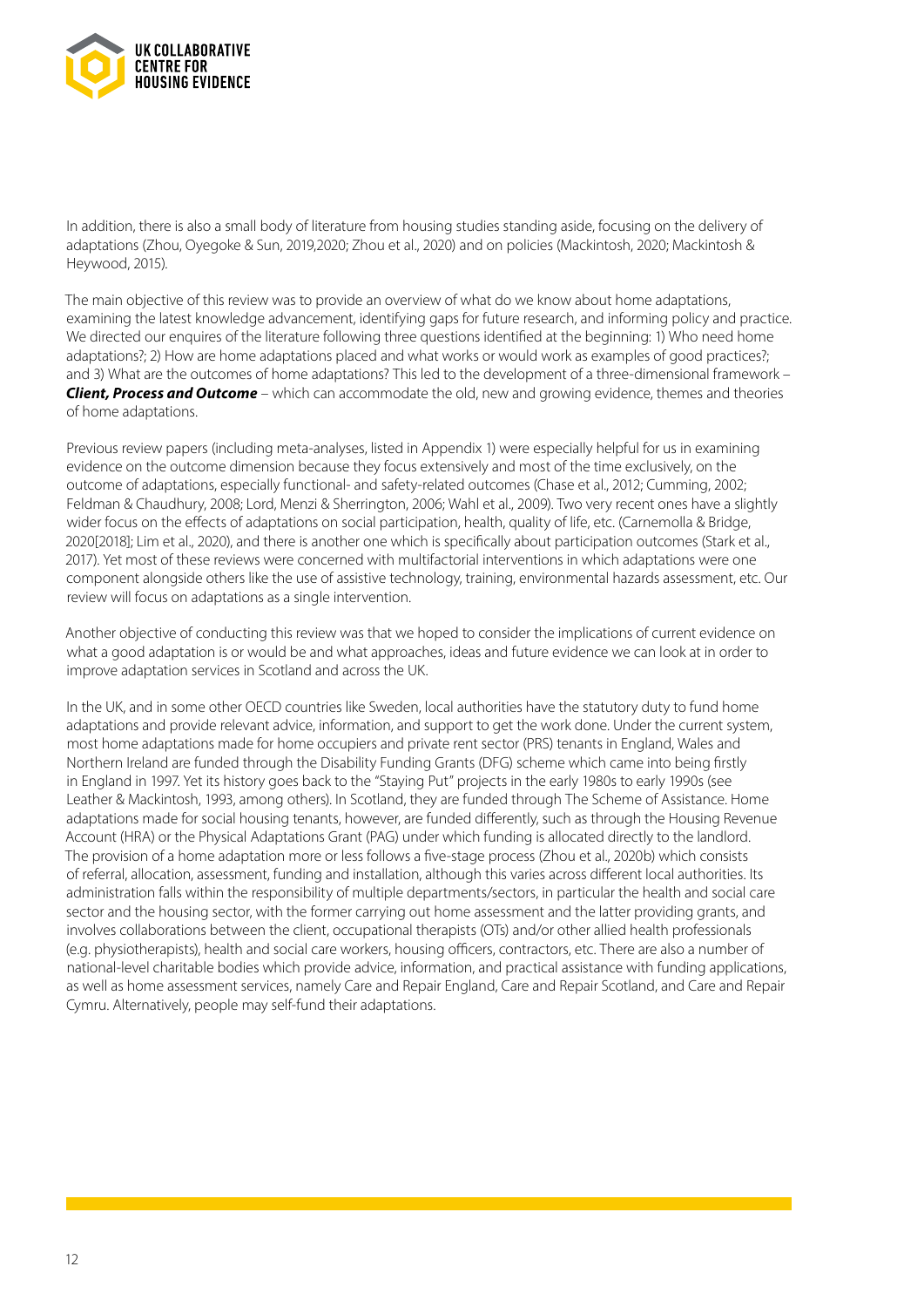Over the decades, there have been continuous criticisms of the country's adaptation services by academics. There is also a persistent and large gap between the number of people who need adaptations and the number of adapted houses (Equality and Human Rights Commission, 2018). Successive UK Governments and, more recently, the Centre for Ageing Better<sup>5</sup>, have led several highly revealing research reports assessing the delivery of home adaptations and proffering guidance or recommendations. The Welsh Government also has a track record of assessing its home adaptation services since the publishing of the Jones Review (Jones, 2005). Although this grey literature was not the focus of this evidence review, and Dr Vikki McCall is leading that part of the work, we note its richness and the importance of not discussing academic evidence without referring to the discourse of policy and practice. Therefore, we do refer to key research reports in this review to contextualise our discussion.

### 1.3. Review structure

This review is structured as follows. The method section, which immediately follows, outlines the review methodology, explaining the literature search and paper selection strategies, the review process, and limitations. It then presents the richness, nuances and complexity of the evidence in the academic literature through defining and developing the proposed client-process-outcome (CPO) framework. The final section concludes the review by summarising the findings and discussing areas of future research as well as implications for adaptations policy and practice.

<sup>5</sup> Centre for Ageing Better, established in 2015, is a charitable organisation funded by the National Lottery Community Fund with a vision of creating a society where everyone enjoys later life (Centre for Ageing Better, 2021a). It is part of the UK Government's What Works network, which uses independent evidence to push for better decision-making in a range of public policy areas.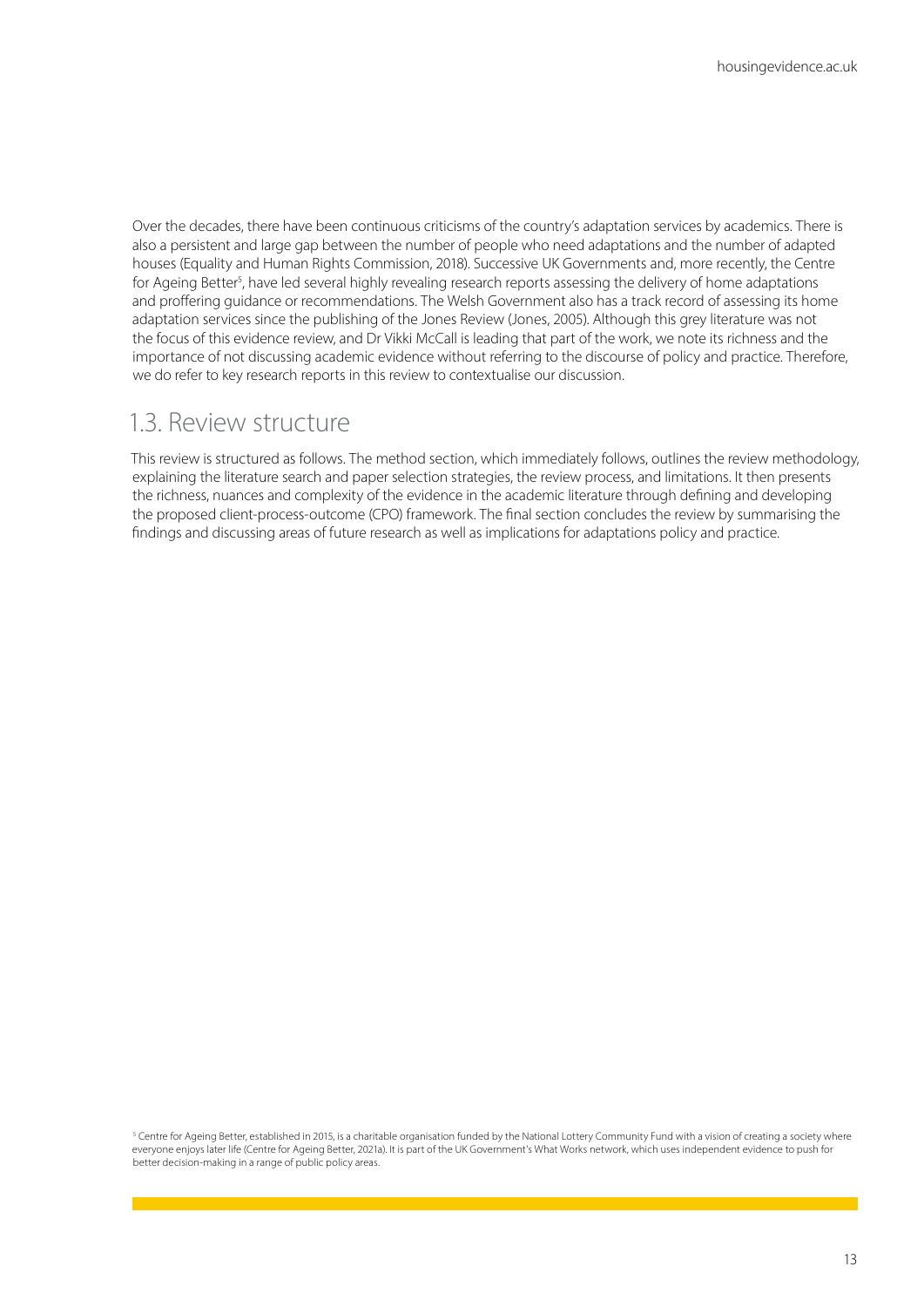

# **2. Method**

### 2.1. Strategy for literature search

Methodologically, this evidence review took the 'systematic literature mapping' approach which has been adopted in, and developed from, a series of review projects undertaken within the UK Collaborative Centre for Housing Evidence (CaCHE) (see, for example, Serin, 2018a,b; Soaita, 2018a,b; Soaita, Gibb & Maclennan, 2019; White & Serin, 2021; see also Soaita, Serin & Preece, 2020).

In line with several of CaCHE's previous evidence reviews (e.g. Soaita et al., 2019; White & Serin, 2021), two frequently used bibliographical databases – namely Scopus and Web of Science – were selected for searches of academic publications (i.e. peer-reviewed journal articles and indexed book chapters). These two databases were found to cover most published academic material in Serin (2018a) contributing 96% of the final databases, and Scopus provided over 92% of the sources in Soaita (2018b).

This was complemented by a manual search using Google, via snowballing the references of some key papers, and drawing on the team's prior expertise and knowledge.

Following a team meeting, five home adaptations terms were identified and translated into a 'Boolean String' which was then inputted into the two databases to retrieve relevant publications. These five terms are 'housing adaptations', 'home adaptations', 'home modifications', 'accessible housing', and 'adaptable housing'. They were linked with the Boolean connector 'OR' to create the following search string: ("housing adaptation" OR "home adaptation" OR "home modification" OR "accessible housing" OR "adaptable housing"). The search was conducted on 15 September 2021. Only publications available in English were included.

### 2.2. Paper selection and review

Initial queries (without restrictions to the publication date and geographical focus) on the titles, abstracts, and keywords of the articles and book chapters in *Scopus and Web of Science* returned a list of 1,051 papers (Scopus 613, Web of Science 438). The number was reduced to 706 after removing 355 duplicates using EndNote.

A set of exclusion criteria were then applied to 'filter' these 706 papers to create a sample of manageable size for the limited timeframe of the project, but without compromising on comprehensiveness and rigour. The criteria listed in Table 1 were agreed by the team, who also assisted with this 'filtering' process. The papers were screened by title and abstract. This process reduced the sample size down to 153.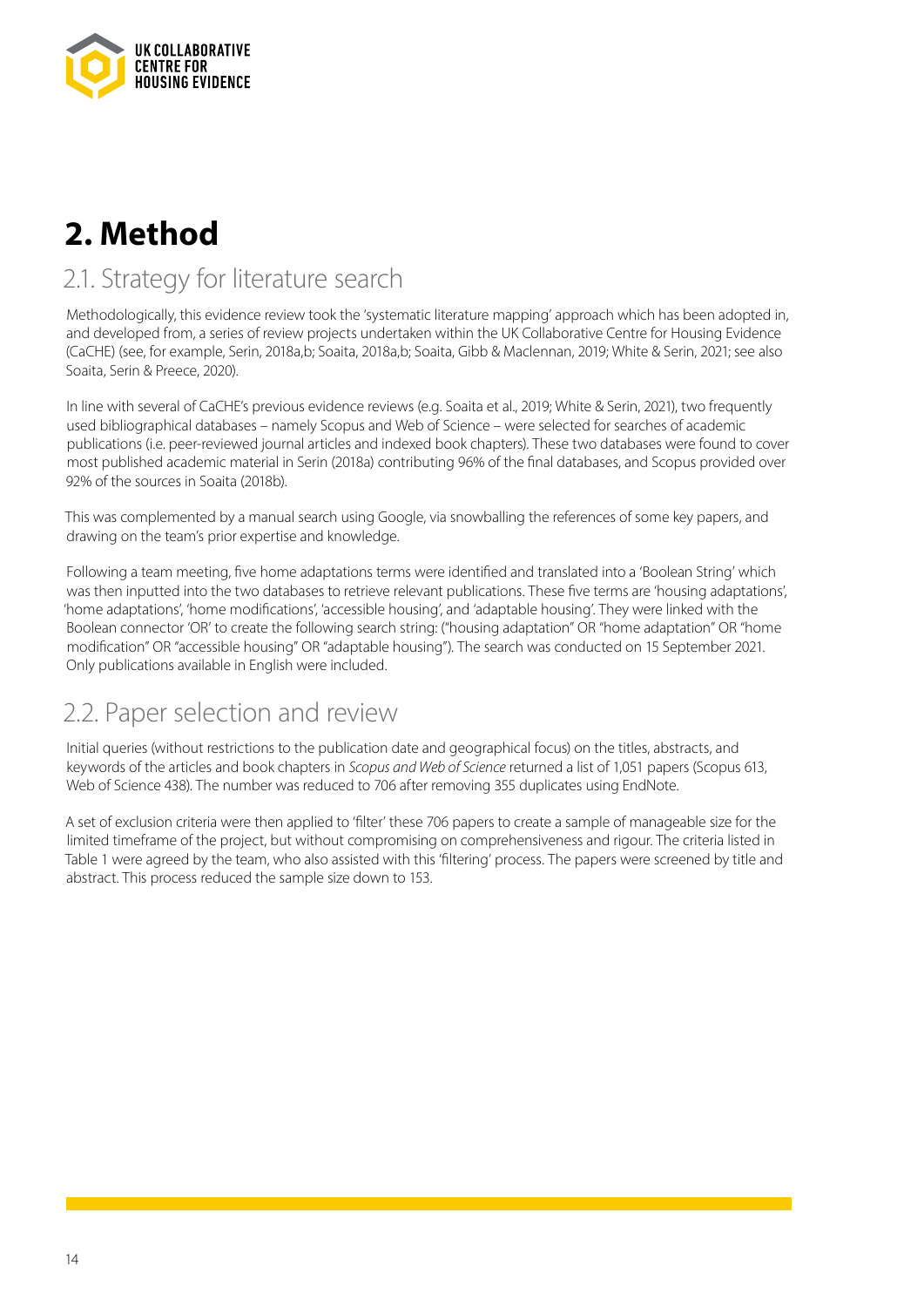#### **Table 1. Exclusion Criteria for Initial Paper Selection**

- **e** Papers *published before 2000<sup>6</sup>*
- *Editorials, commentaries, and book reviews*
- **•** Analysis of home adaptation policies, legislations and industrial standards
- *Meta-analysis and systematic review papers* Meta-analysis and systematic review papers were not included in the evidence base. Yet, they do provide a picture of what researchers in this field have been focusing on, and what is insufficiently done to which this evidence review could be contributing and revealing.
- **•** Papers *that are not primary research studies*
- **•** Simulation studies in which data were generate dy computer experiment rather than collected from the real world
- $\bullet$  The same study which was published in different forms, i.e. a study published in academic journals first and included in an edited book later
- **•** Papers presenting *similar outputs*, often from the same author(s)
- $\bullet$  Studies focusing on *non-OECD member countries*
- Papers which are *out of the context of adapting the home environment for ageing, such as papers about making* adaptations for other purposes such as energy-saving, and papers about adapting the environment for ageing but in nursing homes
- **•** Papers about *home adaptations for children and young people with disabilities that restrict their mobilities, for* example, children with cerebral palsy disease, young people suffering from multiple sclerosis, etc.<sup>7</sup>
- **•** Papers concerning *home adaptations for adults with autistic spectrum disorder<sup>8</sup>*
- **•** Papers about *home adaptations for adults with disabilities caused by accidental injuries* such as incident traumatic brain injuries<sup>9</sup>
- **•** Studies investigating functonal and cognitive impairments, coping strategies taken, healthcare services received, *needs, costs, etc. of people experiencing ageing-related inabilities, disabilities, illnesses and recoveries, or fall injuries and recoveries* – Although these studies are not directly related to home adaptations, we view them of high importance because they do reveal people's varied needs for adapting the home environment to support independent living and ageing-in-place. They make another body of evidence.
- **•** Clinical trials in which *home adaptations is a part of multifaceted interventions/programmes (usually for falls* prevention)<sup>10</sup>.
- **•** Papers exploring the outcomes of *joint use of assistive technologies and adaptations<sup>11</sup>*
- Studies discussing time-sensitive topics/issues of home adaptations. For example, papers discussing the use of televideo technology in home assessment services in the early 2000s, or historical studies of specific projects/ programmes in the early 2000. These studies were excluded as technologies have advanced dramatically since then, and policies and practices of home adaptations in different countries have been changing along with policy adjustments in the healthcare and the housing sectors.
- Studies exploring contemporary use of smart technologies and IoT (Internet of Things) in home adaptation services but with a focus on the *user experience of a specific tech-application*

 $6$  In fact, the large majority of the 706 papers were published after 2000 (N = 618).

<sup>7</sup> They were excluded as the main focus of this review was adaptations for community-dwelling older people.

<sup>8</sup> See above reasons.

<sup>&</sup>lt;sup>9</sup> See above reasons.

<sup>&</sup>lt;sup>10</sup> For these interventions, it is not possible to separate the impact of home adaptations from other inputs.

<sup>11</sup> See above reasons.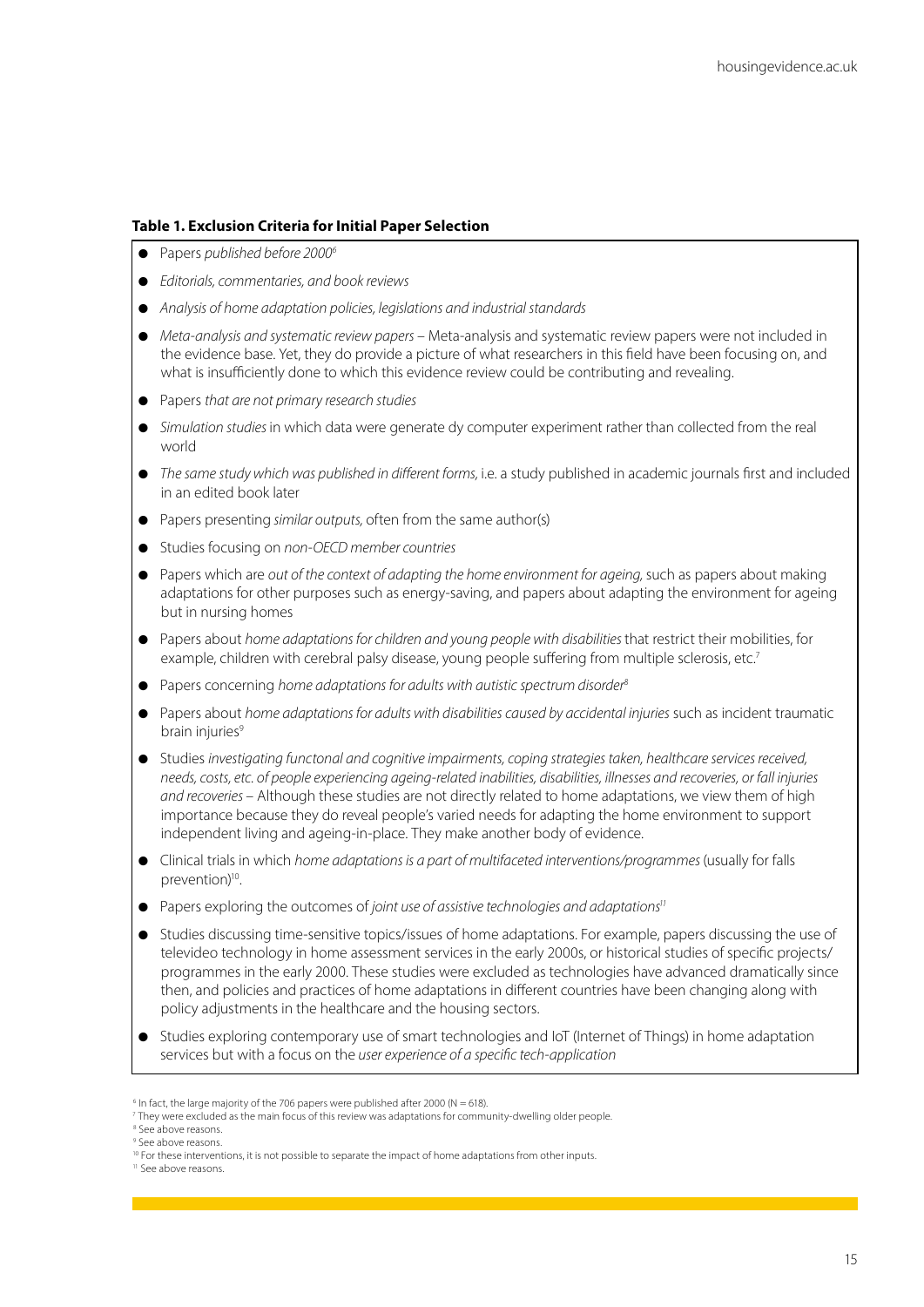

Following the initial selection, the 153 papers were labelled against their thematic relevance to a drafted *Client-Process-Outcome (CPO)* theoretical framework. The framework was first developed from an initial set of themes identified during the abstract-screening stage. It was further developed, refined and established while the review was progressed.

Meanwhile, a few more inclusion-exclusion criteria were applied to further filter the papers. First, papers that did not directly engage with the key themes in the CPO framework were excluded. Second, papers deemed to be of low quality were dropped. This was mainly based on the assessment of whether the aims, objectives, or rationale of the study reported in each paper were explicitly stated, whether the findings were clearly linked to the objectives, and if the methodology was transparent and sufficiently rigorous (i.e. was the paper explicit about the methods used, including limitations of the approach, sampling strategy, sample size, etc?). Third, in some papers, such as Stark et al. (2009), 'home modifications' is used as a broader term which refers to interventions including home adaptations, re-arrangement of furniture, home-hazard counselling, provision of assistive technology, and relevant training in using the environment and home modifications. These papers were also excluded. Fourth, in terms of inclusion, we kept all studies focusing on the UK cases that also passed the thematic and quality checking. We viewed these UK-focused studies as being of direct relevance, and read and reviewed them in greater depth, because one of the objectives of this review (in line with the aim of the overall project) is to provide policy implications for home adaptation services in Scotland, and possibly throughout the UK. Similarly, special attention was also given to papers with a focus on countries, in particular Sweden, where the organisation of adaptation services is akin to the UK.

A separate point to make is that we were keen to be on guard against simplistic policy/practice transfer across countries such as the US to UK, or France to UK. Home adaptations in the US are largely provided by private service providers. Most people pay for adaptations themselves, even for small hand rails. Major policies addressing the challenges of an ageing population in France have made little reference to housing until quite recently (Renaut et al., 2015).

The final sample consists of 76 papers which form a core evidence base. These 76 papers are primarily about home adaptations in core Anglosphere states (i.e. the UK, Australia, the US, Canada and New Zealand) and Sweden, with a few exceptions in favour of other EU membership countries (primarily from western Europe: Germany, France, Italy and Spain), as well as Japan and South Korea. They come from a large variety of journals in various subject areas including occupational therapy, disability studies, environmental gerontology, health, housing, and ageing studies, with occupational therapy lying at the core. A large number of them are fall-related studies, in which home adaptations are specifically viewed as an intervention to prevent falls. In fact, these fall-related papers do not add much in aggregate. The majority were published in the last five years.

The manual search also identified a small number of additional articles that were relevant to the evidence review but were not identified in the literature search. They made a small but valuable contribution to the overall review. It is important to note that this additional set of papers was included in the review because of their thematic relevance rather than for the purpose of comprising an exhaustive list of published research on the study topic.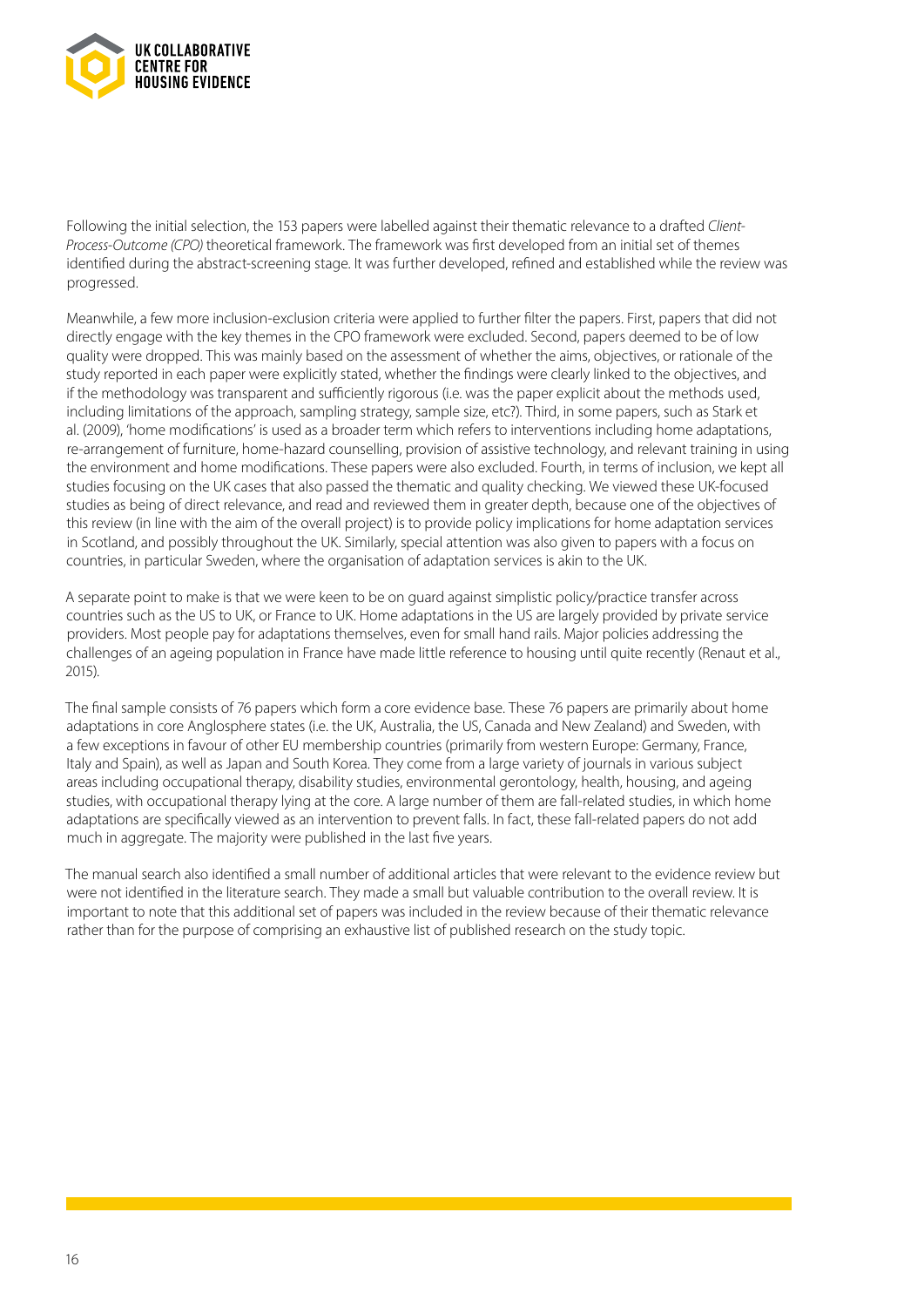### 2.3. Limitations

This review has several limitations. First, our effort of separating home adaptations from other interventions inevitably will have missed or excluded some articles that readers might consider relevant. Second, this review took a critical perspective on which themes to report. High frequency was not necessarily viewed as suggesting significance. Third, the review process did take longer than originally anticipated. This delay might have resulted in the exclusion of some relevant journal articles that were published after the initial paper selection was completed. Practically, however, there always has to be a cut-off point. Finally, this review focuses on literature published in English only, which is a limitation of an evidence review with an international focus (i.e. the OECD countries).

The following sections present a narrative discussion of evidence related to the key themes within the Client-Process-Outcome framework in detail.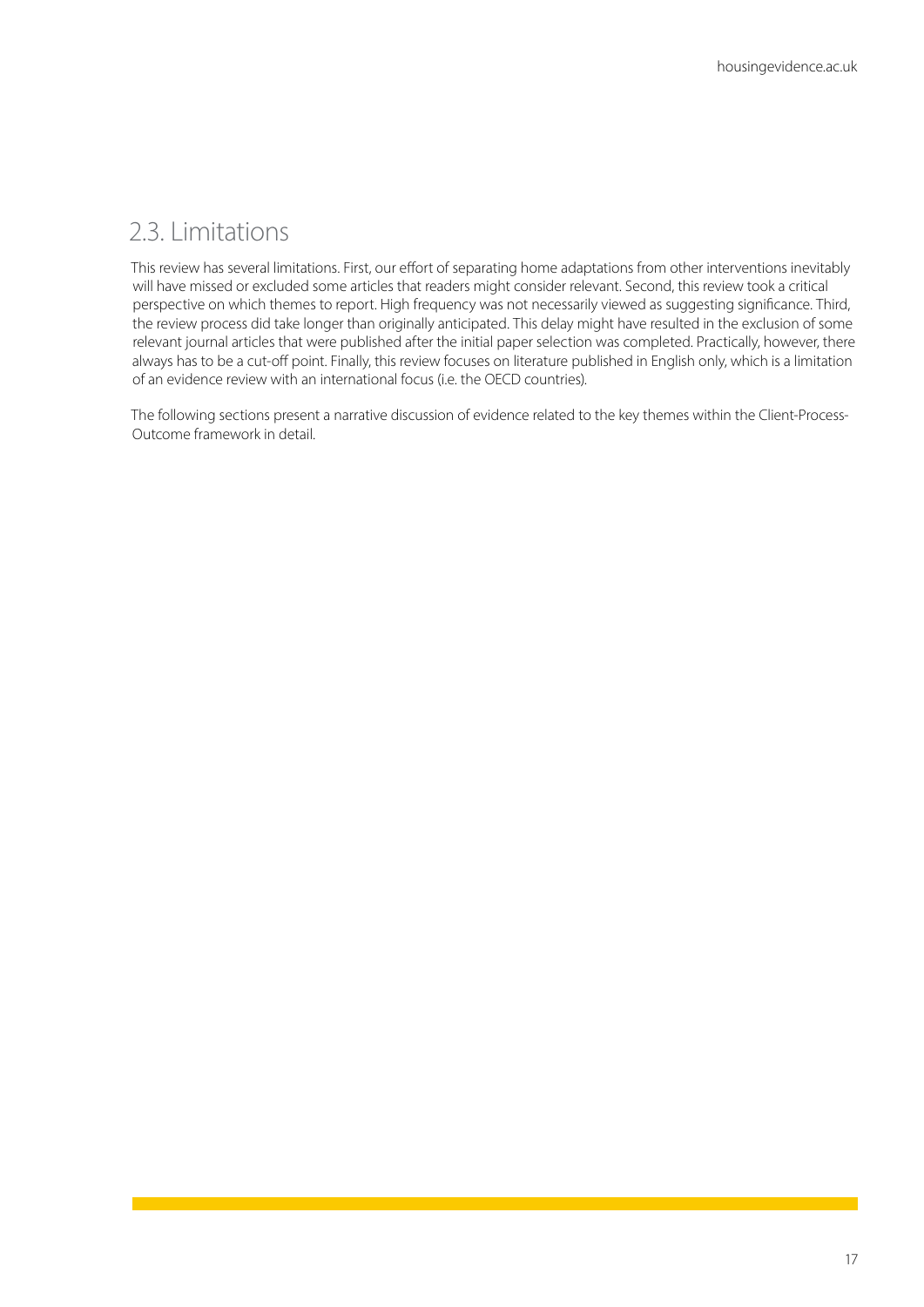

# **3. Review of the evidence: a tripartite organising framework**

In this review, we propose a three-dimensional theoretical framework to organise the key themes that emerged in the literature. The first dimension is the *client* of home adaptations – concerning the characteristics of the applicants for, or users of, home adaptations. There is also an additional theme that is closely related to this dimension, namely the *cohabitant* of the client. The second dimension is the *process* of home adaptations – focusing on the complex, multifaceted nature of the provision of adaptations in both theoretical and practical contexts. The third dimension is the *outcome* of home adaptations – considering how home adaptations improve older people's functional performance and safety, health and wellbeing, and how adaptations bring economic values to the healthcare sector. This *Client-Process-Outcome (CPO)* framework is not only a structured portrait of research themes that emerged in the home adaptations literature to date, it also provides an encompassing yet simplified view that is both accessible to those who are new to the idea of home adaptations and comprehensive to those who are already familiar with it. Furthermore, the CPO framework is an amendable and testable theoretical framework. As knowledge grows in specific fields within each of these dimensions, a more comprehensive understanding can be reached.

### 3.1. The client dimension of home adaptations

The clients of home adaptations in the context of 'ageing' are highly heterogeneous. They vary in terms of a considerable number of interconnected characteristics including disability (types and/or levels), health condition (defined as diseases/illnesses), age (although they all tend to be older adults), and many other sociodemographic characteristics. Dedicated enquires about their characteristics and heterogeneity have been viewed as a primary step towards the planning of more targeted adaptations and effective allocations of funding and resources to people in most need<sup>12</sup> of them (Boström et al., 2018; Luther et al., 2020; Tabbarah, Silverstein & Seeman, 2000; Thordardottir et al., 2015). In recent years a growing number of papers with such an objective has appeared. Their authors approached the topic with different focuses/emphases as presented in turn below.

#### **3.1.1. Clients by 'disability'**

We would like to start with a very recent study from Luther et al. (2020), in which the authors tried to stratify the applicants of home adaptations grants in Sweden based on their age and several aspects of their housing and health condition, including 'dependence in ADL (activities of daily living)', 'number of functional limitations', 'cognitive impairment', 'concerns about falling', and 'satisfaction with usability in the home'. The study, conducted to, using the authors' words, "strengthen the validity" (Luther et al., 2020, p. 2028) of the findings in an early one carried out by the same research team – Thordardottir et al. (2015), outlined five groups of applicants: 'older adults with low level of disability', 'older adults with medium/high level of disability', 'adults with low level of disability', 'adults with high level of disability', and 'older adults with medium level of disability including at least moderate cognitive impairment' (Luther et al., 2020). Applicants classified as 'older adults with low level of disability', for example, are those characterised by:

*old age, low level of ADL dependence, low number of functional limitations, no/mild cognitive impairment, low level of concerns about falling and usability of the home rated high for all three aspects (self-care, social relations, leisure/outdoor)* (Luther et al., 2020, p. 2030).

<sup>&</sup>lt;sup>12</sup> Sakellariou (2015a,b) distinguished between need and desire, and brought in Mol's (2008) idea of logic of choice to argue how the enactment of logic of choice in the context of home adaptations in the UK could be based on the neo-liberal language of cost-effectiveness which downgrades people's desires of living a good life. This issue will be further discussed in a later section.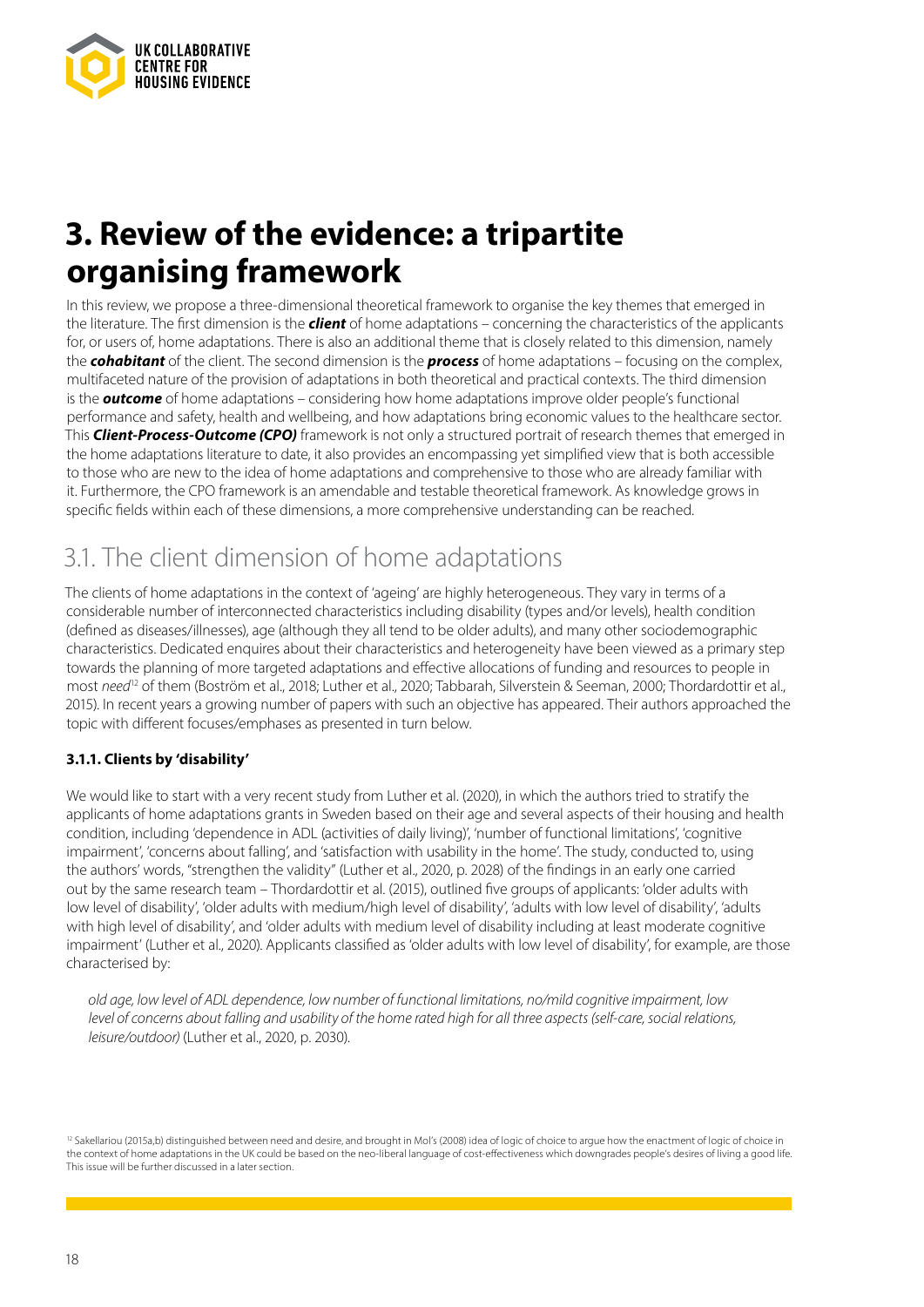The study is quite inspiring because, notably, 'ADL dependence', 'fear of falling', and 'usability' were more often examined as the predictors and/or outcomes of having adaptations and less as the characteristics of the clients, and usability is conceived of more as a measure of the condition of the clients' home environments than of characteristics of the clients *per se*. It therefore provided an innovative perspective to look at the profile of home adaptations clients, through which measures of other person- and environment-specific characteristics can be considered, tested, and included. In fact, Thordardottir et al. (2015) had observed stark differences with regard to 'participation frequency and satisfaction in and outside the home' and 'self-reported health' among the six applicant clusters they identified in their research.

#### **3.1.2. Clients by ethnicity**

Although not as ambitious as the abovementioned research, studies investigating the basic demographic characteristics of home adaptations users seemed to be more revealing because they identified the underrepresented groups which practitioners should be looking to support. Two studies, by Bakk et al. (2017) and Meucci et al.'s (2016), both using data from the first wave (2011) of the National Health and Aging Trends Study in the US, found evident ethnic disparities in the use of a few types of minor adaptations (e.g. a grab bar or a raised toilet seat) among Americans aged over 65. More specifically, Black and Hispanics reported fewer uses of those minor adaptations compared to White non-Hispanic. Similarly, a much earlier study from Tabbarah et al. (2000) which also drew on analyses of secondary data (AHEAD – the Survey of Asset and Health Dynamics of the Oldest Old) revealed a steady underrepresentation of community-dwelling Hispanics and African Americans over 70 years of age in the use of nonstructural (i.e. minor) adaptations when controlling for their economic, housing, and health conditions. More recently, Lam et al. (2021) and Ng et al. (2021) both observed the unmet needs and low uptakes of bathroom adaptations associated with non-Hispanic Blacks and Hispanics compared to White non-Hispanics. An interesting finding in Bakk et al.'s (2017) study worth mentioning is that the ethnic disparities were found to be largely explained by English proficiency, but less determined by Medicare<sup>13</sup> needs and had little to do with education. Bakk et al. (2017) hence called for increasing social supports in the planning and implementation of home adaptations, such as providing language support.

The issue of ethnic disparities in the use of adaptations was also seen in the UK. Ewart & Harty (2015) discovered that non-white households were more than twice as likely to be in need of adaptations as white households, but significantly less likely to have what they needed, based on their analysis of data from the 2003 English House Condition Survey (then English Housing Survey).

These studies are quite revealing because they highlighted the need for addressing the inequality issues within the housing and the health and social care system if home adaptation services are to play a role in facilitating more inclusive ageing. It is not only the inequality found across ethnicities in these studies that we should pay attention to: other issues of social inequality associated with housing tenure, housing quality, access to services, social class, or cultural bias also need to be heeded. In Meucci et al.'s (2016) study, individuals who have lower educational attainment and less social connectedness or family support (small social networks and divorced) demonstrated a lower likelihood of using home adaptations. Ewart and Harty (2015) raised an anecdotal perception within the healthcare professions in the UK that: Asian households were socially structured to provide care for family members leading to a lower uptake of home adaptations within Asian communities. However, studies exploring issues of social inequality in the use of home adaptations like these are scarce in the literature.

<sup>13</sup> Medicare is the national health insurance program in the US.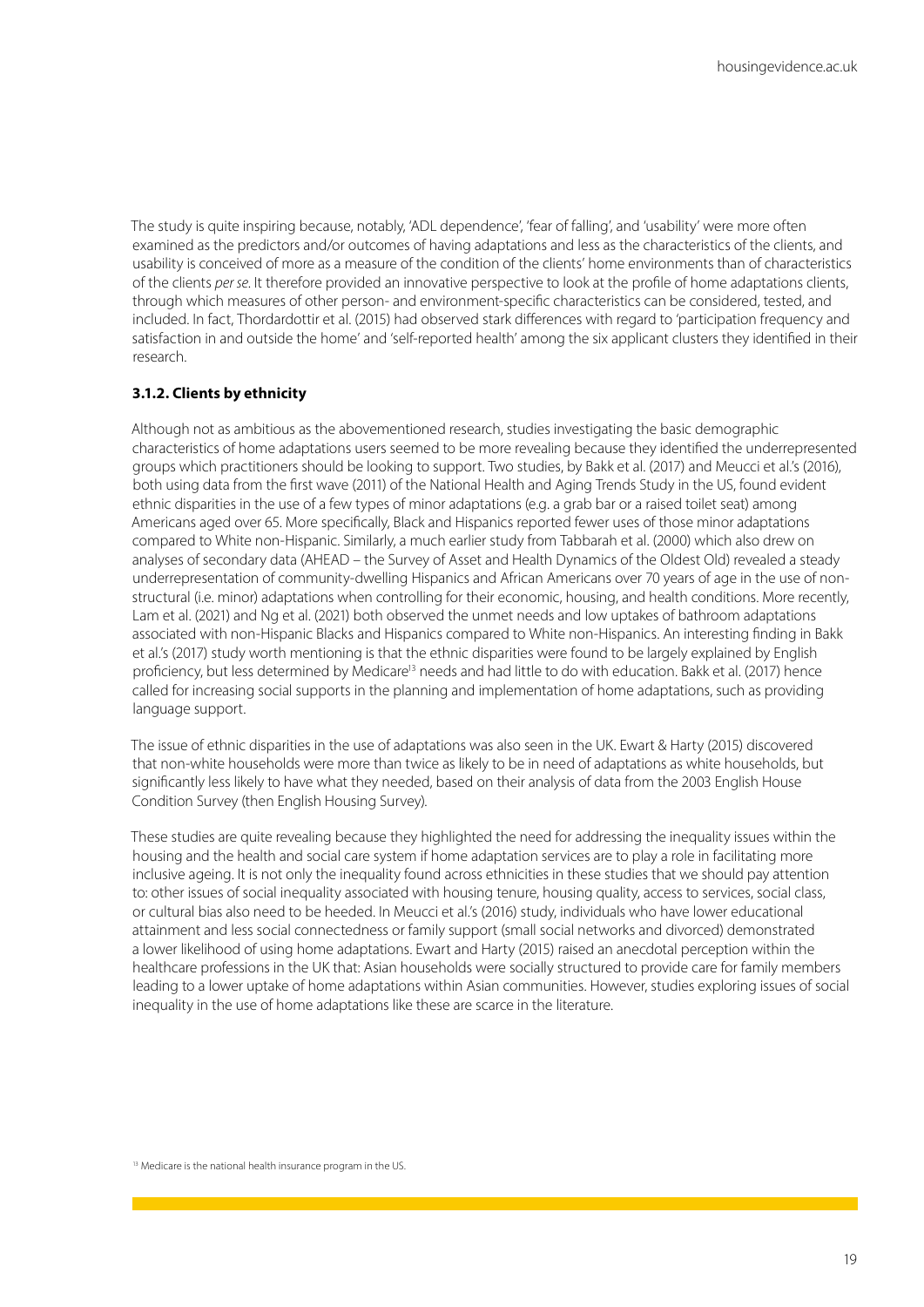

#### **3.1.3. Clients by health condition**

Alongside investigating demographics, Tabbarah et al. (2000) also developed a 'health profile' of home adaptations users, which involved measuring their 'health conditions/events'. Six classes of health conditions (i.e. types of diseases) and three health events were measured. They were whether people had ever had arthritis (including rheumatism), cancer (excluding minor skin cancers), heart disease (including chronic bronchitis and emphysema, but excluding asthma), diabetes, and stroke, as well as fall, hip fracture, and joint replacement (Tabbarah et al., 2000). Amongst these, cancer, diabetes, stroke, and joint replacement were found to be associated with a higher likelihood of using adaptations (Tabbarah et al., 2000).

While the different needs between people with functional disabilities and those with cognitive impairment such as dementia have been widely recognised (e.g. Damme & Ray-Degges, 2016; Marquardt et al. 2011; Struckmeyer & Pickens, 2016), the nuances across different types of disease as shown in Tabbarah et al.'s (2000) study have not received much attention. One recent study that looked into the theme is from Welti et al. (2020). Their study examined the associations of the varied use of adaptations with major health conditions/events among women users only, in which only modest associations of the use of adaptations with cardiovascular-related diseases (atrial fibrillation, heart valve disease, stroke) were observed (Welti et al., 2020). Another is Kim et al.'s (2014) study which found older adults living with hypertension or heart disease were significantly more likely to adapt their homes than those without specific medical conditions and those with four other chronic medical conditions, namely dementia, cancer, arthritis/back pain, and diabetes.

#### **3.1.4. Clients by varied use of home adaptations**

The majority of the aforementioned studies involved quantifying the use of home adaptations as a dependent variable. Usually, a dichotomous variable was created to indicate the 'presence' (use) or 'absence' (not use) of a specific type of adaptations in people's homes – for example, minor adaptations or bathroom adaptations. One exception was Welti et al. (2020) which used a 'latent HEM classes' measure (HEM refers to 'home environmental modifications', i.e. home adaptations) to classify the clients based on their varied uses of adaptations. The 'latent HEM classes' measure was made up of four cohorts of women clients who reported different uses of home adaptations (Welti et al., 2020; see also Beavers et al., 2020). The four groups were 'low HEM use', 'railings/grab bars', 'lighting/ declutter', and 'lighting/declutter'. 'Low HEM use' was the most common group type, which was characterised by low use of any HEM, accounting for 58% of the research sample. It was followed in turn by the 'railings/grab bars' group – which features women who reported the use of hand rails and grab bars (making up 21% of the sample), the 'lighting/declutter' group – which denotes women clients who reported improving lighting and decluttering the home environment (making up 18% of the sample), and the 'high HEM use' group – which characterises clients who reported substantive use of multiple HEM (making up the remaining 5% of the sample, and also the smallest group) (Welti et al., 2020). Nevertheless, labelling client groups by their varied use of adaptations would have no practical use if it were not linked to the characteristics of the clients, since it ought to be the needs of the clients that determine what adaptations should be provided.

#### **3.1.5. Cohabitants**

When talking about clients, we should not forget their cohabitants (partners/spouses) and/or other informal carers (i.e. close family members, friends and neighbours who look after them). Cohabitants play a vital role in clients' decisions of having adaptations, both as a source of information and advice and in response to the demands of caregiving (Ekstam, Fänge & Carlsson, 2016). On some occasions, they play a decisive role. For example, Ekstam et al. (2016) found an older person's decision to have adaptations could have resulted from 'pushes' from her/his cohabitant or other family members when the person in question was still unsure about whether to have them or not. Moreover, it is also important for practitioners to consider cohabitants' opinions or work collaboratively with them so that the full scope of the 'problem' can be understood and clients' needs can be best met, since it is they who witness the clients' domestic experience on a daily basis.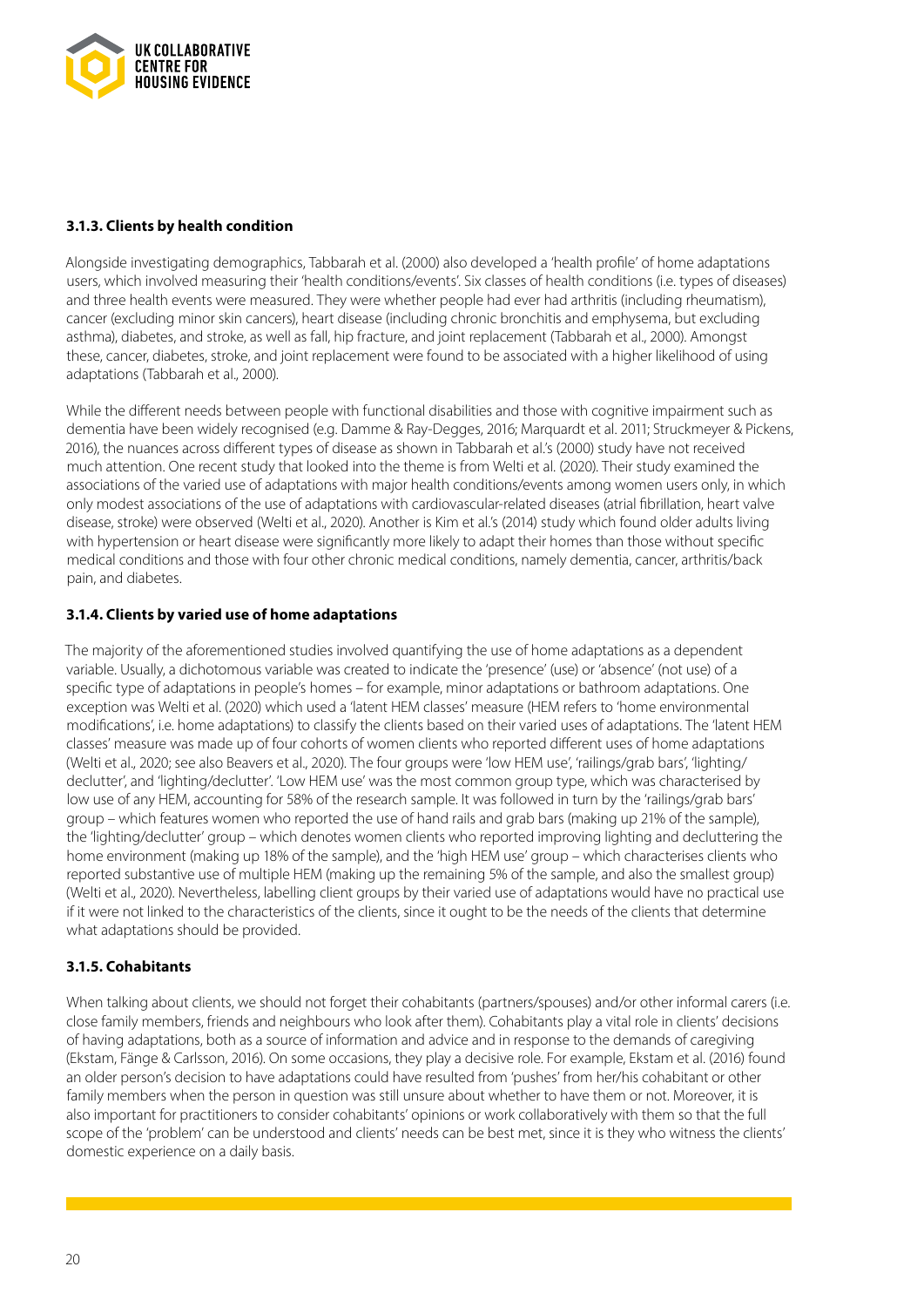A home adaptation is not merely an intervention that is supposed to be creating a home environment soely beneficial to its client in performing ADLs with less dependence. It eases cohabitants' caregiving tasks and produces health effects to them (Heywood, 2004a, 2005). In Granbom, Taei and Ekstam's (2017) study, home adaptations were explicitly applied for to facilitate caregiving tasks for cohabitants. Caregivers' opinions are especially important to consider when designing adaptations for people who have dementia (Damme & Ray-Degges, 2016). Heywood (2004a) also found convincing evidence on how an adaptation could cause health problems to the cohabitants if it was poorly designed. In addition, it could also affect the relationship between the clients and others. Heywood (2005) observed how older people themselves felt burdened by dependency before adaptations and were conscious of the threat it (the dependency) posed to their families, and how adaptations could worsen the situation "if the function of home as a place where relationships between people need to flourish is not understood" in the decision-making process. (p. 544). However, arguably, researchers have put too much focus on clients, and have consequently overlooked their cohabitants' needs and their user experience, as caregivers, of adaptations.

### 3.2. The process dimension of home adaptations

The second dimension concerns the process of home adaptations. We divide the evidence into two sections: theories and practices. Theoretical discussions about the adaptations process in the literature have been predominated by an emphasis on the importance of looking beyond functional and safety indexes to consider people's lived experience when assessing their needs and designing adaptations. We identified five key themes that best demonstrate this 'trend' and combined them in the theories section with a discussion of home assessment. Then, in the practice section, we turn to review studies on the issue of delays and what we call 'elective delays' in adaptation services with a specific focus on the UK context.

#### **3.2.1. Theories**

Quality adaptation starts with efficient home assessment. A home assessment is usually carried out by an occupational therapist (OT) (sometimes by a social worker or other health professionals – we refer them to 'professionals' below) through a home visit, although remote assessments facilitated by digital technology have been undertaken in recent years. Professionals visit the clients' homes to understand their *needs* and then plan adaptations accordingly. Home assessment may only focus on the specific problem areas or activities that would be targeted by adaptations. It could also involve a comprehensive examination of the whole environment. Furthermore, home assessment could constitute an intervention in its own right.

Professionals may use standardised assessment tools to structure the evaluation. There is quite a number of standardised assessment tools (see Appendix 2 for a list of available standardised assessment tools<sup>14</sup>). Alternativly, they make judgements based on unstructured interviews or observations during home visits. Fänge and her colleagues found most OTs in Sweden never or only occasionally used structured assessment (Fänge, Lindberg & Iwarsson, 2013), and in their study advocated the use of standardised assessment tools for more effective interventions (Fänge et al., 2019). However, when Fänge et al. (2019) put a standardised assessment and evaluation protocol into an experiment study, no convincing evidence was found that could support the idea that applying such a strategy to home assessment, in comparison to non-structured practices, would result in a statistically significant improvement in fall-related outcomes, ADLs, usability, participation, and health-related life quality. Carlsson et al.'s (2017) study, which also compared the effects of standardised research-based practice and ordinary practice, did not find significant differences between them either. In fact, Patry et al. (2019) found there is a lack of demonstrable psychometric properties (e.g. validity, reliability, etc.) of standardised assessment tools.

14 An interesting fact is that almost all of these currently available standardised assessment tools were developed by US scholars.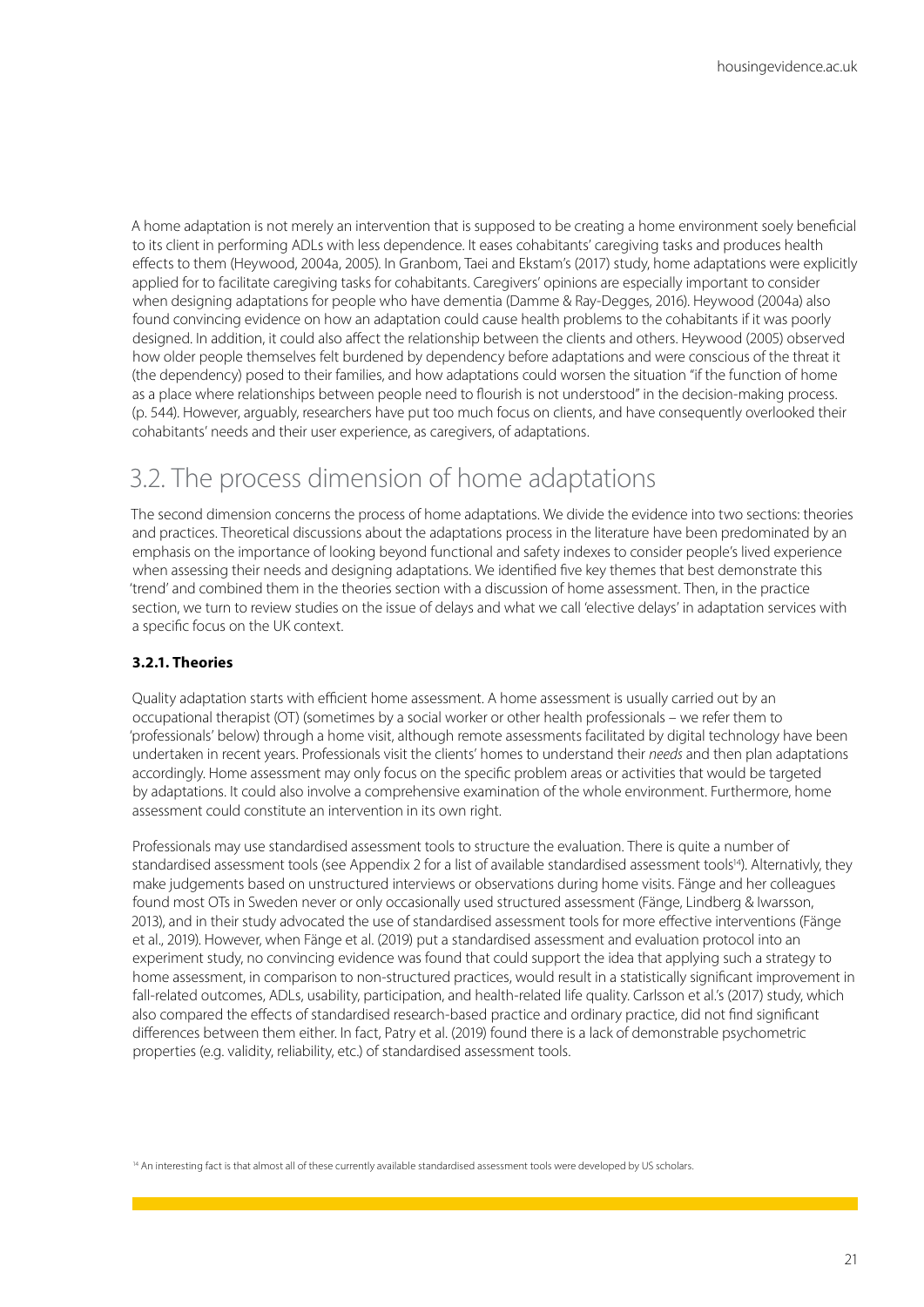

Strong evidence was found in favour of a person-centred approach, at the heart of which is the call for active engagement with the client, understanding their lives, ageing experiences, preferences, expertise, etc., beyond fulfilling basic functional and safety needs (e.g. Johansson et al., 2009; Renaut et al., 2015; Sakellariou, 2015a,b). This highlights the complex and multifaceted nature of home assessment and adaptations. In addition, there could also be contingent and pragmatic issues to consider. For example, Thordardottir et al. (2019) found ADLs performance was a moving target, varying from day to day. This means that on a 'good day', activities such as self-care and moving around at home could be easily performed. When asked if there was a problem performing a certain task on such a day, the client would be more likely to give optimistic responses to the effect that they could do it 'okay' and a home adaptation was not necessary. In contrast, when the question was raised on a 'bad day' when getting over the one remaining threshold became too difficult, she/he might realise that an adaptation was needed. Sometimes, there are ethical dilemmas (Fänge et al., 2013) and issues around moral reasoning (Johansson, 2013) to deal with. For instance, Fänge et al. (2013) reported some OTs in Sweden found themselves trapped between constraints posed by the granting authority and the needs of clients.

In any case, the reasoning could vary across professionals from different sectors (Burns et al. 2017) with different educational backgrounds (Fänge et al., 2013), at different stages of their career (DuBroc & Pickens, 2015). For instance, Burns et al. (2017) found different professionals focused on different aspects of the clients' needs, and thus applied different knowledge and tactics in home assessment. Specifically, Burns et al. (2017) observed that social workers had a broader perspective on ageing at home, and OTs often looked more closely at health and functional issues, whereas professions with a background in design emphasised ageing and universal design. Burns et al. (2017) therefore suggested that with multidisciplinary expertise, a balanced understanding of clients' needs might be achieved, although more empirical evidence is needed about the outcome differences between single-professional and interprofessional interventions.

Below are a few frequently discussed themes and/or outstanding arguments that we think best exemplify the complex and multifaceted nature of home assessment and adaptations. This list is not exhaustive and our discussions only focus on publications after 2000.

#### *Meaning of home*

A home is more than a shelter. It holds a series of meanings for older people. The idea of considering the meaning of home in home adaptations is well established. Drawing on evidence from 104 interviews with people from seven local authorities in England and Wales who had major adaptations, Heywood (2005) demonstrated the ways in which a set of meanings of 'home' could be threatened by insensitive home adaptations, in which the adaptation works were ineffective, wasteful or even harmful. These meanings included primal security, privacy, control over decisions, freedom to act (autonomy), reflection of self (identity and achievement), as a place to foster relationships, one for the nurture of children, a nodal point from which to go out (to participate in social life) and return, and rootedness (Heywood, 2005). Tanner et al.'s (2008) study sampled people living in public housing and exemplified how home adaptations strengthened the home as a place of personal and social meanings for people alongside improving safety and comfort. Aplin, de Jonge and Gustafsson (2013, 2015) further crystallised different meanings of home into a six-dimensional theoretical construct – personal, societal, physical, temporal, occupational, and social (for a detailed explanation, see Aplin et al., 2013, pp. 101-103) – to investigate how they positively/negatively influence older people's decision-making regarding home adaptations. These studies offer intriguing clues about why it is essential that home adaptations policies and practices go beyond valuing safety and functional improvement, and embrace the value of other meanings of home as held by older adults in order to contribute to their health and wellbeing in a broader sense.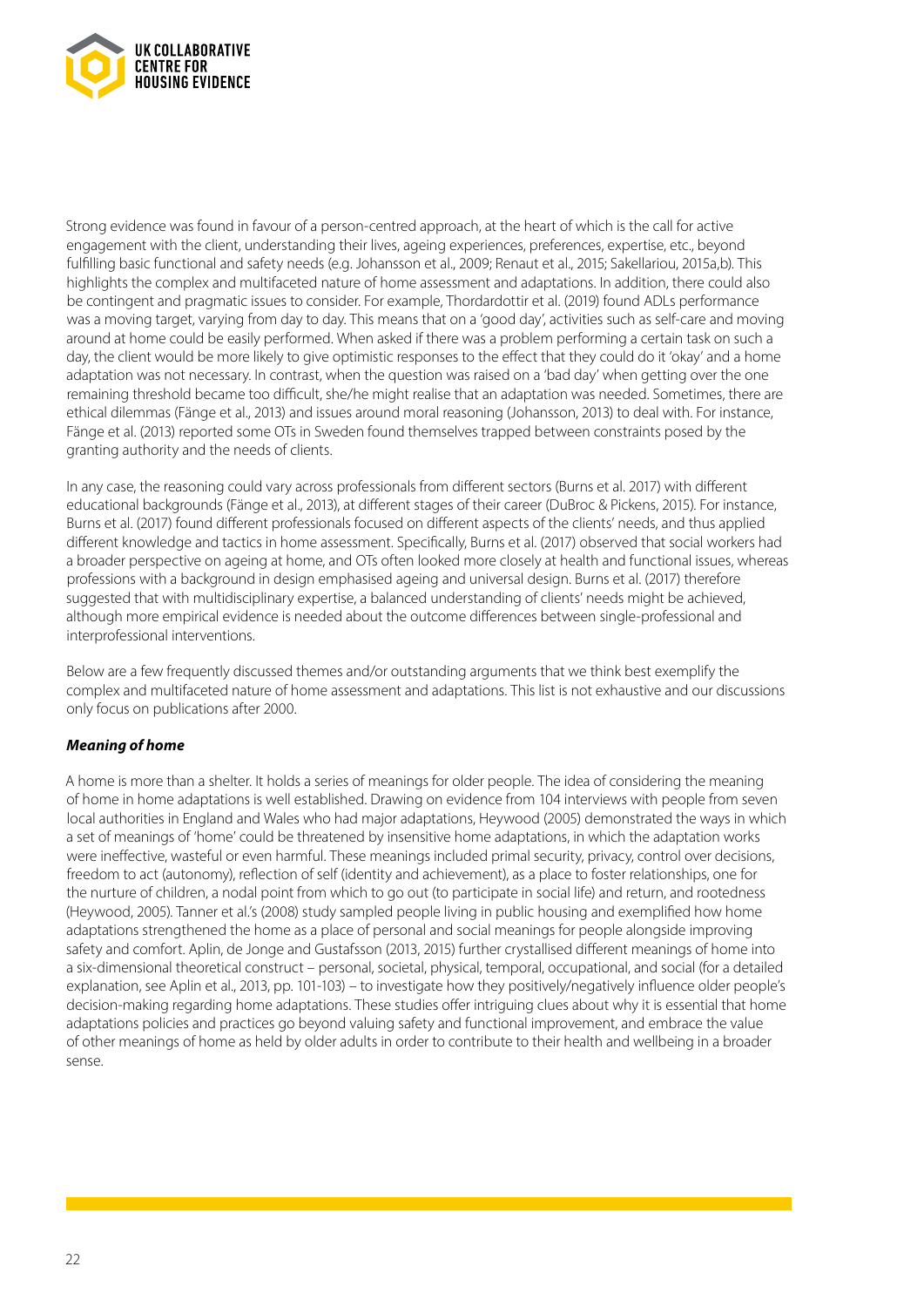In light of the recent surge of discussions on the negative effects of COVID-19 on the population's health, Gurney (2020) applied a social harm perspective to discuss how the home can be a place where harm occurs, instead of focusing on the taken-for-granted *"positive narratives and associated psycho-social benefits home affords"* (p. 8). There is also the Centre for Ageing Better report which noted that poor-quality homes contributed to COVID-19 infections and other health issues for older people (Centre for Ageing Better, 2020). These perspectives bring to the fore the issue of how and why home adaptations should be designed and delivered in a way that enhances, not harms, older people's positive experience of home as a locus for, as discussed in Heywood (2005) study among others (Aplin et al., 2013, 2015; Tanner et al., 2008; also Haak et al., 2007a; Haak et al., 2007b; Hawkins & Stewart 2002) security, privacy, control, freedom, identity, relationship, hope and participation, amongst many other meanings.

#### *Aesthetics*

Clients' concerns over aesthetics appeared to be another frequently reported theme. A very recent review from Struckmeyer et al. (2021b) discovered that there was no appropriate approach for the assessment of clients' aesthetic concerns. Moreover, Struckmeyer et al. (2021a) found both professionals and clients prioritised different aspects of adaptations over attractiveness, although clients may place more value than professionals upon attractiveness. However, the fact that a hospital-looking adaptation could invoke feelings of being institutionalised as well as disability- and ageing-related stigma has been well captured in many studies (e.g. Aplin et al., 2013; Burns, Pickens & Smith, 2017; Granbom et al., 2017; Tanner et al., 2008), which explains the low social acceptance of adaptations, how the negative impacts could go beyond function and safety to more broadly defined health and wellbeing, and why adaptations are also about design.

#### *Experience of ageing*

Researchers in environmental gerontology have identified the need for understanding 'ageing in place' as a progressive process (e.g. Cutchin, 2003; Golant, 2003). Johansson et al.'s (2009) study was a revealing one in adaptations literature which explored how older people used their creativity and initiative (e.g. functional capacity, social support, and home adaptations) to create 'possibilities of action' – possibilities to perform activities in accordance with their values and preferences, through their spirals of 'place integration' – which is Cutchin's term for the progressive nature of 'ageing in place'. They suggested that adaptation services *"should be directed towards increasing possibilities for action rather than only facilitating activity performance"*, and recognise service-users' creativity and effort as *"resources in design and provision of services"* (Johansson et al., 2009, p. 49).

Renaut et al.'s (2015) study, carried out in France, focused on older people's creative responses to ageing within the context of the home environment and articulated another dimension of ageing experience, namely that individuals' experience of ageing and adaptive responses (such as changing behaviours or adapting the home environment) are contingent on their 'self', varied social and cultural capitals, and social norms. As they described it: *"the way growing old was experienced by a retired doctor living in a comfortable apartment in a well-off district of Paris was not the same as that witnessed by the partner of a former miner living in a declining provincial town in northern France"* (Renaut et al., 2015, pp. 1288-1289). Notably, this was another piece of evidence that demonstrated the need for exploring social inequality issues in adaptations.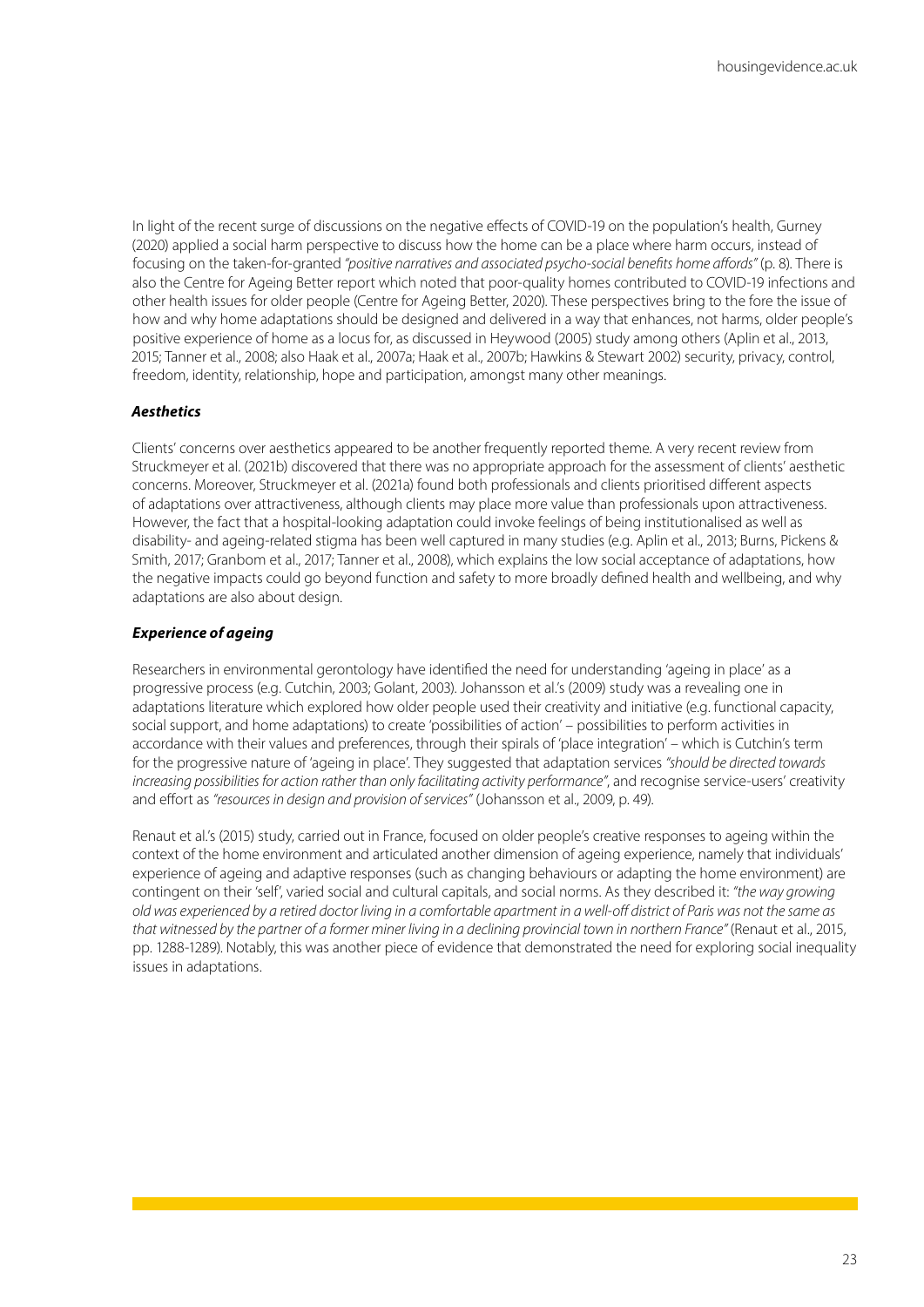

Kim's (2021) study serves as a good example of how knowledge of clients' ageing experience might be 'technically'/'practically' abtained. Kim (2021) compared the environmental hazards at older adults' homes identified by observers (i.e. professionals) using an assessment tool and those perceived by the residents, and found statistically significant discrepancies between the two. Specifically, residents identified fewer environmental hazards than observers and their (observers vs residents) opinions differed on what they considered to be environmental hazards (Kim, 2021). Instead of overstating the weakness of residents' perceptions in comparison to observers', Kim (2021) explained their discrepancy by referring to Golant's (2011) theoretical model for adaptive coping strategy in late life: accommodation and assimilation. The former is a mind-changing strategy whereby people adapt their personal needs to fit changing circumstances (e.g. when their home environment cannot meet their needs), while the latter intends to adapt the circumstances to fit personal needs. Kim (2021) argued that it could be the case that the accommodation strategy failed to identify those environmental hazards that the observers identified. The assumption was: through adapting their needs, people might have had become familiarised with their environments even if there are undesirable circumstances, and therefore no longer saw a problem as a hazard (Kim, 2021). On the other hand, those who used the assimilation strategy to modify their environments tended to identify problems that the observers would not consider as environmental hazards (Kim, 2021). Kim (2021) thus further argued the importance of understanding older adults' adaptive coping strategies in response to functional loss, combining insights from both worlds to *"provide in-depth knowledge to develop design strategies that support adaptive behaviors in older adults"* (p. 17).

#### *Control and empowerment*

In papers mentioned previously such as the writings about the meaning of home, we found ample evidence that when adaptations are forced upon people against their wishes they may be deemed as invasive interruptions to their experience of 'home as a place of control', which then cause de-valuation of the adaptation work (Aplin et al., 2013, 2015; Heywood, 2005; Tanner et al., 2008). For example, in Tanner et al.'s (2008), there is a piece of vivid narrative of a lady's negative experience:

*The participants was a widow who lived alone in a house she had occupied for over 40 years. […] During the interview, she revealed that she did not initiate the request for modifications nor did she expect the extent of modification that occurred. She spoke frequently about the loss of her "old' home and the disruption to routine and habits due to the modification design. The one aspect of the modifications that she was happy about (the small ramp at the front of the property) she stated several times during the interview was "her idea." This is perhaps the one change she felt was in her control and for which she felt a sense of personal ownership.*  (Tanner et al., 2008, p. 206)

Sense of control was also found to influence clients' compliance with OTs' recommendations (Bianco et al., 2020).

Meanwhile, there was strong evidence of how empowerment – in the way that clients' needs were respected, in cases where they had effective communication with the professionals, or when they felt they had control over decisionmaking processes – could strengthen clients' satisfaction with the outcome (e.g. Bianco et al., 2020; Burns et al., 2017; Nord et al., 2009; Picking & Pain, 2003). Picking and Pain (2003) even found some older people preferred to organise their own adaptations if they were given sufficient information and choice. It is therefore invaluable for professionals to maintain an attitude that shows sensitivity to clients' wishes for control over the decision-making in relation to adaptations, understanding those wishes as a need and making opportunities available. This needs to be built into the practice and supported by training.

On the other hand, a lack of professional knowledge and expertise, as well as a lack of capacity to deploy resources (e.g. information or social support), could put the clients in a weak position within the client-professional relationship. Most often, they have to rely on, and trust, the professionals during the adaptations process. Thus, empowerment may only be achieved with improved availability of information, advice and social support.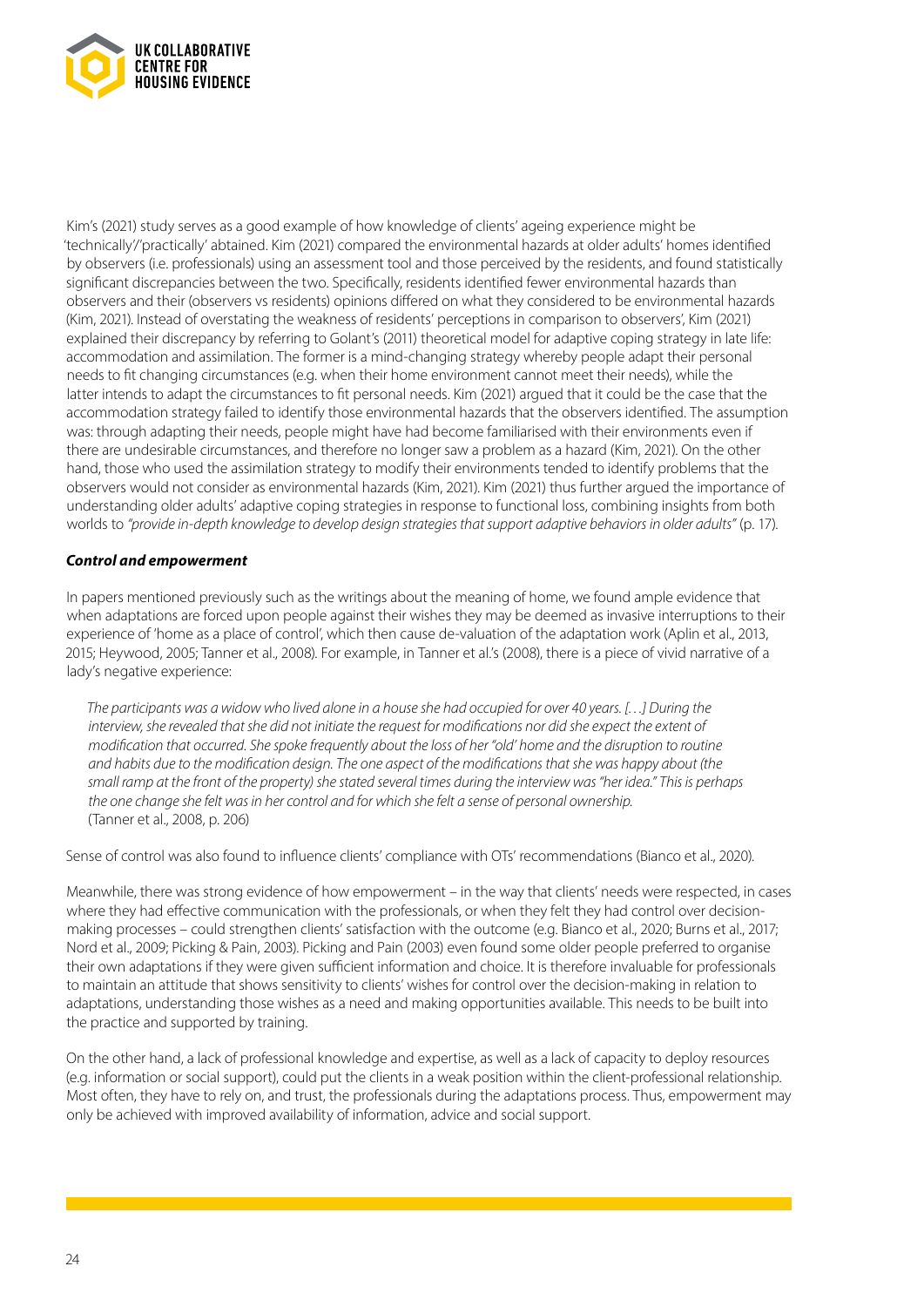Also of equal importance is effective communication between clients and professionals. However, there were few studies found on this topic.

#### *Need vs desire\*15*

We have highlighted the word need several times. In a footnote in Section 3.1., we mentioned Sakellariou's (2015a,b) studies which distinguished *need and desire*. Below, we further explain this important issue based on Sakellariou's (2015a,b) two narrative-based studies.

In the first study (Sakellariou, 2015a), he presented the experience of a couple, [one of whom had Motor Neurone Disease (MND)] applying for adaptations that would not only reduce the physical barriers, but also enable them to 'sleep together' (sharing one bedroom). As he observed, the couple had to *"constantly defend"* their wish to 'sleep together', which was only recognised as a desire against what the professionals regarded as *"necessary and approporiate"* for their needs (Sakellariou, 2015a, p. 463). In the second published study, Sakellariou (2015b) recounted a story of a woman, again diagnosed with MND, whose applications to obtain the adaptations she wanted were rejected twice: the first rejection due to the perceived quick progression of the MND and the second because of the actual 'slow' progression of her MND. In both cases, she paid for her own solutions. In both studies, the official (professional and political) discourse of home adaptations prioritised expected outcomes relating to identified needs – *"activities that the persons must carry out to mitigate the effects of functional limitations"* – over those reflecting people's desires – *"wishes beyond the limits of professional responsibility"* (Sakellariou, 2015a, p. 464). Borrowing Sakellariou's (2015a) words: *"need trumps desire"* (p. 465).

We see this *'need vs desire'* theme as an overarching issue which the previously discussed themes (meaning of home, aesthetics, experience of ageing, and control and empowerment) can be integrated with. What is common to them is the underlying criticism of a usually hierarchised value system in home adaptation practices which prioritises needs for function or safety over others such as for dignity or control (Heywood, 2004b; Sakellariou, 2015a). Professionals, and people living with diseases/disabilities, have different views and understandings about said diseases/disabilities, environmental hazards, what adaptations would help, and what adaptations could make for a good (or better) life. The needs of older people in such cases are not solely related to functional independence or safety, although the latter might be a prerequisite for executing ADLs. Rather, they have much to do with people's lived experience about what their homes mean to them, what diseases, disabilities and inabilities mean to them, how they cope with them, and how these are transformed into their desires for a good (or better) life, as well as how they are conditioned by social capital, lifestyles or habits. Seen in this frame, it becomes explicit why we argued in the method section the importance of studies on functional and cognitive impairments, adaptive coping strategies taken, healthcare services (including but not limited to home adaptations) received, as well as on needs and costs of people experiencing ageing-related inabilities, disabilities, diseases and recoveries, or fall injuries and recoveries. They may help us to better understand people's varied needs and desires in adaptations. Some recent reviews are Abdi et al.'s (2019) scoping review of the care and support needs of older people, and van Leeuwen et al.'s (2019) review of the quality of life for older people, to name but a few.

Yet the emphasis on desires arguably runs up against a welfare approach to allocate rationed or scarce resources where needs also generally trump desires. Johansson's (2013) study was the only one that placed the discussion on needs in the welfare discourse, and explored how Swedish people prioritised a moral value according to which individuals should fulfil their obligations to others and should not cause unnecessary costs so that a good society is achieved. We agree with Heywood (2004b) who suggested not becoming trapped into the welfare approach to need when talking about the quality of adaptations, but there is an interesting question to be asked about how desires should be best incorporated within such rationing mechanisms. We also encourage future research to comparatively examine the welfare discourse in home adaptations in the UK and the Nordic countries.

<sup>\*15</sup> The needs vs desire debate lies at the centre of this 'Theories' section.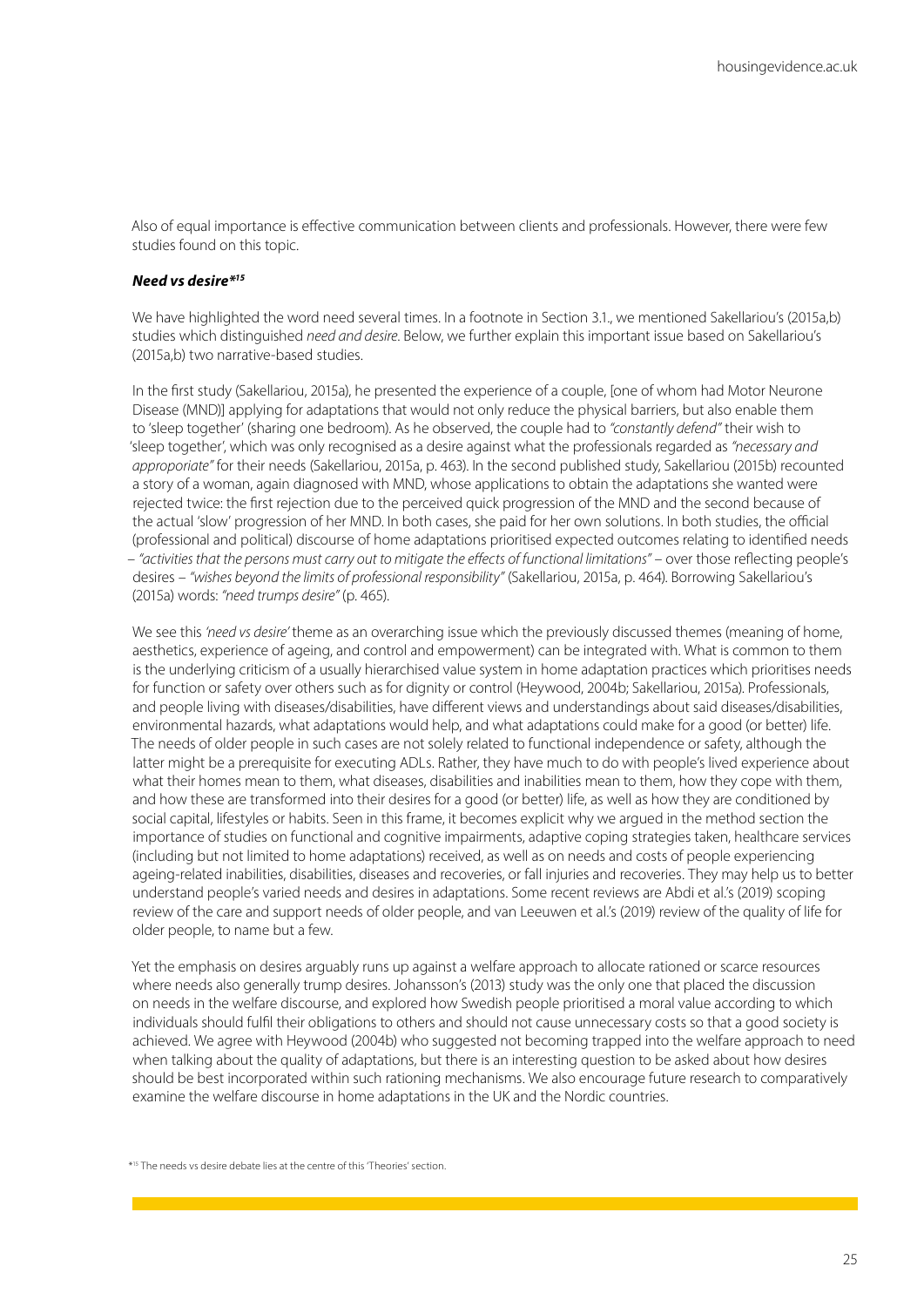

Drawing on Michel Foucault's work on biopolitics, and Annemarie Mol's critique of the 'logic of choice' in the context of healthcare respectively, Sakellariou (2015a,b) also discussed how professionals acted as representatives of a broader system of power and knowledge dominating the enactment of needs and desires, and how they acted as gatekeepers denying people's choice. These issues may be inextricably linked to the narrow application of 'criteria' and 'policy' in practice. However, we did not find relevant studies in the literature.

Finally, the woman paying for her own adaptations is another issue that deserves further attention. Aplin et al. (2013) also found people were laying out extra money on adaptations to facilitate their engagement with valued social, leisure and other activities over and above the functional activities considered by the adaptation services; some paid significant extra expense to have less hospital-like or 'disabled-looking' adaptations. For people who could draw upon other means or resources after their desires were turned down, they could still enact their desire. They could use their knowledge or social network, as well as monetary capital, to access information and expertise to get what they wanted. However, for those who live on a low income or minimum pension or who lack social connections, to do this (i.e. self-funding their adaptations) would not be possible. They would therefore have to accept what is given, compromising desires to needs. As such, failure to consider people's desire and align it with their social status could become a driving force of health inequality where, borrowing the phrases in Centre for Policy on Ageing (2009), 'wellmeaning patronage' turns into 'unambiguous vilification'. Future research could examine the divide between publicfunded adaptations users and self-funded adaptations users for more evidence.

#### **3.2.2. Practice**

#### *Delays*

In Sakellariou's (2015a) study mentioned above, the couple not only but also had to be subject to the disruptions to their lives resulting from 'delays' in their adaptations.

*"While they waited for the lift to be installed, Dave had to remain on the ground floor of their house, with their downstair dining room fuctioning as their bedroom […] and […] strip wash in the kitchen for several months".*  (Sakellariou, 2015a, pp. 460, 462)

Similar stories of disruptions caused by delays in adaptation services were seen in many other studies too, although the issue of delays was neither the focus of Sakellariou's (2015a) study, nor those others'.

The cost of delays in home adaptations could be more than simply one of temporary disruptions to the clients' lives. In an intervention study carried out in Sweden, Petersson et al. (2009) found people reported increased difficulties in performing everyday life tasks for each consecutive month while they were waiting for their home adaptations due to the progression of their disability or disease, and long waiting time (a year) might eradicate the expected beneficial effects of adaptations in terms of reducing the difficulties.

Delays in home adaptation services in the UK have emerged as a predominant focus in the literature. Criticisms were widely seen in both academic studies and government- and third sector-led research reports. A series of recently published studies from Zhou and her co-authors (Zhou et al., 2019,2020a; Zhou et al., 2020b) provided a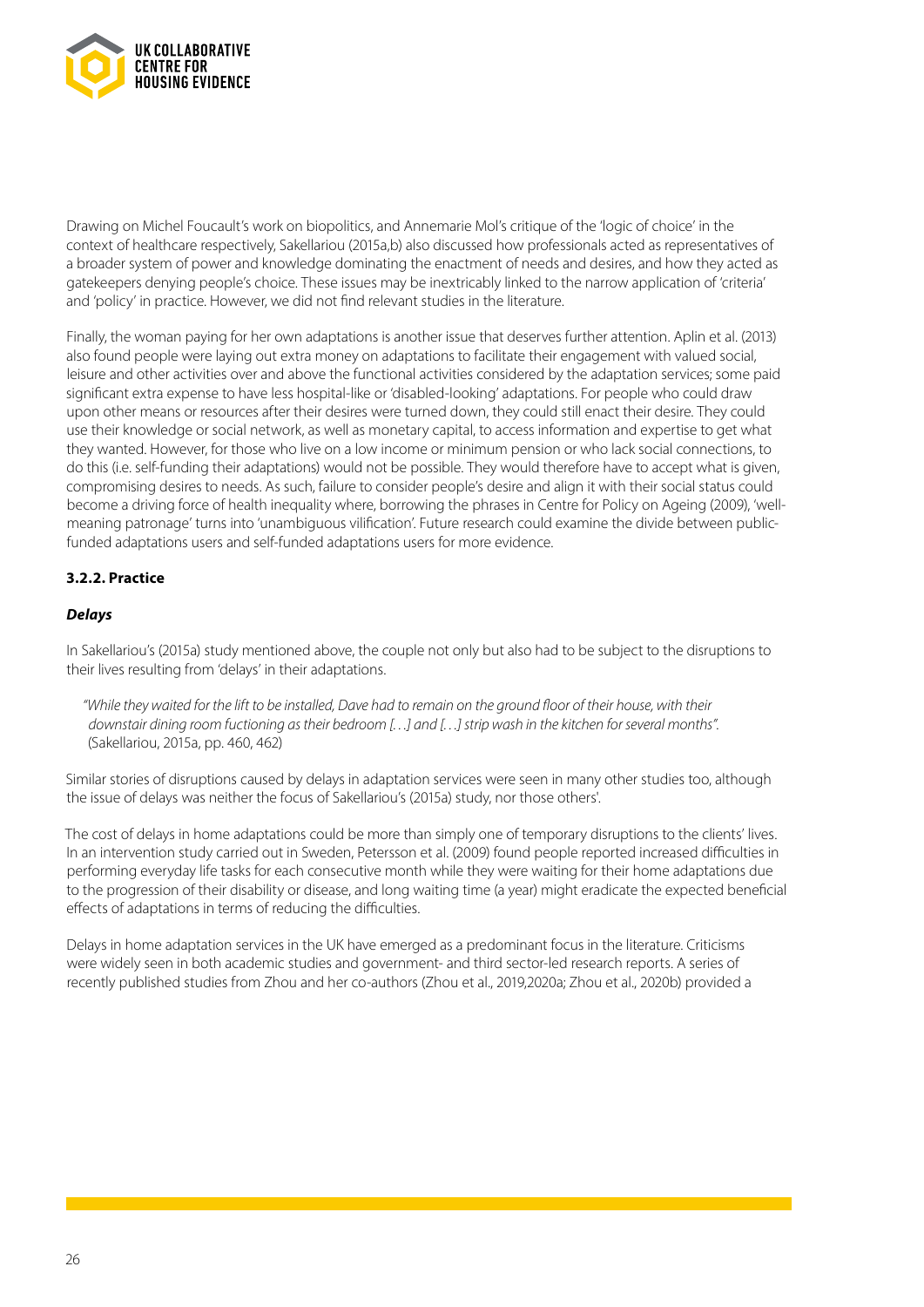comprehensive and insightful discussion of the issue. Using data collected from 112 local councils across three nations in the UK (England, Scotland and Wales), Zhou et al. (2019) revealed the extremely long average waiting time taken from the initial application for an adaptation to its completion which people commonly experienced throughout the country (up to 193 days and more [data collection was carried out in 2015]). Such a long waiting time would be long enough to eradicate the expected beneficial effects of adaptation, as suggested in Petersson et al.'s (2009) research. The figure would become even more intimidating when set against this observation from Wiseman et al.'s (2021) study: *"[an] average 23 day wait till installation of the home modifications […] such a long interval […] may result in a fall that leads to decreased physical functioning, requiring more extensive modifications or [entailing] loss of independence"* (p. 3). This is to say nothing of the disruptions to life that people have to be subject to. There are also hidden psychological consequences, since waiting time might be experienced as lasting longer than literally for older people who view the period through a quite different time lens than perhaps working-age people do. The population of older people paying for their own adaptations to avoid the long wait, as observed in Bailey et al.'s (2018) report, must be quantitatively significant.

Zhou et al.'s (2019) study also identified several underlying causes of such delays (see also Zhou et al., 2020a; Zhou et al., 2020b) as summarised below.

- a. Poor publicity of available information about adaptation grants and services.
- b. Limited resources This includes financial constraints and the shortage of occupational therapists (OTs) to keep up with the high demand.
- c. Ineffective partnership The provision of home adaptations in the UK involves multiple partner organisations which share fragmented responsibilities. They often work in silos and lack effective communication and coordination.
- d. Complex bureaucratic procedures Some legal procedures put up institutional barriers against the provision of adaptations and result in extensions of the processing time. This is particularly the case for applications made by clients living in the private rented sector (PRS), and for applications that involve changing the structure of the building. The former require the landlord's permission whilst the latter need to get planning permission. Going through these legal procedures is the main cause of delays at the installation stage.
- e. Funding gap between grant and cost Sometimes, delays occur when applicants have to spend time securing additional funding to cover the difference between the amount of grants they receive from local authorities and the total cost of their adaptations. This was found to be a key reason behind people dropping out of the adaptation process in England (Mackintosh et al., 2018).
- f. Lack of skilled contractors available to do the work.
- g. Client decision Clients decide when to start the building work. This 'decision-making' process often takes weeks or even months. In addition, withholding or withdrawal may sometimes happen.

There are no easy solutions to any of these barriers. The poor publicity of available information, for instance, is a long-standing problem identified nearly two decades ago (see Awang, 2002) which has shown little subsequent improvement. Some local authorities moved or seconded occupational therapy services from the social care department into the housing department in order to improve coordination across sectors. However, occupational therapists in these new posts were found to be facing additional challenges, in particular the hurdle of learning the culture, language and skills to fulfill the remit in the housing service – which is different from that which obtains in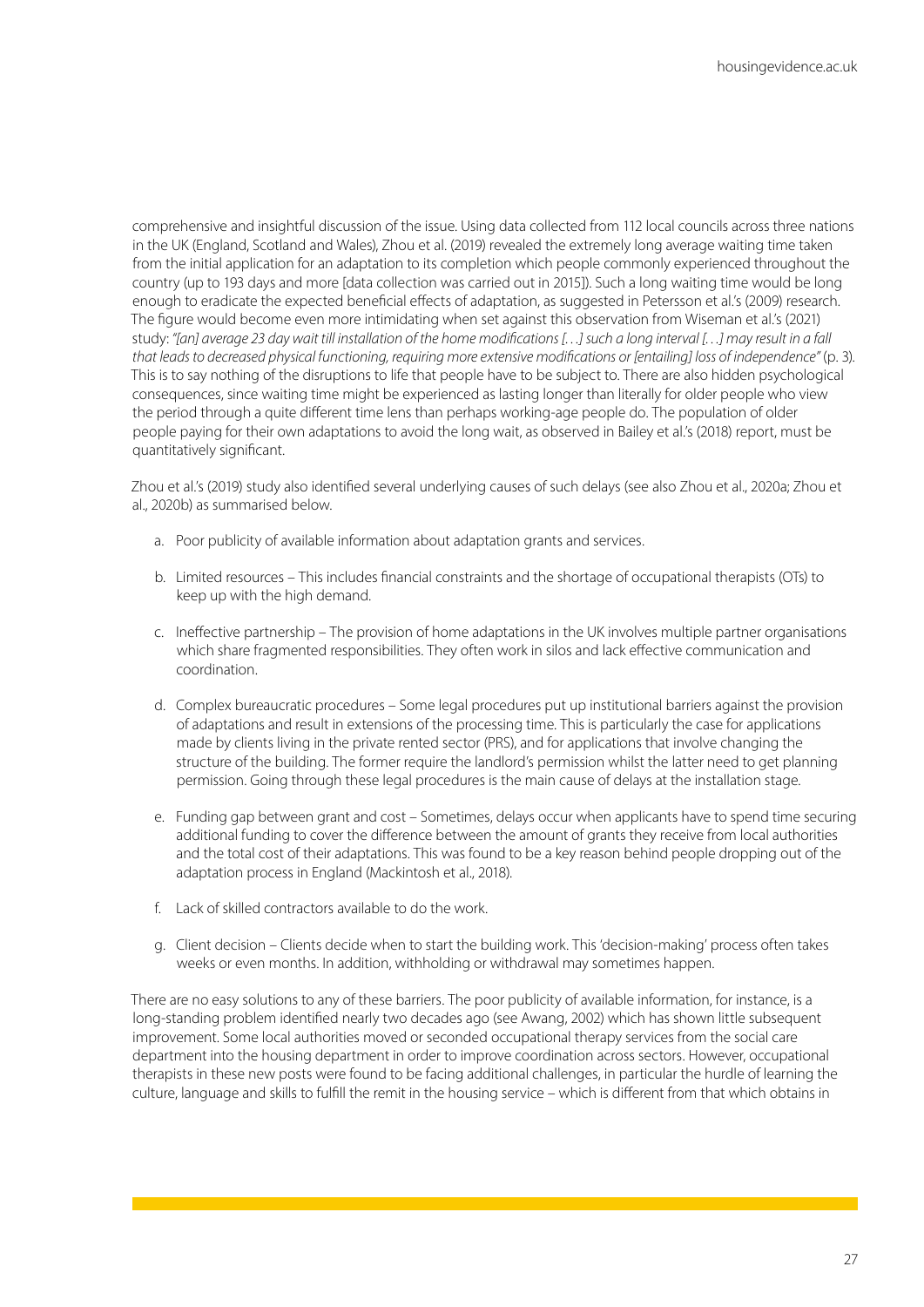

social care sectors (collective housing provision vs. individual need focus) (Grisbrooke & Scott, 2009). When it comes to the housing vulnerability for PRS tenants, not only do they have to go through bureaucratic procedures, there were also cases in which private landlords did not comply with their responsibilities and refused to give permissions (Zhou et al., 2019), as well as cases where tenants themselves felt they were not entitled to propose changes. As Damme and Ray-Degges (2016) quoted from one of their research participants: *"[w]e rent this place so we can't change a lot"* (p. 99).

Nevertheless, inspiring ideas or initiatives taken by some local authorities were identified which could serve as solutions, as seen in the grey literature. Among these is the recent "Adaptations Without Delay" (The Guide) set out by the Royal College of Occupational Therapy (RCOT, 2019), which introduces a novel 'framework' for considering how adaptations can be delivered without delay. The most innovative idea of the framework was to define adaptations based on the complexity of the client's housing, health and care needs (i.e. simple, moderate, or complex), rather than on its cost and scale (i.e. minor vs major). Viewed within this framework, a simple grab bar may be the solution to a complex situation, while a shower adaptation can be a solution to a simple issue. Clients would thus receive proportionate and timely responses and correspondent levels of intervention (universal, targeted, and specialist – for detailed explanation see the Royal College of Occupational Therapy [RCOT], 2019). The Guide also details workforce and operational considerations required for the different levels of intervention (RCOT, 2019). Another inspiring example mentioned in Adams & Hodges's (2018) report "Adapting for ageing: Good practice and innovation in home adaptations" is that some local authorities introduced non-means-tested, fast-track grants for adaptations under a certain value (£5,000 - £8,000) and/or of particular types (e.g. stairlifts, bathing) as an alternative to the DFG. There was also a management change applied by Bristol City Council presented in Mackintosh's (2012) report. A key feature of the redesigned service was appointing a single manager and assembling an integrated team of OTs, caseworkers, surveyors and technicians at the point of first enquiry (see Mackintosh, 2012 for details of the whole process).

Those barriers causing delays are not unique to the UK. Many of them have been identified as key challenges to the delivery of home adaptation services in other countries as well. The title of Alonso-López's (2020) paper – "Filling the Gaps of Housing Adaptation in Spain: Is Private Expenditure an Alternative to Public Support?" – is a perfect reflection/ exemplification of the gap between the limited provision of home adaptation grants and the high level of need. The Australian government's reform of its home adaptation services – the embracing of a consumer-oriented and market-driven approach – is a strong action that was taken in recognition of the complexity and ineffectiveness of the old system (Aplin et al., 2020), although little evidence is available about whether such a market-driven approach outperforms the welfare approach.

#### *Elective delays*

So far, we have been discussing adaptations in a way as if adapting the home environment is a natural decision for older people who are experiencing declining functional capabilities and/or increasing risks. In fact, papers about home adaptation, regardless of their aims and objectives or focuses, usually start with one or two paragraphs asserting the significance of having appropriate adaptations to older people's independence, safety, and, in a broader sense, health and healthy ageing, as evidenced in many empirical studies (see the outcome Section). There is also extant evidence suggesting a positive association of the likelihood of having home adaptations among older people with their perceived difficulties of ADLs (Johansson et al., 2007), with fall history or major health events (Gell et al., 2020), or simply with becoming very old (Harvey et al., 2014). While such causal relationships are yet to be proved, research also shows that it is quite common for people to electively 'delay' the time of adapting their home environments until they reach a point of crisis (Ekstam et al., 2016; Kruse et al., 2010). For example, Ekstam et al. (2016) found that while striving to have control over their lives, older people are more likely to turn to families and/or friends for help, seek other technical solutions, or think about moving than to consider adapting their home environments. In Kruse et al.'s (2010) study, older adults were reluctant to discuss risk factors identified in their residences, and expressed unwillingness to adapt their homes, even just small changes. In some cases, it was reported that people remained reluctant to alter their home environment despite experiencing falls (Cumming et al., 2001). This raises a host of questions: what deters people from having adaptations; do they really welcome such 'well-meaning patronage'; what do these mean for the design and delivery of home adaptations as a healthcare service?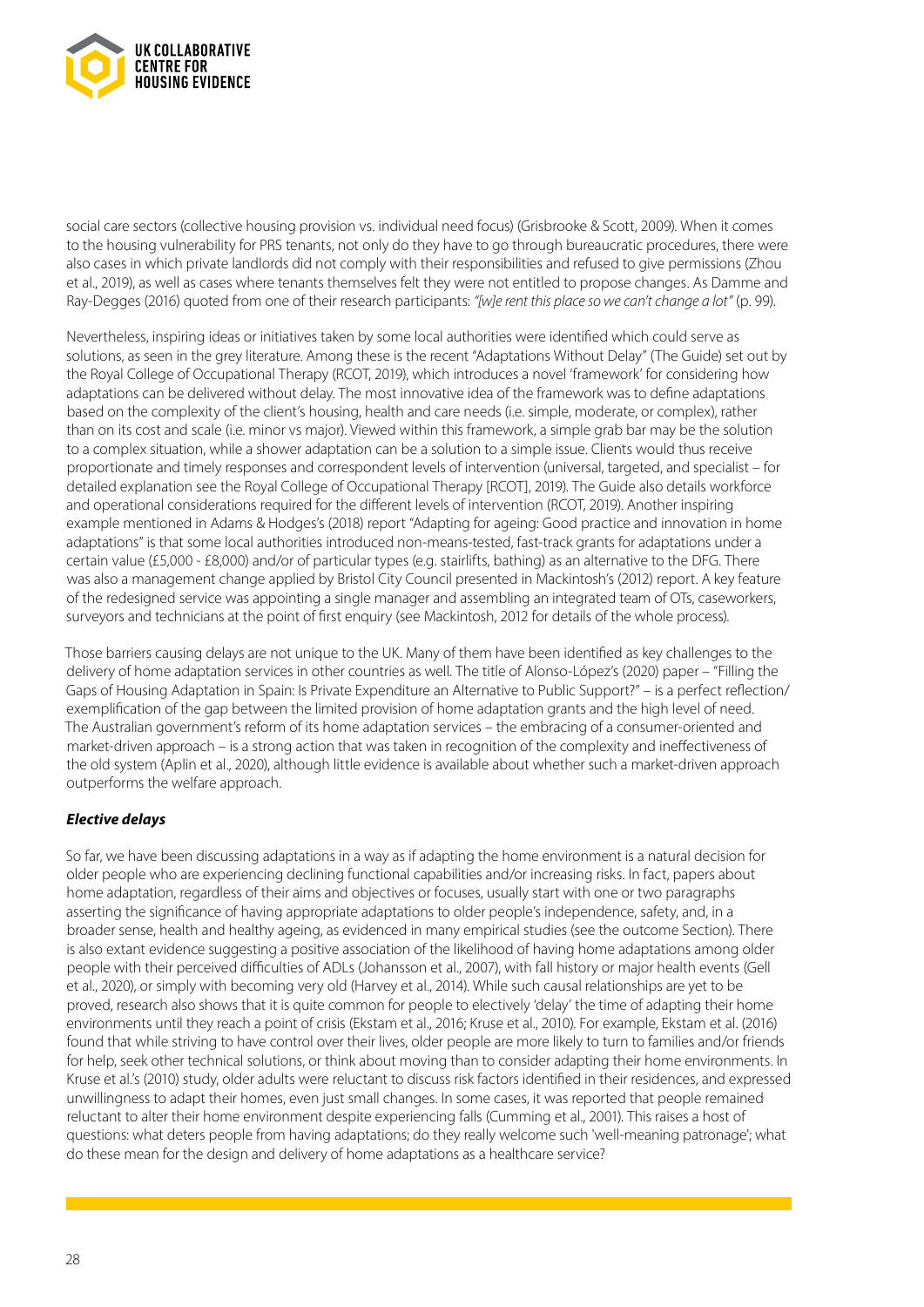Researchers identified various psychological factors that could play a vital role in the decision-making when functional decline did not dictate an immediate reaction to the need for adaptations (see Ahn & Hegde, 2011; Kruse et al., 2010; Tural, Lu & Gole, 2020; Yuen & Carter, 2006). One extensively reported concern was age-related stigmatisations associated with home adaptations.

Bailey et al.'s (2019) study provides a deep insight into this issue by bringing the concept of 'ageism' to our attention. 'Ageism' refers to a set of prejudicial/discriminatory beliefs, attitudes, and practices towards older people, old age, and the ageing process perpetuated through stereotyping (Butler, 1969; cited in Bailey et al., 2019). In their paper, this is reflected in the association of adaptations with *"a fear and denigration of the ageing process, and stereotyping presumptions regarding competence and the need for protection"* (Bytheway & Johnson, 1990, p. 37). As Bailey et al. (2019)<sup>16</sup> observed, people were reluctant to have adaptations, because they might view the clinical appearance of adaptations as a sign of age, incapacity, and frailty, and the altered appearance of homes resultant from adaptations as constituting aesthetically unpleasing changes (e.g. hospital-like) that signal the loss of life quality. A fatalistic attitude was also commonly seen, with people expressing the view that they had no option but to accept the changes as part of becoming old, falling ill or losing mobility.

Bailey et al. (2019) called for the age-related stereotyping barriers to home adaptations to be considered and addressed, alongside celebrating adaptations' evidencing positive outcomes. Moreover, they also mentioned the 'legacy of historical ageism' in the UK identified in the 2009 review of ageism and age discrimination in social care<sup>17</sup> (Bailey et al., 2019). An echo of the *"low level of expectation by older people of what they will receive from services[,] and providers of services[' ]limited views of what is acceptable to older people in terms of quality and choice compared to the population as a whole"* in the report can be found in one of their research participants' statements – *"You know, you've*  got to forget about sort of the look of things and think what benefits it's given you, you know" – which alerts the reader to the sustained age-related stigmatisation across ten years (Bailey et al., 2019, p. 11). Seen in this frame, age-related stigmatisations and stereotypes of home adaptations should not only be understood as internalised 'ageist attitudes' held by individual clients only, but rather as a socially ingrained and thus shared experience among professionals. For example, there could be a fatalist attitude among practitioners that 'quality and choice' are not possible within their agencies and therefore they have accepted this and developed a rationale that fits with it. Hence, it would be useful for future studies to examine how professionals' 'ageist attitudes' towards the clients might have been responsible for additional bias in the provision of home adaptations.

Signs of 'ageist attitudes' and other negative attitudes like ablism toward home adaptations were also seen in those writings about adaptations and the meaning of home. For example, Tanner et al. (2008) presented an older person's concern about the implications of designing for wheelchair accessibility: *"when the ramp was finished, this workman with a really loud voice called out 'this is now a disability house!' really loudly—the whole street would have heard"* (p. 206). Heywood (2005) quoted from one of their research participants to demonstrate how acknowledging the need for adaptations could threaten older people's self-image, which deters them from going ahead with the work: "the lifts would be a constant reminder of the client's disability" (p. 542).

<sup>16</sup> See also the report produced by the same research team – Bailey et al., 2018, or its lighter version – Hodgson et al., 2018.

<sup>&</sup>lt;sup>17</sup> The review, entitled "Ageism and Age Discrimination in Social Care in the United Kingdom, A Review from the Literature" was carried out in 2009 by the Centre for Policy on Ageing commissioned by the Department of Health. Its purpose was to understand whether older people in the UK were discriminated against in favour of younger users of social care services.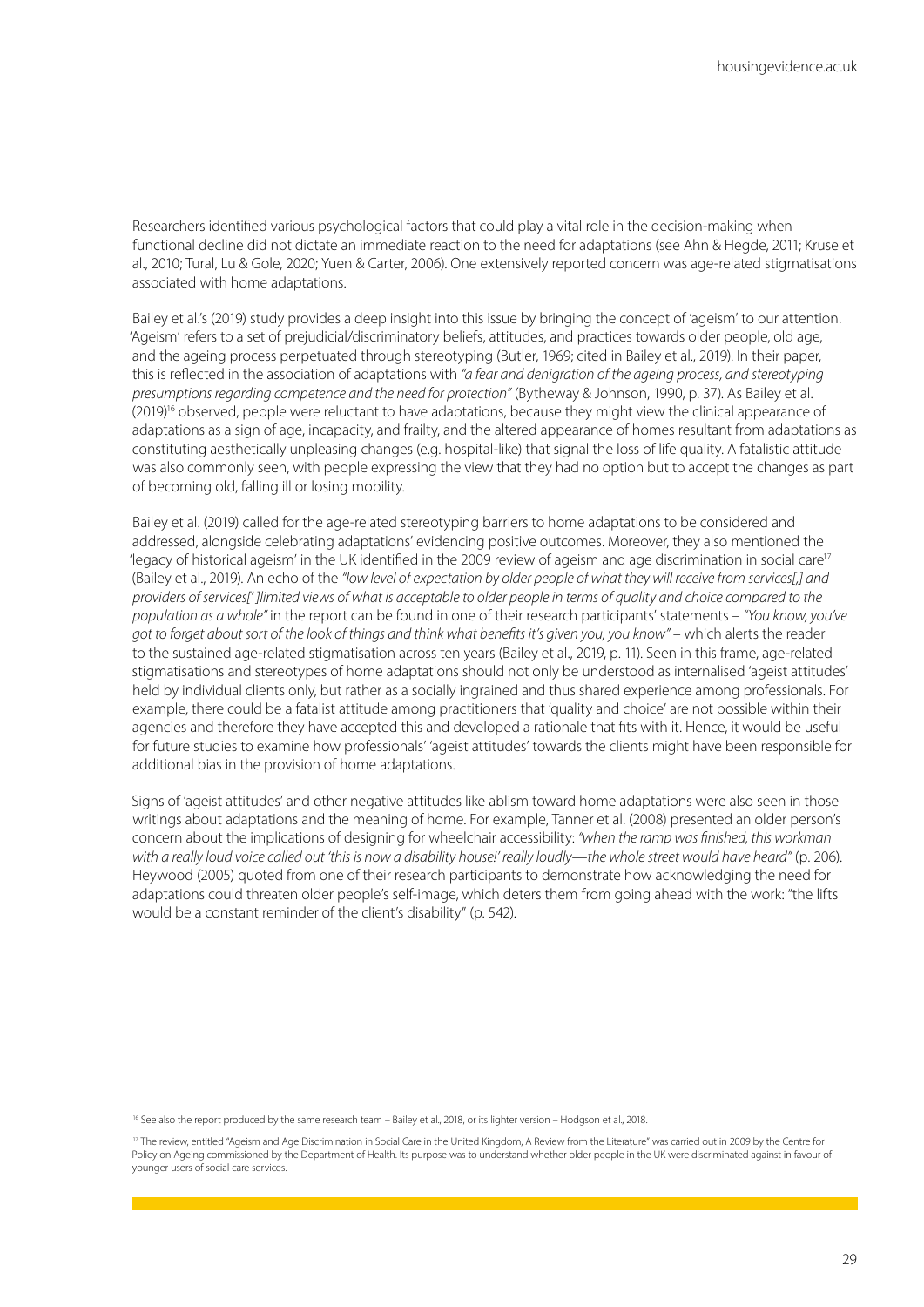

### 3.3. The outcome dimension of home adaptations

This third section concerns the outcome dimension of home adaptations in the CPO model.

#### **3.3.1. Improvements of function and safety**

Examining clients' functional performance and safety after adaptations has been a primary focus in the literature, as well as a tradition of occupational therapy. Functional performance and safety were usually measured via self-rated independence, safety and difficulties in performing ADLs and/or I-ADLs, accessibility and/or usability of the home, as well as fall-related outcomes (actual falls and/or fear of falling).

Extant statistical evidence was found in intervention studies (e.g. randomised controlled trials [RCTs]) indicating that people who adapted their home environments were more likely to experience fewer difficulties in performing ADLs targeted by the adaptations than those in the comparison group (who did not) (Liu & Lapane, 2009; Petersson et al., 2009; Petersson et al., 2008; Whitehead et al., 2018). They were also likelier to perceive performing ADLs as safer especially ADLs related to self-care in the bathroom and getting in and out of the home (Petersson et al., 2008), although their self-rated functional dependence did not demonstrate significant improvement (Fänge & Iwarsson, 2005b; Petersson et al., 2008). There was also strong evidence observed in longitudinal studies that adaptations are effective in reducing bathing dependence and improving housing accessibility and usability (Fänge & Iwarsson, 2005a,b).

In terms of fall-related outcomes, inconsistent findings were found. For example, Crowell and Sokas (2020) found minor adaptations such as bathtub railings, stair railings, and chair lifts significantly reduced fear of falling (confidence in performing ADLs without falling) and annualised rate of falls, using a sample of low-income elderly and disabled community-dwelling individuals in the District of Columbia in Washington D. C. who were offered adaptations through a *Safe at Home* programme aiming at fall prevention by the District of Columbia Office on Aging in 201618. In contrast, Carlsson et al. (2017) saw an increase in the number of their research participants reporting actual falls over time (up to 3 to 6 months) after receiving home adaptations. The inconsistent findings of falls reduction after adaptations were also observed in Lord, Menzi and Sherrington's (2006) review of early publications on the topic.

There are several plausible explanations for this inconsistency. First, home adaptations on their own were not effective. As Carlsson et al. (2017) suggested, they should be complemented with other interventions if the goal is to improve fall-related outcomes. In fact, interventions that include the mixed-use of exercise programme, training, assistive technology and home adaptations demonstrated the strongest evidence of preventing falls (see Chase et al. 2012). Second, the number/rate of falls might not be a reliable indicator of the effectiveness of home adaptations in preventing falls: an alternative would be to look at 'injuries caused by falls that needed medical treatment' or 'falls resulting in emergency admissions' instead of falls *per se.* Keall et al. (2015) in an RCT study of households from the Taranaki region of New Zealand, found a significant decline in annualised rate of fall-related injuries after minor adaptations had been made (e.g. grab rails for bathrooms and toilets; outside lighting; slip-resistant edging for outside steps, etc). The research sampled people from all age groups but included a large proportion of older people (40% were over 60 years old) (Keall et al., 2015, p. 233). The findings therefore might be tenable when sampling older people only. Moreover, the promising effect of minor adaptations on reducing fall injuries was also evident in the research team's most recent RCT study focusing on households with Māori occupants in New Zealand (Keall et al., 2021). Third, and common to all intervention or evaluation studies, home adaptations involved heterogeneous components.

18 Notably, Crowell and Sokas's (2020) study was the first one that went beyond research protocol to evaluate a community service intervention program.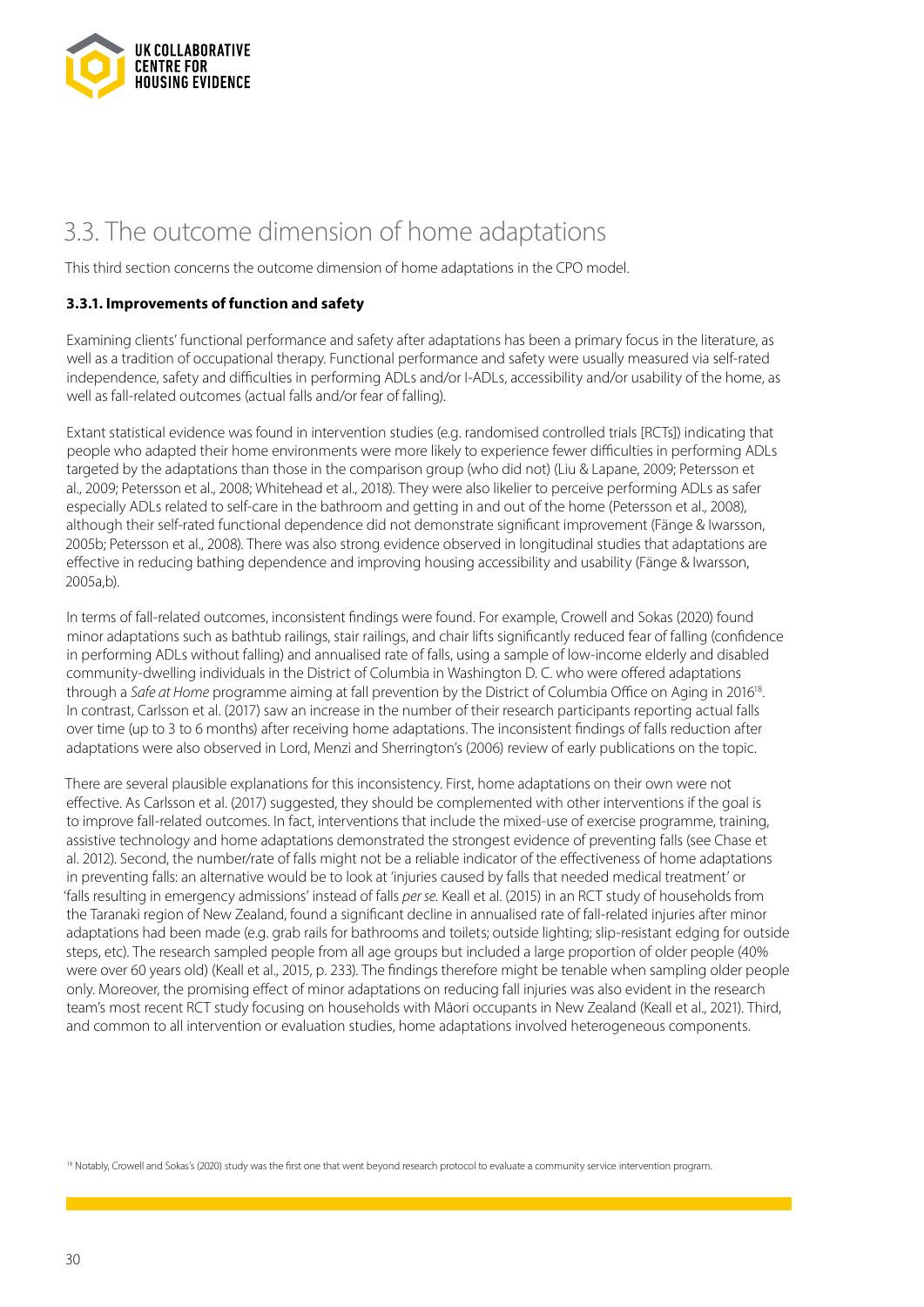While quantitative evidence is providing us with a certain level of 'confidence' (defined as a statistical term) of expecting positive outcomes of home adaptations, some qualitative findings warn us how the reality can be more contingent, complex and personal. For example, Thordardottir et al. (2019) found some of their research participants continued to have difficulties in performing specific ADLs despite having targeted adaptations in place as their functional capacity continually declined (Thordardottir et al., 2019). Moreover, on some occasions, clients' capacity declined so rapidly that the need for an additional adaptation arose just after they received their initial one (Thordardottir et al., 2019). Some older people even saw home adaptations only as a temporarily delaying solution to their declining functions as further declines were inevitable (Bailey et al., 2018). In another study carried out in two local authorities in North East England, using data collected from wearable cameras in combination with semistructured interviews, Wilson et al. (2019) revealed 'inconsistent' and 'unintended' use of adaptations among their research participants, in particular how they would try to do 'things' (e.g. ADLs) independently when they felt they could instead of relying on adaptations. Nevertheless, to present these findings is not to deny the effectiveness of adaptations in improving functional performance and safety of older adults. In fact, sustained positive experiences of safety in performing ADLs, usability of the home environment and reduced falls that adaptations could bring were also reported in numerous qualitative studies (Golding-Day & Whitehead, 2020; Bailey et al., 2018; Thordardottir et al., 2019; Whitehead & Golding-Day, 2019). Rather, it emphasises that home adaptations may not always be one-off, standalone interventions, but are situated within the everyday practice of life (Preece et al., 2021).

#### **3.3.2. Health gains**

Unlike function and safety, health is never a clearly defined term, nor could it be transformed to a readily measurable variable.

A report from Heywood (2001) provided the most straightforward evidence of health gains, in which participants were asked whether the minor adaptations they had had affected their health with the options 'no effect', 'good effect', and 'bad effect'. The results revealed positive health outcomes of adaptations with 77% respondents selecting 'good effect' (Heywood, 2001). Yet, the concept of 'health' if defined from a theoretical position can be much more complicated: health could be defined as narrow and clinical, as 'absence of disease' (Doyal & Gough, 1991, p. 56, cited in Heywood, 2004a, p. 130), or as vague and broad yet also more meaningful as 'wellbeing'. Here, it was Heywood's (2004a) study again that gave the only available – yet most revealing – discussion of the health impacts of home adaptations. In the study, Heywood defined health as a concept closer to wellbeing, and then presented three key types of health gains which a well-designed adaptation could bring to the clients: relief of pain, preventing accidents and reducing fear of accidents, and ending depression. More specifically, Heywood (2004a) found a stair-lift made a dramatic difference in relieving pain for people with conditions such as angina, emphysema, or musculoskeletal problems; adapted toilets and bathrooms lifted people from painful experience of humiliation and embarrassment; and widened doors, and ramps and extensions restored to people access to their gardens and/or the outside world for fresh air and/or socialising.

The literature review section of this study is equally revealing too. In the review, Heywood (2004a) provided an overview of the wide range of themes that are important or relevant to understanding the health impacts of adaptations scattered in the literature. These themes included the meaning of home, wellbeing and quality of life, psychological relationship with the home, adaptations as a civil right, empowerment, and even the rarely-discussed medical and therapeutic effects of taking a bath or shower, as all being of relevance. Seen in this frame, feeling safe, increasing confidence, regaining privacy, dignity and self-respect, conferred independence, and restoring of relationships with other family members after adaptations – all represent essential types of health gains. This is also true for increased participation in domestic life, as well as in social and civic life outside the home.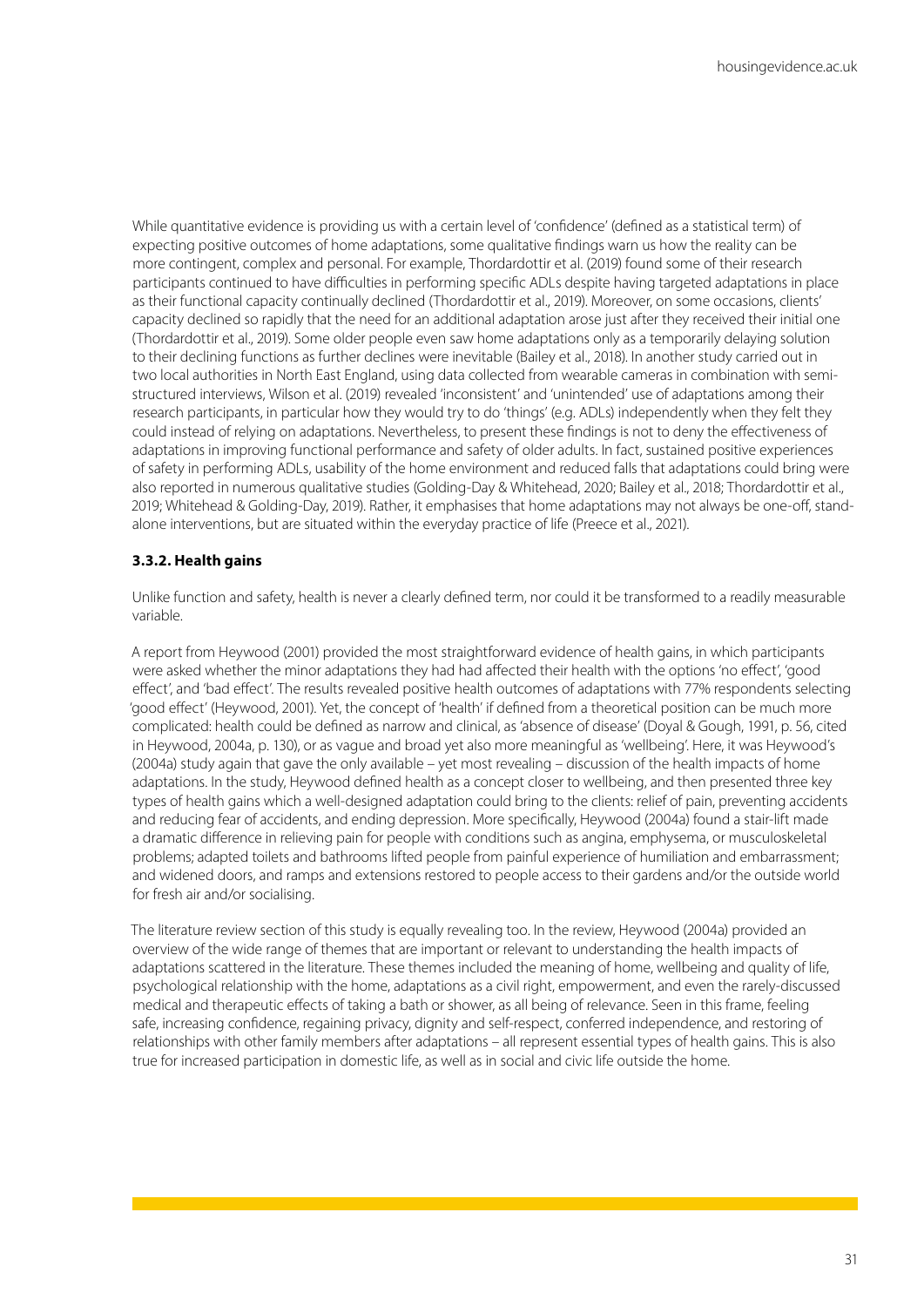

#### **3.3.3. Economic benefits**

Home adaptations also bring economic benefits through saving the monetory or laboury costs of health and social care.

Considering the reductions in the costs of home fall injuries after adaptations reported in Keall et al.'s (2017) study which was based on the same RCT that showed a reduction of fall-related injuries after adaptations (Keall et al., 2015, mentioned in Section 3.3.1). Arguably, it probably does not need an RCT study to prove home adaptations are economically beneficial, because the reduction of fall-related injuries after adaptations would naturally lead to reductions in the relevant cost. Yet, in the same study, Keall et al. (2017) provided evidence that there was a significant increase (60%) of *benefit-cost ratio* for people with a prior history of fall injury, which corroborated and added to a similar early finding from Salkeld et al. (2000) that home adaptations were most likely to be most *cost-effective* amongst older people who have a history of falls. This finding is interesting because it raises an interesting question – when would be the suitable time to bring in home adaptations?

Sometimes, evidence of economic benefits of home adaptations was more latent. Carnemolla and Bridge (2019), for example, found home adaptations had significantly reduced the *hours* of care spent weekly in the homes of community-dwelling older adults in Australia, predominantly the hours of informal care. Hollinghurst et al. (2020, 2021) examined whether home adaptations could reduce the risk of *care home admissions* and *emergency fall admissions.*  Using linked longitudinal administrative data comprising older adults aged over 60 who were registered with a GP in Wales between 2010 and 2017, they found that the risk of care home admissions for moderately and severely older adults reduced significantly over 1-, 3- and 5-year time periods after being provided with adaptations by Care & Repair Cymru, while the risk for fit and mildly frail individuals kept increasing (Hollingburst et al., 2020, and the likelihood of having emergency fall admissions also decreased after adaptations (Hollingburst et al., 2021). These findings all suggest that investing in home adaptations is a good use of scarce public funds in the health and care industry.

While these findings are promising, we should not underestimate the staff demand and cost involved in adaptation services. Curtis and Beecham (2018) examined the costs for materials and labour in organising, supplying and fitting a commonly requested major or minor adaptation in England (UK) through its DFG scheme, using survey data collected across 20 local authorities and Home Improvement Agencies in England in 2014-2015. Their study revealed considerable staff cost involved in the provision of home adaptations, absorbing up to 24% of the total mean cost per major adaptation (£16,647) and 76% per minor adaptation (£451) (Curtis & Beecham, 2018). In the New Zealand RCT study, Keall et al. (2015) also reported substantive costs of labour in adaptation provisions in the New Zealand context which accounted for 37% of the overall average cost (including costs of labour, transport, and material) per minor adaptation (NZ\$560, equivalent to £290).

Some researchers set out to examine the cost-effectiveness of adaptation services. Zhang and Zhou (2020) proposed a four-dimensional framework to comparatively evaluate different government-funded adaptations schemes, considering their performances in 'efficiency', 'effectiveness', 'equality', and 'ethics' – some commonly examined aspects within health economics. They then specifically compared the input efficiency (measured by monetary and time costs) and the output effectiveness (measured by clients' satisfaction) of two government-funded adaptations schemes in Wales (UK), the Physical Adaptations Grant (PAG) and the DFG scheme, using data collected across 9 local authorities (Zhang & Zhou, 2020). Their study found PAG outperformed DFG in terms of both efficiency and effectiveness due to social housing landlords' higher level of motivation to minimise the cost (Zhang & Zhou, 2020). Noticeably, PAG is a funding scheme provided directly to registered social landlords to adapt homes for their disabled or older tenants rather than to tenants themselves. Zhang and Zhou's (2020) finding thus suggested that the adaptations scheme provision to social landlords (i.e. the PAG) was more cost-beneficial than that provided to owneroccupiers and private tenants (the DFG).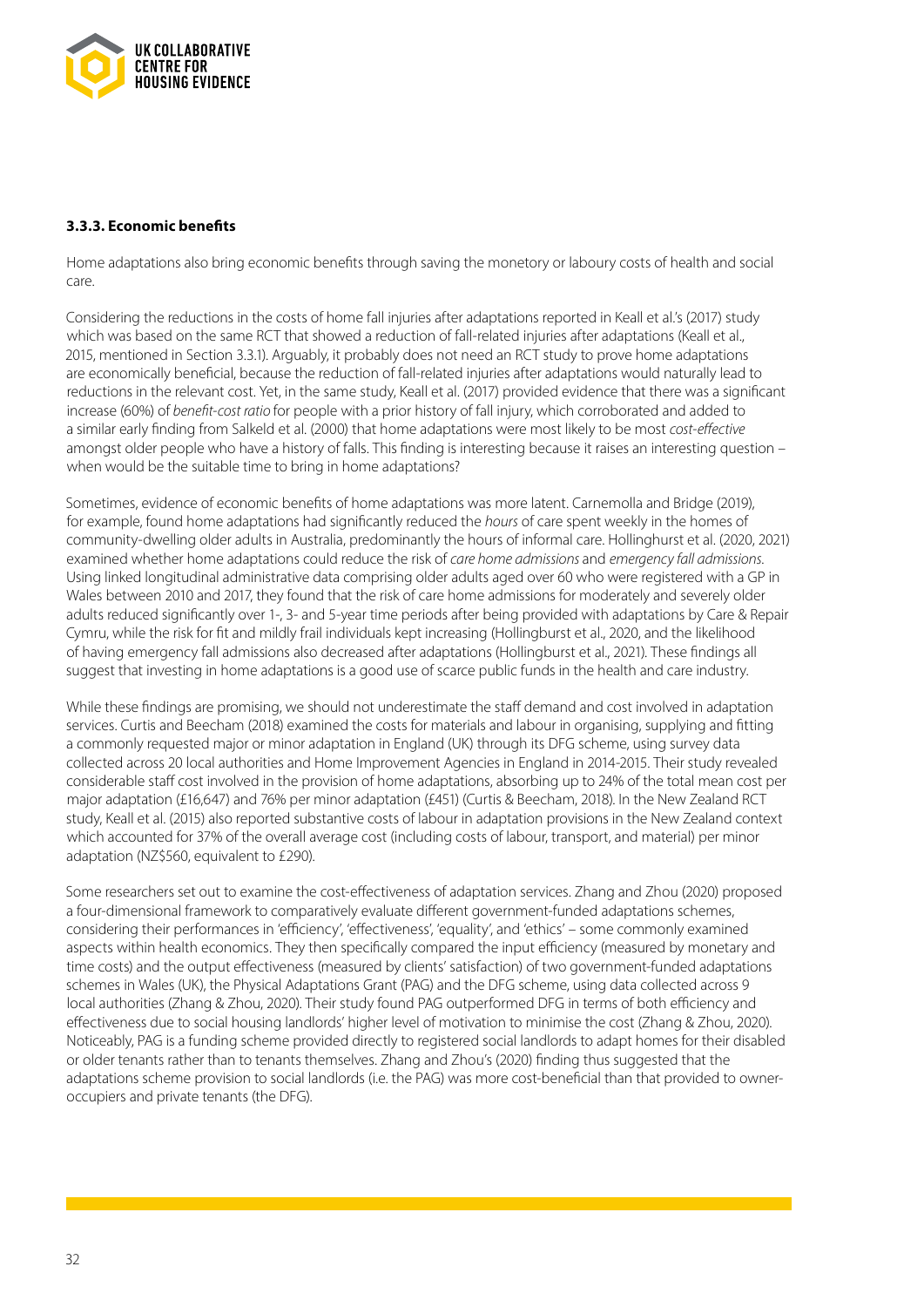# **4. Conclusion**

### 4.1. Summary

This evidence review was constructed around three principal areas of enquiry: 1) Who need home adaptations?; 2) How are home adaptations placed and what works or would work as examples of good practices?; and 3) What are the outcomes of home adaptations? Our intention was to identify areas for future research to consider, while offering policy implications for the improvement of adaptation services in Scotland and across the UK.

Following an established methodology for systematic evidence review that has been applied in many of CaCHE's previous reviews, we identified 76 primary studies published after 2000 from the academic literature which form a rich and diverse evidence base. Themes that emerged from the readings were then organised into a three-dimensional framework (client, process and outcome) in line with the three principal areas of enquiry.

The client dimension reviewed a couple of ways in which the characteristics of home adaptation applicants/users had been explored in current literature. Some are quite revealing and clearly demonstrate the importance of increasing our knowledge about the characteristics of adaptations clients, such as the investigation of ethnic disparities in the use of adaptations (e.g. Bakk et al., 2017) which further draws our attention to wider issues of inequality in housing and the health and social care system. Some, we would argue, might be an oversimplification, the interpretation of which one must be cautious about in practice. One example is those studies which associated the use of adaptations with types of disease (e.g. Welti et al., 2020). That might be an oversimplification because home adaptations happen in patients' home environments where some types of disease are addressed in different ways from hospital or clinic settings (for an insightful discussion with regard to this point see Sakellariou, 2015b). At the end of the section, we also discussed the need for paying further attention to cohabitants.

In the process dimension, we tried to distinguish theory and practice. The Theories section recognised the growing emphasis on considering clients' *desires* beyond function and safety *needs* in pursuit of a person-centred approach to the design of adaptations for 'effective' and 'beneficial' outcomes (in contrast to wasteful and harmful), from early emphases on considering the meaning of home (Heywood, 2005; Tanner et al., 2008) to more recent calls for understanding the experience of ageing (Renaut et al., 2015) and adaptive coping strategy (Kim, 2021). The Practice section focused on the frequently reported delays during adaptation services in the UK and what we called 'elective delays' that resulted from stigmatisations associated with home adaptations. We realised we have used much more spaces on discussing the challenges, barriers and criticisms associated with home adaptations than on reporting successful cases – i.e. positively experienced/rated adaptations which could be equally revealing.

We organised evidence about the outcomes of adaptations into three broad categories: functional performance and safety, health gains, and economic benefits. While improvements of functional performance and safety as the primary focus of adaptations studies have been documented in greater depth following RCT studies, health gains and economic benefits were relatively weakly evidenced. For health gains, Heywood's (2004a) study remains the most (sometimes the sole) referred-to study, and economic benefit is an emerging topic in academic literature. Most papers were published after 2015.

The proposed CPO framework is the first attempt to systematically organise the fragmented literature of home adaptations. It thus serves as a portrait of home adaptations research to date. Topics, theories or issues which were often seen as complex and separate become more coherent and accessible (Figure 1). More importantly, it is an open structure into which future growth in knowledge can be readily integrated. There is also a place for discussions on policy to be incorporated into it in the future. The framework also reveals interaction between the proposed dimensions. For example, people's social status can shape their ageing experiences which futher would affect their needs.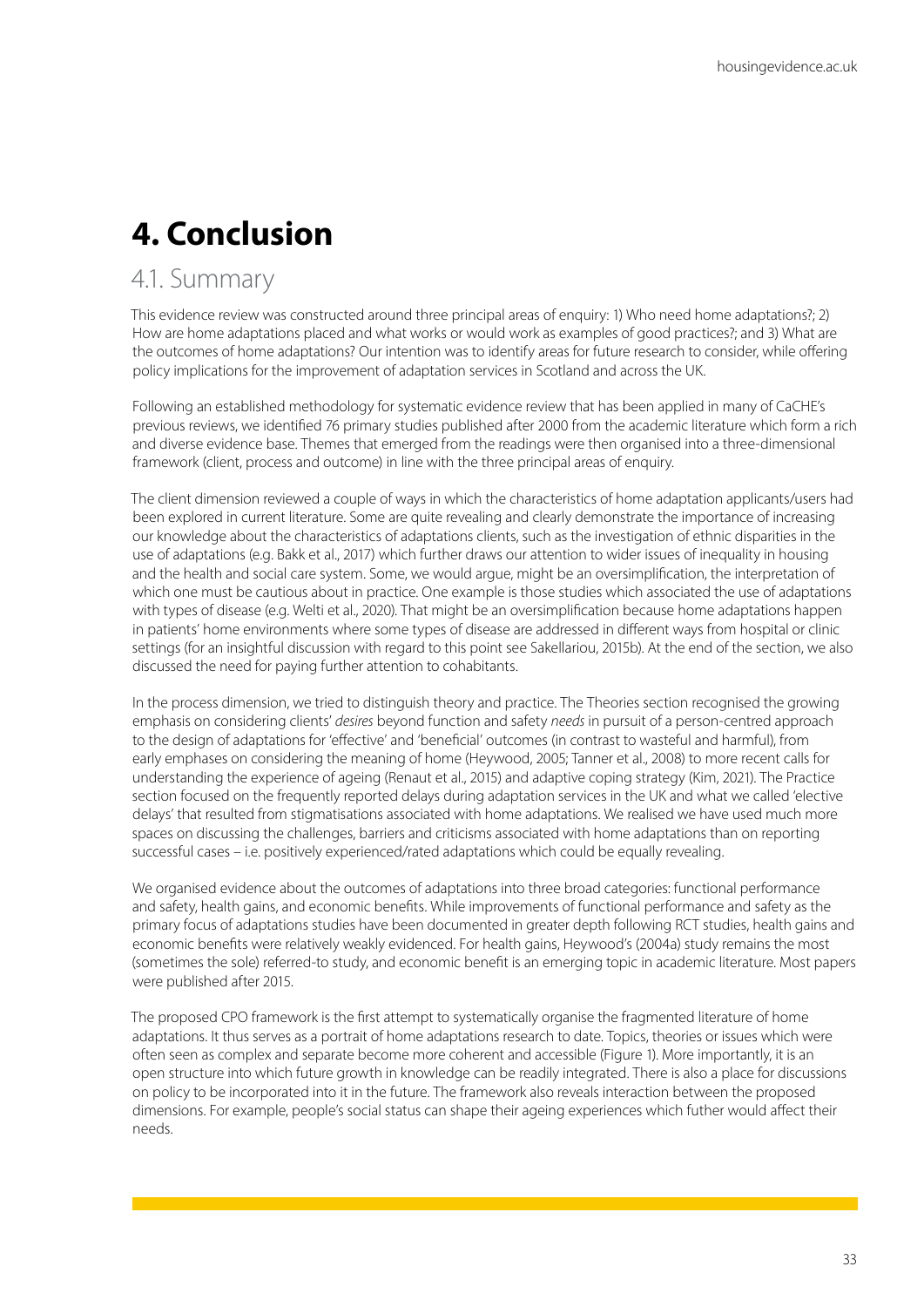



#### **Figure 1. The Client-Process-Outcome Framework**

We did not systematically engage with the classical theories underpinning home adaptations studies, such as the widely referenced person-environment fit model in environmental gerontology, which indeed would require much more space than this review could permit. Nevertheless, we still identified a few inspiring theoretical perspectives that researchers have applied to their studies, such as Michel Foucault's 'biopolitics' (in Sakellariou, 2015a), Annemarie Mol's criticism of 'choice' in health care (in Sakellariou, 2015b), Malcolm Cutchin's 'place integration' (in Johansson et al., 2009), Stephen Golant's theoretical model for adaptive coping strategy in late life (in Kim, 2021), etc.

We did not include policy papers either as they are beyond our primary enquiry and more the focus of the sister paper by Dr Vikki McCall. However, we would like to briefyly mention two such papers. One is Mackintosh (2020) which claimed the urgency of providing a solid evidence base of the impacts of adaptations on people's health and economic benefits to health and social care with a view to future reform. The other is Mackintosh and Heywood (2015) which revealed the need for a clear policy and budget for adaptations for disabled housing association tenants.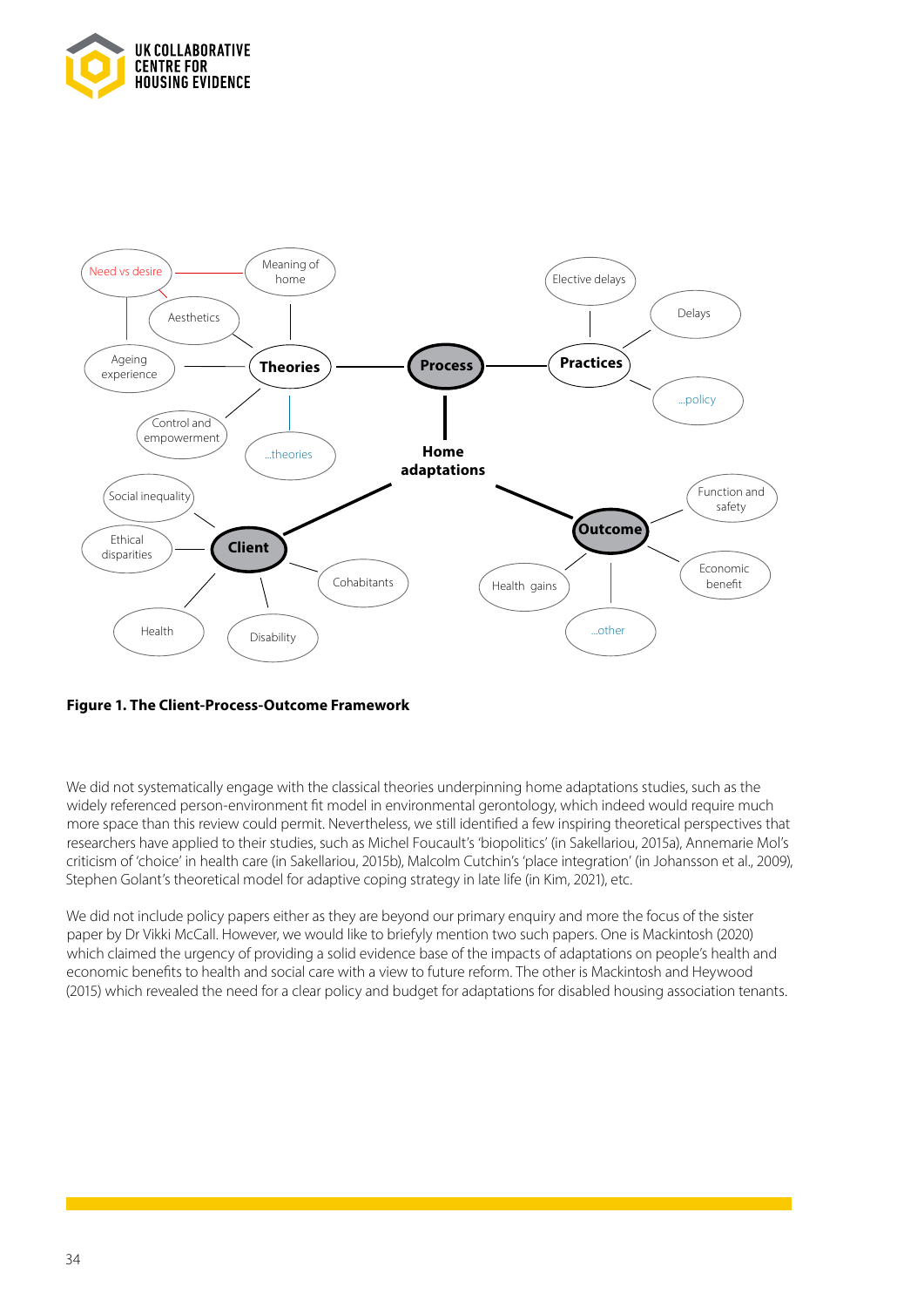### 4.2. Actions for the future

This review identified several fundamental knowledge gaps in the current evidence that we think are important and appealing to consider when thinking about areas for future research.

1. There has been limited empirical evidence on social inequality and intersectionality in home adaptations in the literature. Meucci et al.'s (2016) study was the only one we found that looked into this theme in adaptations. Older people's experience of ageing, their needs and desires, adaptive responses, and the sources of information and care they can access to meet their needs and desires are conditioned by class-specific factors such as social capital. Quoting Renaut et al. (2015) again: *"the way growing old was experienced by a retired doctor living in a comfortable apartment in a well-off district of Paris was not the same as that witnessed by the partner of a former miner living in a declining provincial town in northern France"* (pp. 1288-1289). Furthermore, there is a long-standing concern over the disproportionate benefit from public services 'enjoyed' by affluent 'middle-class' social groups (Hastings, 2009; Hastings & Matthews, 2015). There may also be a 'postcode lottery' in the quality of adaptation provision. With the discussion of 'social class' firmly being back in the public eye in the new century (Savage et al., 2015), social inequality is a rich field of future research in adaptations. In fact, the topic of social inclusion has been widely discussed in the ageing literature.

The need for exploring social inequality and intersectionality becomes more pressing with the knowledge that some older people can afford to pay extra costs to have less institutional-looking adaptations (Aplin et al., 2013) while others may have to simply accept what is given; some can draw upon other levers such as information and monetary resources, even if their needs are denied (Sakellariou, 2015b), while others still may feel disempowered or helpless. Therefore, one perspective to explore how social inequality might affect adaptations is to look at self-funded adaptations and public-funded adaptations comparatively. This approach also avoids treating older and disabled people as a homogenous group and encourages the client-centred approaches that are noted as essential for adaptations delivery in the literature.

- 2. The significance of considering cohabitants' views in adaptations was frequently argued, but less explored.
- 3. The PRS tenant group remains underexplored compared to other housing tenures in research on adaptations. There is thin evidence on the ways in which the housing vulnerability of older people living in PRS affects their access and rights to home adaptations in achieving wellbeing. Given PRS is a growing sector that houses an increasing number of older people who might also live in poverty, it is vital that the PRS is not neglected in policy debates on adaptations and healthcare. We strongly encourage further research on this critical dimension.
- 4. The absence of appropriate approaches for the assessment of clients' concerns about aesthetics (Struckmeyer et al., 2021a) is striking, since studies has already revealed that a hospital-looking adaptation could invoke feelings of institutionalisation as well as disability- and ageing-related stigmas and hence affect health and wellbeing. This is an interesting theme to develop. One idea may be to consider how much aesthetics is valued by clients using economic valuation methods such as contingent valuation, given the fact that people may pay more to have less hospital-like or disabled-looking adaptations (Aplin et al., 2013).
- 5. Placing the discussion of quality of adaptations within the welfare approach to meeting need does create dissonance with our emphasis on prioritising an understanding of people's desires, because the emphasis in policy thinking within the welfare discourse will be upon how we might best distribute insufficient resources in a manner that appears just. In such circumstances, comparing needs and controlling the demand for public benefits trump the understanding of desires. However, Johansson's (2013) study in the Swedish context did reveal how the welfare tradition had influenced clients' and professionals' moral reasoning when applying for adaptations. There is thus a need to understand how people (clients and professionals) experience and react to the difficulties of rationing resource-allocations in adaptation services. As far as we are aware, this is, as yet, an under-explored theme.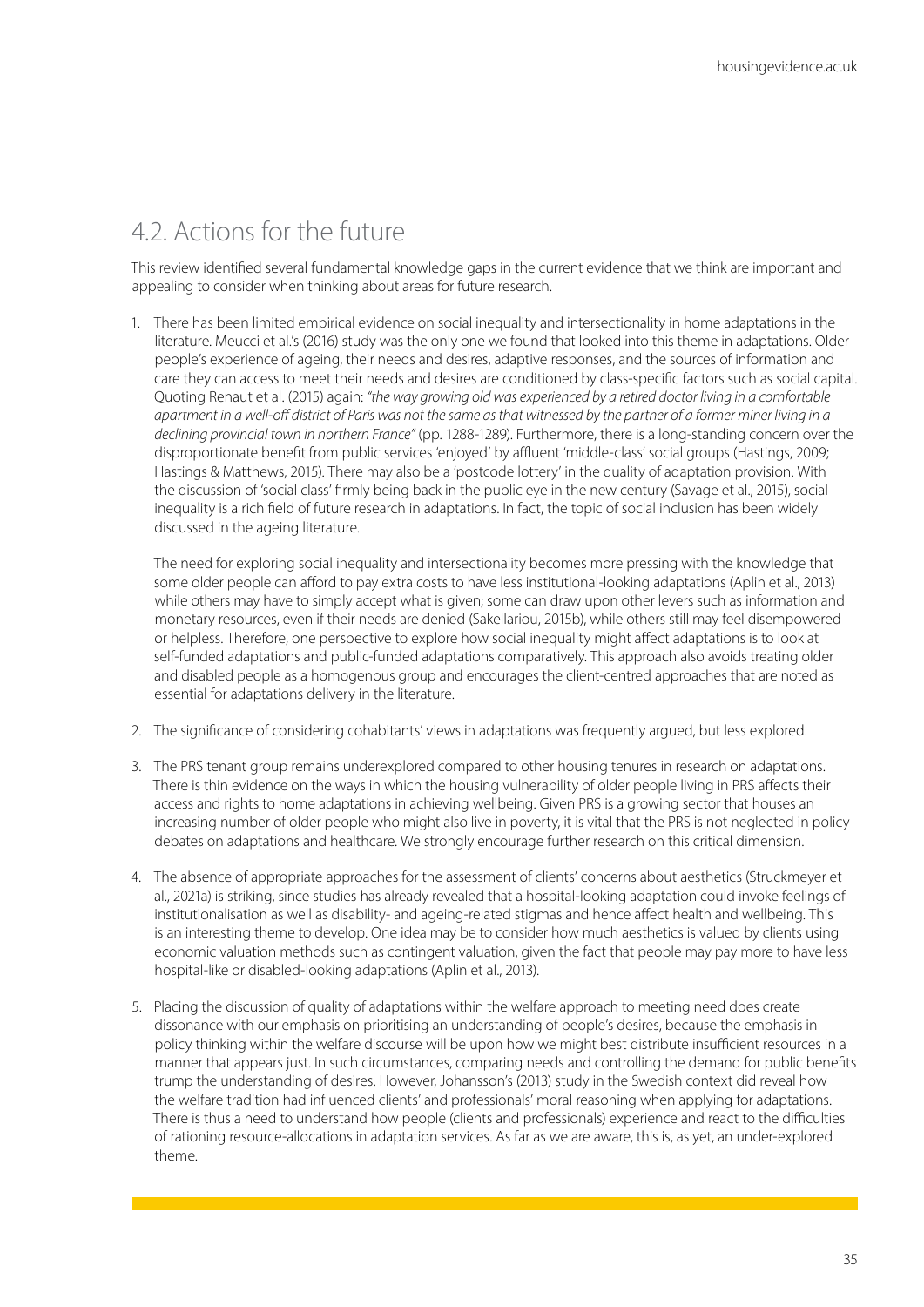

6. The health gains from adaptations is another under-explored area due to the conceptual difficulties of isolating causal health outcomes. Heywood's (2014a) call for *"set[ting] up some much more precise hypotheses concerning adaptations and health, and set[ting] out to test them"* (p. 141) has not been taken up by other researchers. However, it matters as much as functional and safety outcomes when we look towards developing adaptation services. Existing evidence relating to health gains relating to adaptations is clear. No one is really denying the importance of those benefits which adaptations bring. The challenges are actually mostly in their delivery and implementation – for example, the delays that make adaptations less effective.

These knowledge gaps in the literature have fuelled our concerns regarding gaps in services related to social inequality, the experience of adaptations in the PRS, aesthetics, the cumulative effects of austerity (and/or gatekeeping) and the lack of information about health outcomes. By starting to fill these evidence gaps, we might be in a better position to tell whether there are indeed such gaps in service provision that need to be addressed.

In the meantime, we have also generated a few thoughts which might be useful for policymakers and practitioners in Scotland to consider. Some have been suggested in previous studies but are worth reproducing here.

- 1. Promoting a renewed understanding of the concept of home adaptations among professionals that recognises the dynamic needs of people, which varies as their ageing experience varies, which diversifies as their home experience diversifies, and which changes as their health needs change.
- 2. Providing more social support as well as legislative protection for older people living in PRS, and possibly considering offering alternative funding schemes – such as providing direct funding to PRS landlords like the Physical Adaptations Grant scheme for social housing landlords – which may help to streamline the application process and reduce abuses that PRS tenants are subject to.
- 3. Considering organising independent home assessments. More ambitiously, such assessments can be integrated into the household survey and collected information can be added to the NHS health and social care database. In so doing, we might be able to develop a national-scale database for future research use and policy design.
- 4. Promoting client engagement. An open attitude on the professional side is recommended, whereby client expertise can be valued and their preferences listened to. This should be built into practice and could be supported with training. Meanwhile, we should also empower the client via providing good-quality and timely housing advice and social support services that can help people to identify, reflect on and self-manage their needs and options.
- 5. Arranging post-adaptation evaluations to assess their outcomes (in particular health gains) so that best practices could be identified. Such information could join the assessment database and be made accessible to all sectors involved in adaptations – housing, health and social care – to guide practices. The current satisfaction surveys on completion of adaptations mainly relate to service delivery, not the outcomes of adaptations (Mackintosh, 2020).
- 6. Last but not least, while we were finalising the draft of this review, the Centre for Ageing Better published its guide for combating everyday ageism and promoting people's confidence in talking about ageing and older age (Centre for Ageing Better, 2021b). As society is alarmed by the widespread and constant discrimination against people based on their age, it is a pressing issue for adaptation professionals and policymakers to be conscious of ageist behavour.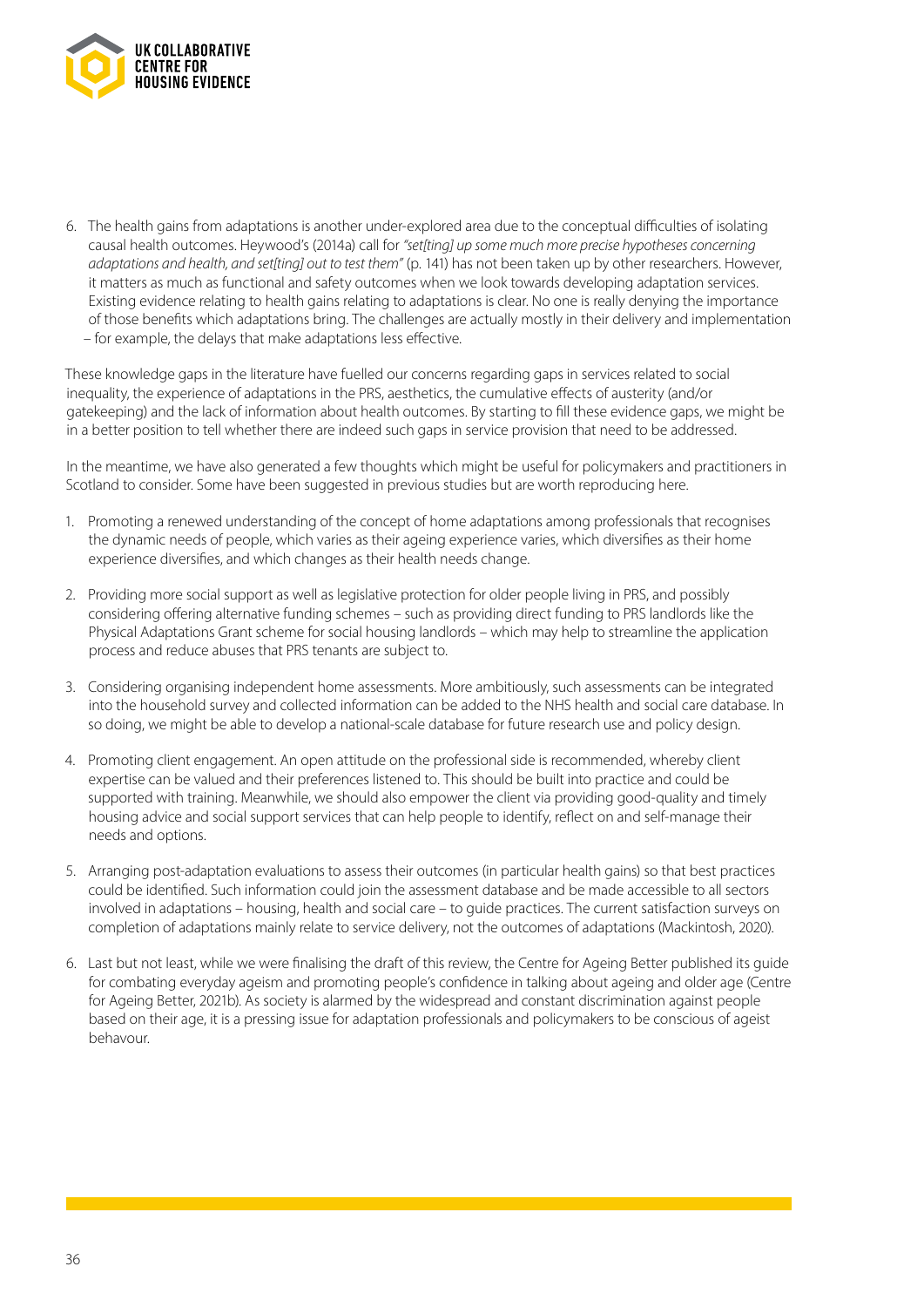### 4.3. Final Reflections

As stated at the beginning, we limited our focus on home adaptations to community-dwelling older people, but children and younger adults with diseases/disabilities also need adaptations. They might have different needs compared to older people. We therefore suggest conducting a separate review of any relevant literature in these subfields.

We should also be mindful of those who have learning difficulties, and be responsive to their specific needs. However, the body of literature relating to this topic is relatively small.

While we criticise delays, austerity and other institutional barriers to the effective delivery of adaptation services, it is necessary to be pragmatic in terms of making promises for future improvement. With growing demands and limited funding and staff, it might be worth exploring alternative pathways to adaptations such as through third-party payments like insurance outside the NHS, low interest loans or reverse mortgages. We might also want to consider the private market for home adaptations, given the clear evidence that people do often pay for their own adaptations. Nevertheless, opportunities within the existing system need to be explored first.

We narrowed our discussions on home adaptations as a single intervention, but we do wish in the future that adaptations could be provided as an integrated part of a multifaceted intervention package. As we have seen at least in some fall-related studies, multifaceted interventions demonstrated better results.

Finally, we need to extend our vision from providing quality adaptations to designing and building accessible housing for future generations. In a chat within the research team, we shared some personal stories about adaptations. One such story was that the parent of one researcher had used home adaptations in their later life, but when the house was sold after they passed away, the person who bought the house removed all the adaptations. This is a wider problem where an adapted home environment literally does not 'fit' with the young people who next occupy the house. Although it is challenging to prevent such things from happening, it furnishes one reason to embrace the idea of 'inclusive' or 'universal design' when providing new houses, and to think more creatively about the quality, re-use and re-cycling of adaptations within the existing housing stock.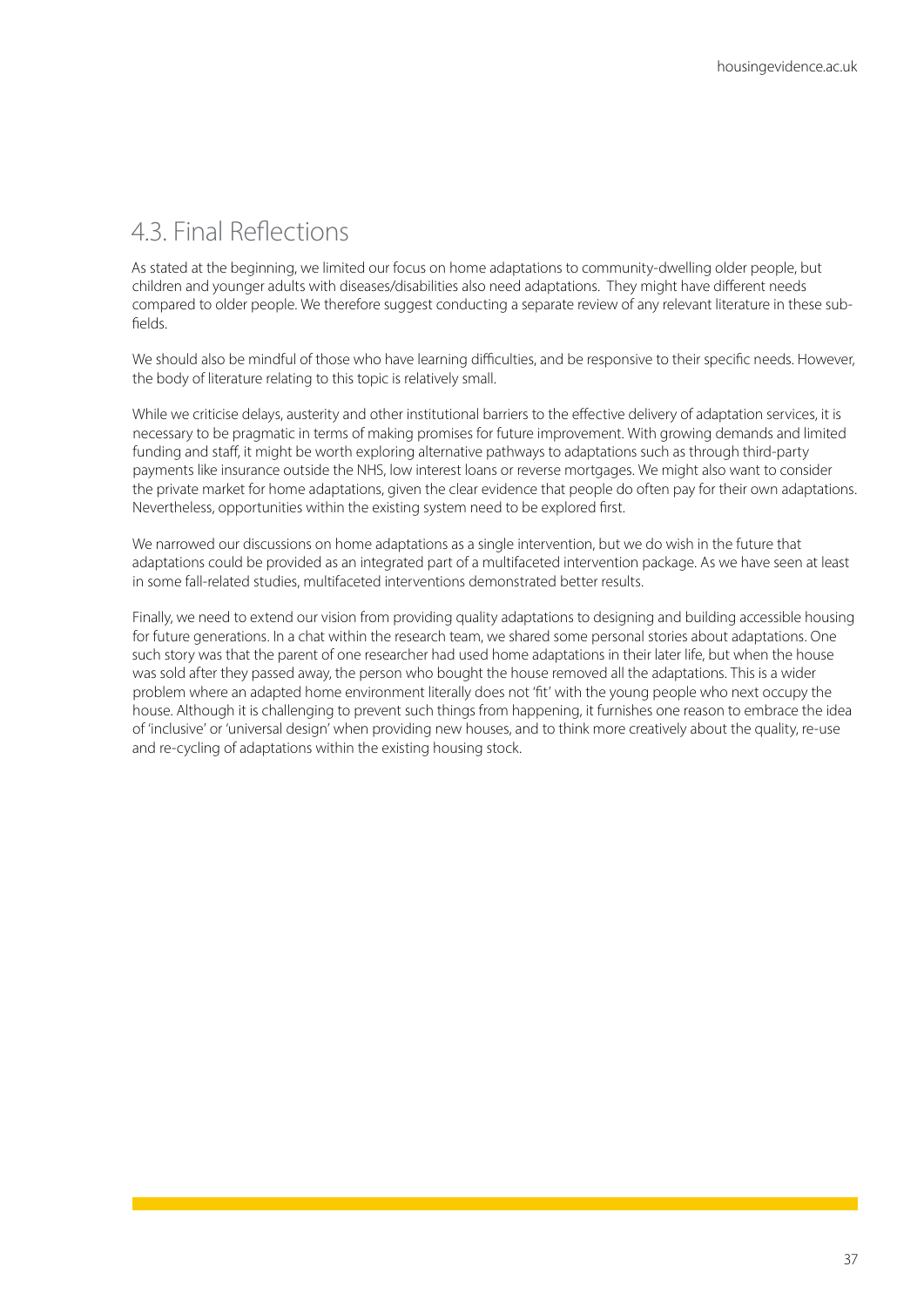

## **5. References**

**PLEASE NOTE:** Items marked (\*\*) are those 76 academic papers (both cited in this review or not) that made up the *core evidence base* compiled with the review methodology. Items marked (##) are the additional articles. The remaining items were sources cited to contextualise the subject matter, including reports in the grey literature, existing review papers (listed in Appendix 1), and assessment tools (listed in Appendix 2).

- Adams, S., & Hodges, M. (2018). *Adapting for ageing: Good practice and innovation in home adaptations*. Centre for Ageing Better. London, UK. Available at: [https://ageing-better.org.uk/publications/adapting-for-ageing.](https://ageing-better.org.uk/publications/adapting-for-ageing)
- Abdi, S., Spann, A., Borilovic, J., de Witte, L., et al. (2019). Understanding the care and support needs of older people: a scoping review and categorisation using the WHO international classification of functioning, disability and health framework (ICF). BMC Geriatrics, 19(195), 1-15. (doi: [10.1186/s12877-019-1189-9\)](https://bmcgeriatr.biomedcentral.com/articles/10.1186/s12877-019-1189-9)
- \*\*Ahn, M., & Hegde, A. L. (2011). Perceived aspects of home environment and home modifications by older people living in rural areas. *Journal of Housing for the Elderly*, 25(1), 18-30. (doi: [10.1080/02763893.2011.545735\)](https://www.tandfonline.com/doi/full/10.1080/02763893.2011.545735)
- \*\*Alonso-López, F. (2020). Filling the gaps of housing adaptation in Spain: Is private expenditure an alternative to public support? *Journal of Aging and Environment*, 34(2), 141-155. (doi: [10.1080/26892618.2020.1743509\)](https://www.tandfonline.com/doi/full/10.1080/26892618.2020.1743509)
- \*\*Aplin, T., de Jonge, D., & Gustafsson, L. (2013). Understanding the dimensions of home that impact on home modification decision making. *Australian Occupational Therapy Journal*, 60(2), 101-109. (doi: [10.1111/1440-1630.12022\)](https://onlinelibrary.wiley.com/doi/10.1111/1440-1630.12022?__cf_chl_tk=h9eXwTiTUO2guZIVPtS3LYXcmy8oDSp0c19Hch2PPMA-1652358764-0-gaNycGzNCKU)
- \*\*Aplin, T., de Jonge, D., & Gustafsson, L. (2015). Understanding home modifications impact on clients and their family's experience of home: A qualitative study. *Australian Occupational Therapy Journal*, 62(2), 123-131. (doi: [10.1111/1440-1630.12156](https://onlinelibrary.wiley.com/doi/10.1111/1440-1630.12156))
- \*\*Aplin, T., Hoyle, M., Fiechtner, E., Bailey, A., et al. (2020). Home Modification Service Delivery in Australia. *Journal of Aging and Environment*, 34(2), 190-209. (doi: [10.1080/26892618.2020.1743512\)](https://www.tandfonline.com/doi/full/10.1080/26892618.2020.1743512)
- \*\*Awang, D. (2002). Older people and participation within Disabled Facilities Grant processes. British *Journal of Occupational Therapy*, 65(6), 261-268. (doi: [10.1177/030802260206500603](https://journals.sagepub.com/doi/10.1177/030802260206500603))
- \*\*Bailey, C., Aitken, D., Wilson, G., Hodgson, P., et al. (2019). "What? That's for Old People, that." Home Adaptations, Ageing and Stigmatisation: A Qualitative Inquiry. *International Journal of Environmental Research and Public Health*, 16(24): 4889, 1-13. (doi: [10.3390/ijerph16244989\)](https://www.mdpi.com/1660-4601/16/24/4989)
- Bailey, C., Hodgson, P., Aitken, D., Wilson, G. (2018). *Primary research with practitioners and people with lived experience to understand the role of home adaptations in improving later life*. Centre for Ageing Better. London, UK. Retrieved from:<https://ageing-better.org.uk/sites/default/files/2018-07/Primary-research-with-practitioners.pdf>
- \*\*Bakk, L., Cadet, T., Lien, L., & Smalley, A. (2017). Home modifications among community-dwelling older adults: A closer look at race and ethnicity. *Journal of Gerontological Social Work*, 60(5), 377-394. (doi: [10.1080/01634372.2017.1341444\)](https://www.tandfonline.com/doi/full/10.1080/01634372.2017.1341444)
- \*\*Beavers, D. P., Ip, E. H., Rapp, S. R., & Shumaker, S. A. (2021). Latent profiles of home environmental modifications use in the women's health initiative. *Physical & Occupational Therapy In Geriatrics*, 39(2), 157-168. (doi: [10.1080/02703181.2020.1836110](https://www.tandfonline.com/doi/full/10.1080/02703181.2020.1836110))
- \*\*Bianco, M. L., Layton, N., Renda, G., & McDonald, R. (2020). "I think I could have designed it better, but I didn't think that it was my place": A critical review of home modification practices from the perspectives of health and of design. *Disability and Rehabilitation: Assistive Technology*, 15(7), 781-788. (doi: [10.1080/17483107.2020.1749896\)](https://www.tandfonline.com/doi/full/10.1080/17483107.2020.1749896)
- \*\*Boström, L., Chiatti, C., Thordardottir, B., Ekstam, L., et al. (2018). Health-related quality of life among people applying for housing adaptations: Associated factors. *International Journal of Environmental Research and Public Health*, 15(10): 2130, 1-9. (doi: [10.3390/ijerph15102130](https://www.mdpi.com/1660-4601/15/10/2130))
- \*\*Burns, S. P., Pickens, N. D., & Smith, R. O. (2017). Interprofessional client-centered reasoning processes in home modification practice, *Journal of Housing For the Elderly*, 31(3), 213-228. (doi: [10.1080/02763893.2017.1280579](https://www.tandfonline.com/doi/full/10.1080/02763893.2017.1280579))
- Butler, R. (1969). Age-Ism: Another form of bigotry. *Gerontologist*, 9, 243-246. (doi: [10.1093/geront/9.4\\_Part\\_1.243](https://academic.oup.com/gerontologist/article/9/4_Part_1/243/569551))
- Bytheway, B., & Johnson, J. (1990). On defining ageism. Critical Social Policy, 10(29), 27-39. (doi: [10.1177/026101839001002902\)](https://journals-sagepub-com.ezproxy.lib.gla.ac.uk/doi/10.1177/026101839001002902)
- \*\*Carlsson, G., Nilsson, M. H., Ekstam, L., Chiatti, C., et al. (2017). Falls and fear of falling among persons who receive housing adaptations – results from a quasi-experimental study in Sweden. *Healthcare*, 5(66), 1-13. (doi: [10.3390/healthcare5040066](https://www.mdpi.com/2227-9032/5/4/66))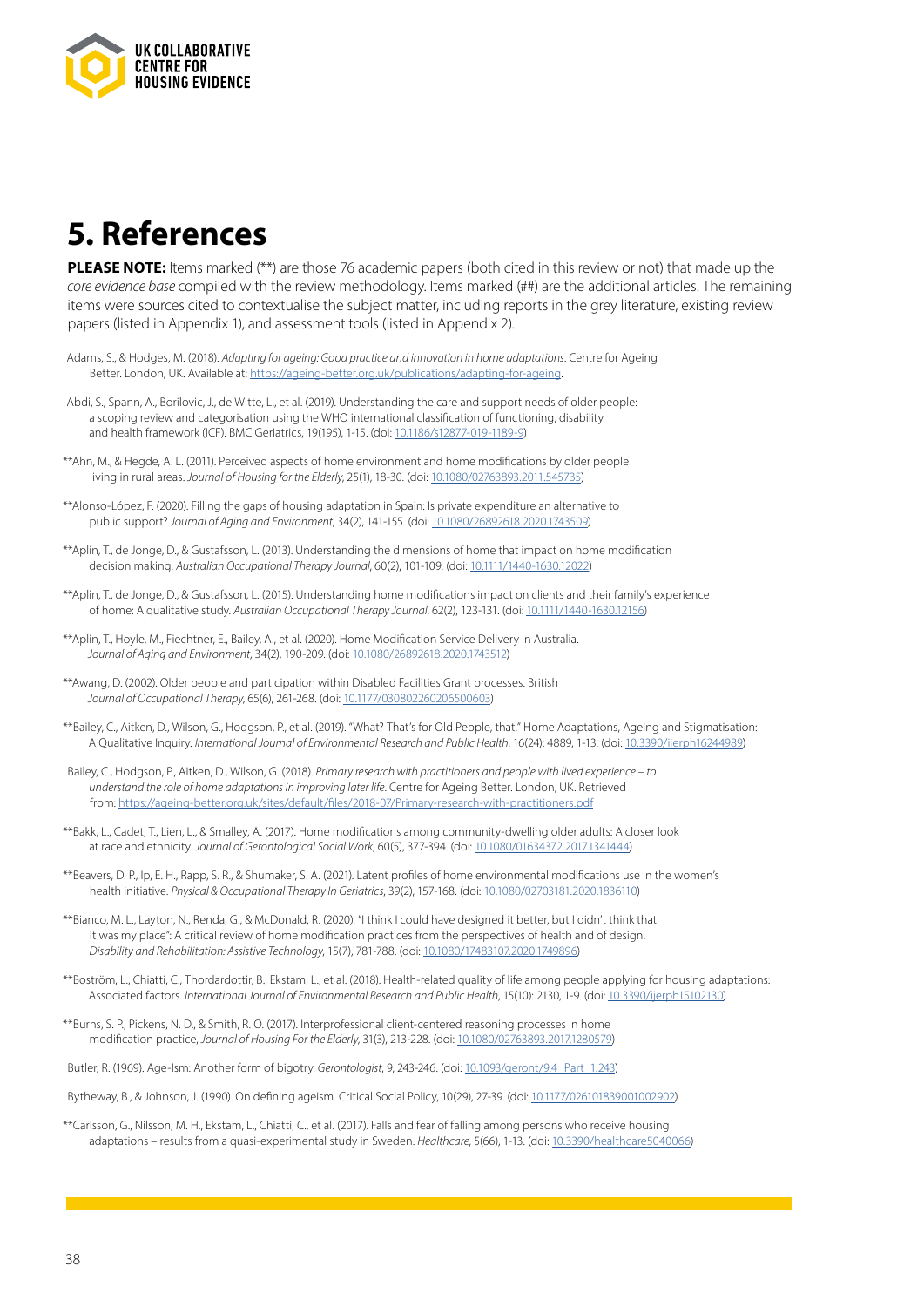- Carlsson, G., Schilling, O., Slaug, B., Fänge, A. M., et al. (2009). Toward a screening tool for housing accessibility problems: A reduced version of the Housing Enabler. *Journal of Applied Gerontology*, 28(1), 59-80. (doi: [10.1177/0733464808315293](https://journals.sagepub.com/doi/10.1177/0733464808315293))
- Carnemolla, P., & Bridge, C. (2020[2018]). A scoping review of home modification interventions Mapping the evidence base. *Indoor and Built Environment*, 29(3), 299-310. (doi: [10.1177/1420326X18761112](https://journals.sagepub.com/doi/10.1177/1420326X18761112))
- \*\*Carnemolla, P., & Bridge, C. (2019). Housing design and community care: How home modifications reduce care needs of older people and people with disability. *International Journal of Environmental Research and Public Health*, 16(11): 1951, 1-12. (doi: [10.3390/ijerph16111951](https://www.mdpi.com/1660-4601/16/11/1951))
- Centre for Ageing Better. (2020). *Homes, health and COVID-19, How poor-quality homes have contributed to the pandemic*. Centre for Ageing Better. London, UK. Retrieved from: <https://ageing-better.org.uk/sites/default/files/2021-08/Homes-health-and-COV19-poor-quality-homes.pdf>
- Centre for Ageing Better. (2021a). [*About us*]. Centre for Ageing Better. London, UK. Accessed on 15th December 2021 at:<https://ageing-better.org.uk/about-us>
- Centre for Ageing Better. (2021b). *Challenging ageism: A guide to talking about ageing and older age*. Centre for Ageing Better. London, UK. Retrieved from: <https://ageing-better.org.uk/sites/default/files/2021-12/Challenging-ageism-guide-talking-ageing-older-age.pdf>
- Centre for Policy on Ageing. (2009). *Ageism and age discrimination in social care in the United Kingdom: A review from the literature.* Centre for Policy on Ageing. Available at: [http://www.cpa.org.uk/information/reviews/CPA-%20ageism\\_and\\_age\\_discrimination\\_in\\_social\\_care-report.pdf](http://www.cpa.org.uk/information/reviews/CPA-%20ageism_and_age_discrimination_in_social_care-report.pdf)
- Chandler, J. M., Duncan, P. W., Weiner, D. K., & Studenski, S. A. (2001). Special feature: The home assessment profile a reliable and valid assessment tool. *Topics in Geriatric Rehabilitation*, 16(3), 77-88. (doi: [10.1097/00013614-200103000-00010\)](https://journals.lww.com/topicsingeriatricrehabilitation/Fulltext/2001/03000/Special_Feature__The_Home_Assessment_Profile_A.10.aspx)
- Chase, C. A., Mann K., Wasek, S., & Arbesman, M. (2012). Systematic review of the effect of home modification and fall prevention programs on falls and the performance of community-dwelling older adults. *The American Journal of Occupational Therapy*, 66(3), 284-291. (doi: [10.5014/ajot.2012.005017](https://research.aota.org/ajot/article-abstract/66/3/284/5642/Systematic-Review-of-the-Effect-of-Home?redirectedFrom=fulltext))
- Chiu, T., & Oliver, R. (2006). Factor analysis and construct validity of the SAFER-HOME. OTJR: *Occupation, Participation & Health*, 26(4), 132-142. (doi: [10.1177/153944920602600403](https://journals.sagepub.com/doi/10.1177/153944920602600403))
- \*\*Crowell, N. A., & Sokas, R. K. (2020). Safe at home: A quasi-experimental evaluation of a municipal intervention to prevent falls among low-income elderly. Journal of Health Care for the Poor and Underserved, 31(4), 1648-1655. (doi: [10.1353/hpu.2020.0124](https://muse.jhu.edu/article/772764))
- Cumming, R. G. (2002). Intervention strategies and risk-factor modification for falls prevention: A review of recent intervention studies. *Clinics in Geriatric Medicine*, 18, 175-189. (doi: [10.1016/s0749-0690\(02\)00004-6\)](https://www.sciencedirect.com/science/article/abs/pii/S0749069002000046?via%3Dihub)
- \*\*Cumming, R. G., Thomas, M., Szonyi, G., Frampton, G., et al. (2001). Adherence to occupational therapist recommendations for home modifications for falls prevention. *American Journal of Occupational Therapy*, 55(6), 641-648. (doi: [10.5014/ajot.55.6.641\)](https://doi.org/10.5014/ajot.55.6.641)
- \*\*Curtis, L., & Beecham, J. (2018). A survey of local authorities and Home Improvement Agencies: Identifying the hidden costs of providing a home adaptations service. *British Journal of Occupational Therapy*, 81(11), 633-640. (doi: [10.1177/0308022618771534\)](https://doi.org/10.1177%2F0308022618771534)
- Cutchin, M. P. (2003). The process of mediated aging-in-place: A theoretically and empirically based model. *Social Science and Medicine*, 57(6), 1077-90. (doi: [10.1016/s0277-9536\(02\)00486-0](https://doi.org/10.1016/S0277-9536(02)00486-0))
- \*\*Damme, M. J., & Ray-Degges, S. (2016). A qualitative study on home modification of rural caregivers for people with dementia. *Journal of Housing for the Elderly*, 30(1), 89-106. (doi: [10.1080/02763893.2015.1129384\)](https://doi.org/10.1080/02763893.2015.1129384).
- ##DuBroc, W., & Pickens, N. D. (2015). Becoming "at home" in home modifications: Professional reasoning across the expertise continuum. *Occupational Therapy In Health Care*, 29(3), 316-329. (doi: [10.3109/07380577.2015.1010129](https://www.tandfonline.com/doi/full/10.3109/07380577.2015.1010129))
- \*\*Ekstam, L., Fänge, A. M., & Carlsson, G. (2016). Negotiating control: From recognizing a need to making a decision to apply for a housing adaptation. *Journal of Housing for the Elderly*, 30(4), 345-359. (doi: [10.1080/02763893.2016.1224788\)](https://www.tandfonline.com/doi/full/10.1080/02763893.2016.1224788)
- Equality and Human Rights Commission. (2018). *Housing and disabled people: Britain's hidden crisis*. Equality and Human Rights Commission. Available at:<https://www.equalityhumanrights.com/en/publication-download/housing-and-disabled-people-britains-hidden-crisis>
- Ewen, H. H., Hahn, S. J., Erickson, M. A., Krout, J. A. (2014). Aging in place or relocation? Plans of community-dwelling older adults. *Journal of Housing for the Elderly*, 28(3), 288-309. (doi: [10.1080/02763893.2014.930366\)](https://doi.org/10.1080/02763893.2014.930366)
- ##Ewart, I. J., & Harty, C. (2015). Provision of disability adaptations to the home: Analysis of household survey data. *Housing Studies*, 30(6), 901-923. (doi: [10.1080/02673037.2014.991379\)](https://doi.org/10.1080/02673037.2014.991379)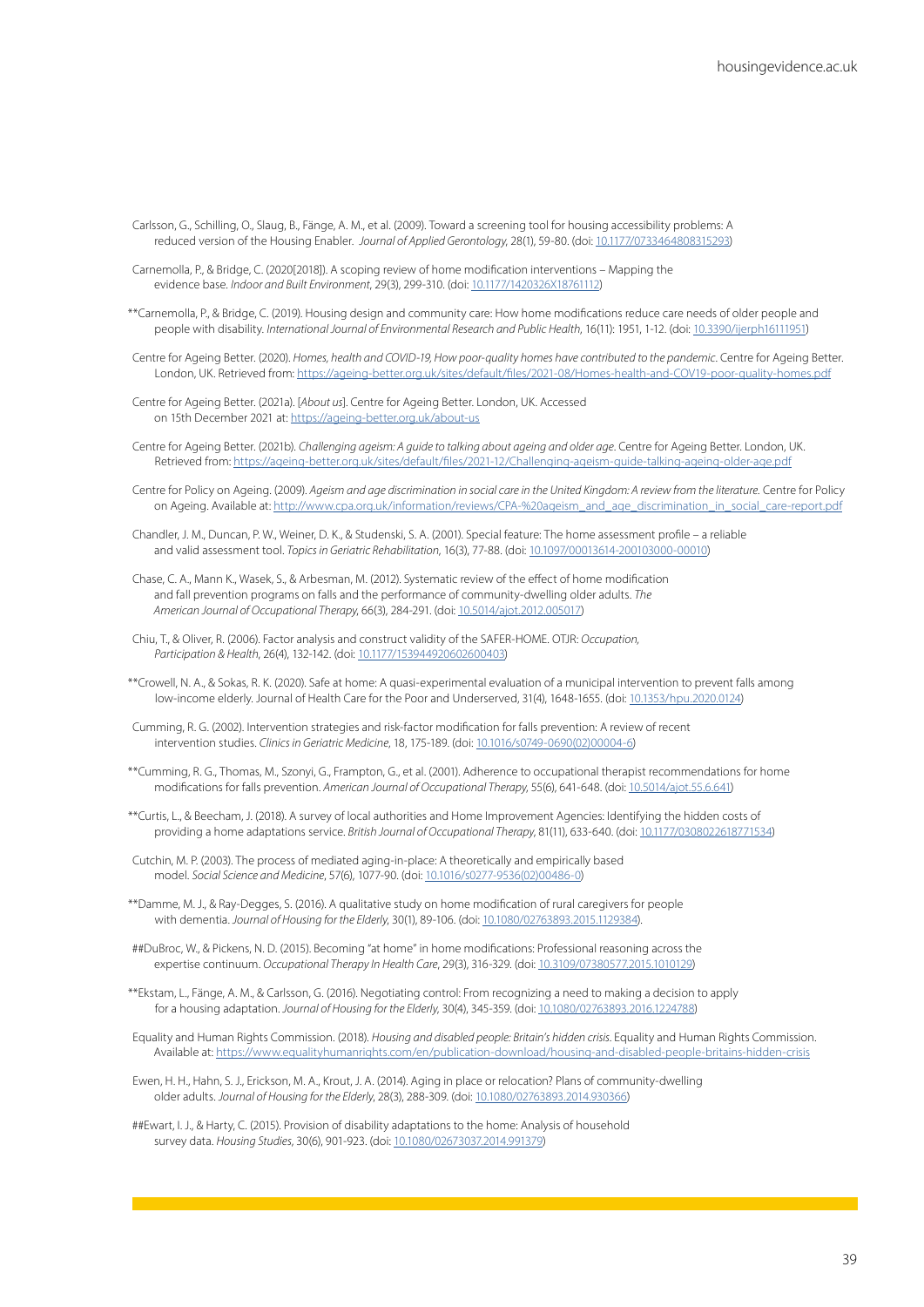

- \*\*Fänge, A. M., Carlsson, G., Axmon, A., Thordardottir, B., et al. (2019). Effects of applying a standardized assessment and evaluation protocol in housing adaptation implementation - Results from a quasiexperimental study. *BMC Public Health*, 19: 1446, 1-14. (doi: [10.1186/s12889-019-7815-9](https://bmcpublichealth.biomedcentral.com/articles/10.1186/s12889-019-7815-9))
- Fänge, A. M., & Iwarsson, S. (2003). Accessibility and usability in housing: construct validity and implications for research and practice. *Disability and Rehabilitation*, 25(23), 1316-1325. (doi: [10.1080/09638280310001616286](https://www.tandfonline.com/doi/abs/10.1080/09638280310001616286))
- \*\*Fänge, A. M., & Iwarsson, S. (2005a). Changes in accessibility and usability in housing: An exploration of the housing adaptation process. *Occupational Therapy International*, 12(1), 44-59. (doi: [10.1002/oti.14](https://onlinelibrary.wiley.com/doi/10.1002/oti.14#:~:text=https%3A//doi.org/10.1002/oti.14))
- \*\*Fänge, A. M., & Iwarsson, S. (2005b). Changes in ADL dependence and aspects of usability following housing adaptation A longitudinal perspective. *American Journal of Occupational Therapy*, 59(3), 296-304. (doi: [10.5014/ajot.59.3.296](https://doi.org/10.5014/ajot.59.3.296))
- \*\*Fänge, A. M., Lindberg, K., & Iwarsson, S. (2013). Housing adaptations from the perspectives of Swedish occupational therapists. *Scandinavian Journal of Occupational Therapy*, 20(3), 228-240. (doi: [10.3109/11038128.2012.737368](https://doi.org/10.3109/11038128.2012.737368))
- Feldman, F., & Chaudhury, H. (2008). Falls and the physical environment: A review and a new multifactorial falls-risk conceptual framework. *Canadian Journal of Occupational Therapy*, 75(2), 82-95. (doi: [10.1177/000841740807500204](https://journals.sagepub.com/doi/10.1177/000841740807500204))
- Fisher, G.S., Coolbaugh, K. & Rohes, C. (2006). A field test of the Cougar Home Safety Assessment for older persons, Version 1.0. *California Journal of Health Promotion*, 4(2), 181-196. (doi: [10.32398/cjhp.v4i2.1944](https://doi.org/10.32398/cjhp.v4i2.1944))
- \*\*Gell, N. M., Brown, H., Karlsson, L., Peters, D. M., et al. (2020). Bathroom modifications, clutter, and tripping hazards: Prevalence and changes after incident falls in community-dwelling older adults. *Journal of Aging and Health*, 32(10), 1636-1644. (doi: [10.1177/0898264320949773](https://journals.sagepub.com/doi/10.1177/0898264320949773))
- Gitlin, L. N., Schinfeld, S., Winter, L., Corcoran, M., et al. (2002). Evaluating home environments of persons with dementia: Interrater reliability and validity of the home environmental assessment protocol (HEAP). *Disability & Rehabilitation*, 24(1), 59-71. (doi: [10.1080/09638280110066325\)](https://www.tandfonline.com/doi/abs/10.1080/09638280110066325)
- Golant, S. M. (2003). Conceptualizing time and behavior in environmental gerontology: A pair of old issues deserving new thought. *The Gerontologist*, 43(5), 638-48. (doi: [10.1093/geront/43.5.638](https://academic.oup.com/gerontologist/article/43/5/638/633798))
- Golant, S. M. (2015). *Aging in the Right Place. Baltimore*, MD: Health Professions Press.
- \*\*Golding-Day, M. & Whitehead, P. (2020). Bathing adaptations in the homes of older adults and their carers (BATH-OUT): A qualitative extended follow-up study with concurrent nested outcome assessments. *BMJ Open*, 10:e035701, 1-9. (doi: [10.1136/bmjopen-2019-035701\)](https://bmjopen.bmj.com/content/10/11/e035701)
- \*\*Granbom, M., Taei, A., & Ekstam, L. (2017). Cohabitants' perspective on housing adaptations: A piece of the puzzle. *Scandinavian Journal of Caring Sciences*, 31(4), 805-813. (doi: [10.1111/scs.12400\)](https://onlinelibrary.wiley.com/doi/10.1111/scs.12400)
- \*\*Grisbrooke, J., & Scott, S. (2009). Moving into housing: Experiences of developing specialist occupational therapy posts in local authority housing departments. *British Journal of Occupational Therapy*, 72(1), 29-36. (doi: [10.1177/030802260907200106](https://journals.sagepub.com/doi/10.1177/030802260907200106))
- Gurney, C. M. (2020). *Out of harm's way? Critical remarks on harm and the meaning of home during the 2020 Covid-19 social distancing measures*. Working paper. UK Collaboration Centre for Housing Evidence. Available at: [https://housingevidence.ac.uk/publications/out-of-harms-way/.](https://housingevidence.ac.uk/publications/out-of-harms-way/)
- Haak, M., Fänge, A. M., Iwarsson, S., & Ivanoff, S. D. (2007) Home as a signification of independence and autonomy: Experiences among very old Swedish people, *Scandinavian Journal of Occupational Therapy*, 14(1), 16-24. (doi: [10.1080/11038120601024929](https://www.tandfonline.com/doi/full/10.1080/11038120601024929))
- Haak, M., Ivanoff, S. D., Fänge, A. M., Sixsmith, J., et al. (2007). Home as the locus and origin for participation: Experiences among very old Swedish people. *OTJR: Occupation, Participation and Health*, 27(3), 95-103. (doi: [10.1177/153944920702700303\)](https://journals.sagepub.com/doi/10.1177/153944920702700303)
- Hastings, A. (2009). Poor neighbourhoods and poor services: Evidence on the 'rationing' of environmental service provision to deprived neighbourhoods. *Urban Studies*, 46(13), 2907-2927. (doi: [10.1177/0042098009344995](https://journals.sagepub.com/doi/10.1177/0042098009344995))
- Hastings, A., & Matthews, P. (2015). Bourdieu and the Big Society: empowering the powerful in public service provision? *Policy & Politics*, 43(4), 545-560. (doi: [10.1332/030557314X14080105693951](https://www.ingentaconnect.com/content/tpp/pap/2015/00000043/00000004/art00005))
- \*\*Harvey, L. A., Mitchell, R. J., Lord, S. R., & Close, J. C. T. (2014). Determinants of uptake of home modifications and exercise to prevent falls in community-dwelling older people. *Australian and New Zealand Journal of Public Health*, 38(6), 585-590. (doi: [10.1111/1753-6405.12243\)](https://onlinelibrary.wiley.com/doi/10.1111/1753-6405.12243)
- Heywood, F. (2001). *Money well spent: The effectiveness and value of housing adaptations*. Policy Press. The University of Bristol, Bristol, UK. Available at: <https://www.jrf.org.uk/report/effectiveness-housing-adaptations>.
- \*\*Heywood, F. (2004a). The health outcomes of housing adaptations. *Disability and Society*, 19(2), 129-143. (doi: [10.1080/0968759042000181767](https://www.tandfonline.com/doi/full/10.1080/0968759042000181767))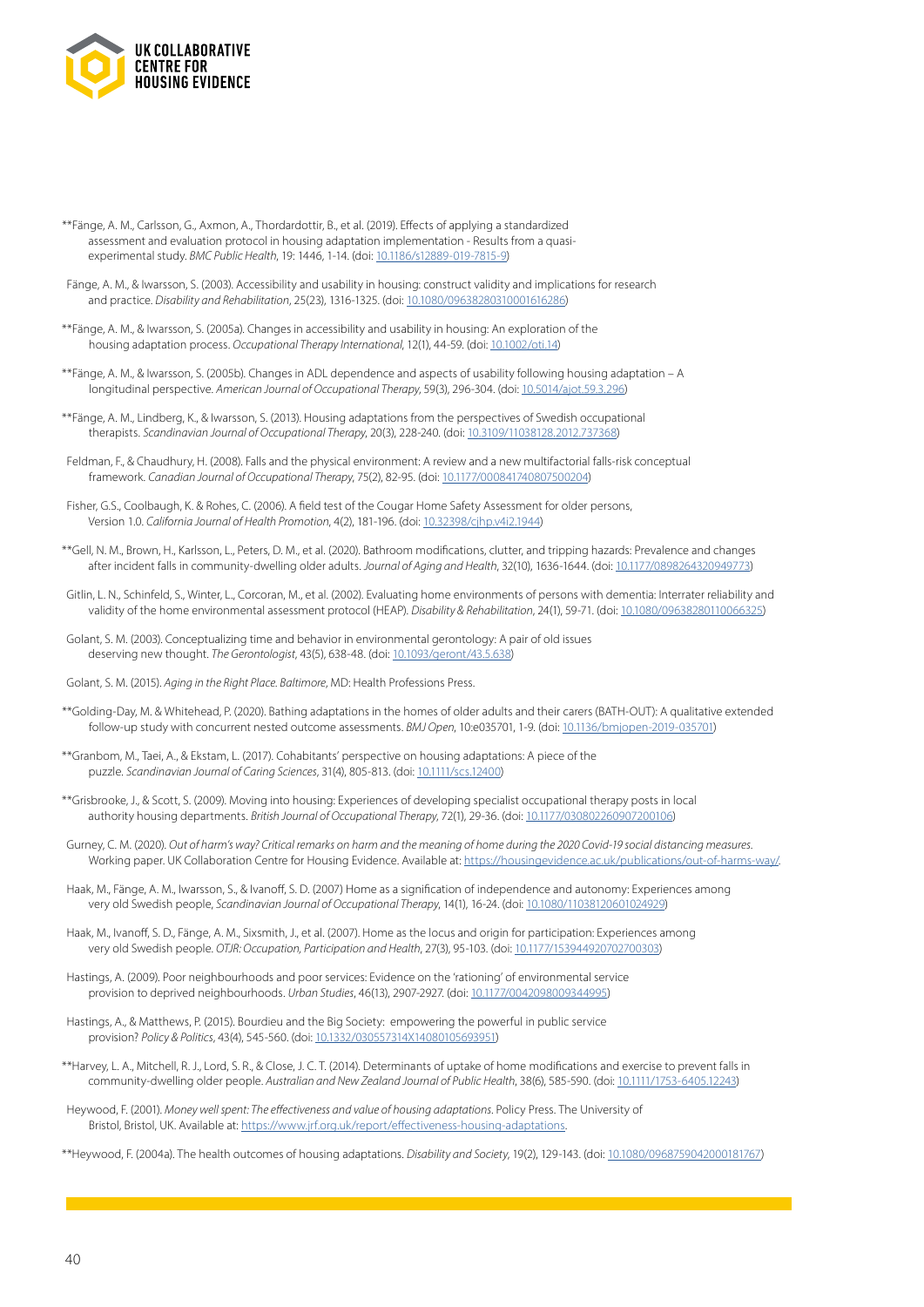\*\*Heywood, F. (2004b) Understanding needs: a starting point for quality. *Housing Studies*, 19(5), 709-726. (doi: [10.1080/0267303042000249161](https://www.tandfonline.com/doi/full/10.1080/0267303042000249161))

\*\*Heywood, F. (2005). Adaptation: Altering the house to restore the home. *Housing Studies*, 20(4), 531-547. (doi: [10.1080/02673030500114409](https://www.tandfonline.com/doi/full/10.1080/02673030500114409))

- Hodgson, P., Aitken, D., Bailey, C., Wilson, G., et al. (2018). *How do people access and experience home adaptations? Perspectives from people in later life and practitioners*. Housing Learning & Improvement Network. London, UK. Retrieved from: [https://www.](https://www.housinglin.org.uk/_assets/Resources/Housing/Support_materials/Reports/HLIN_CaseStudyReport_Home-Adaptations.pdf) [housinglin.org.uk/\\_assets/Resources/Housing/Support\\_materials/Reports/HLIN\\_CaseStudyReport\\_Home-Adaptations.pdf](https://www.housinglin.org.uk/_assets/Resources/Housing/Support_materials/Reports/HLIN_CaseStudyReport_Home-Adaptations.pdf)
- ##Hollinghurst, J., Daniels, H., Fry, R., Akbari, A., et al. (2021). Do home adaptation interventions help to reduce emergency fall admissions? A national longitudinal data-linkage study of 657,536 older adults living in Wales (UK) between 2010 and 2017. *Age and Ageing*, 51, 1-9. (doi: [org/10.1093/ageing/afab201](https://academic.oup.com/ageing/article/51/1/afab201/6399893))
- \*\*Hollinghurst, J., Fry, R., Akbari, A., Watkins, A., et al. (2020). Do home modifications reduce care home admissions for older people? A matched control evaluation of the Care & Repair Cymru service in Wales. *Age and Ageing*, 49(6), 1056-1061. (doi: [10.1093/ageing/afab201](https://academic.oup.com/ageing/article/51/1/afab201/6399893))
- Horowitz, B., Nochajski, S., & Schweitzer, J. (2013). Occupational therapy community practice and home assessment: Use of the Home Safety Self Assessment Tool (HSSAT) to support aging in place. *Occupational Therapy in Health Care*, 27(3), 216-227. (doi: [10.3109/07380577.2013.807450\)](https://pubmed.ncbi.nlm.nih.gov/23855608/)
- \*\*Hwang, E., Cummings, L., Sixsmith, A., & Sixsmith, J. (2011). Impacts of home modifications on aging-inplace. *Journal of Housing for the Elderly*, 25(3), 246-257. (doi: [10.1080/02763893.2011.595611\)](https://www.tandfonline.com/doi/full/10.1080/02763893.2011.595611)
- Iwarsson, S. (1999). The housing enabler: An objective tool for assessing accessibility. *The British Journal of Occupational Therapy*, 62(11), 491-497. (doi: [10.1177/030802269906201104\)](https://journals-sagepub-com.ezproxy.lib.gla.ac.uk/doi/10.1177/030802269906201104)
- \*\*Johansson, K. (2013). Have they done what they should? Moral reasoning in the context of translating older persons' everyday problems into eligible needs for home modification services. *Medical Anthropology Quarterly*, 27(3), 414-433. (doi: [10.1111/maq.12053](https://anthrosource.onlinelibrary.wiley.com/doi/10.1111/maq.12053))
- \*\*Johansson, K., Josephsson., S., & Lilja, M. (2009). Creating possibilities for action in the presence of environmental barriers in the process of 'ageing in place'. *Ageing & Society*, 29, 49-70. (doi: [10.1017/S0144686X08007538\)](https://www.cambridge.org/core/journals/ageing-and-society/article/creating-possibilities-for-action-in-the-presence-of-environmental-barriers-in-the-process-of-ageing-in-place/D596B13AC42D71D445DB97A3D0C85B58)
- \*\*Johansson, K., Lilja, M., Petersson, I., & Borell, L. (2007). Performance of activities of daily living in a sample of applicants for home modification services. *Scandinavian Journal of Occupational Therapy*, 14(1), 44-53. (doi: [10.1080/11038120601094997](https://www.tandfonline.com/doi/full/10.1080/11038120601094997))
- Jones, C. (2005). *Review of housing adaptations including Disabled Facilities Grants Wales*. Welsh Assembly Government. Cardiff, Wales, UK. Retrieved from: [https://gov.wales/sites/default/files/statistics-and-research/2019-06/050301-housing-adaptions-including-dfg-en.pdf](https://gov.wales/sites/default/files/statistics-and-research/2019-06/050301-housing-adaptions-inclu)
- Katz, S. (1983). Assessing self-maintenance: Activities of daily living, mobility, and instrumental activities of daily living. *Journal of the American Geriatrics Society (JAGS)*, 31(12), 721-726. (doi: [10.1111/j.1532-5415.1983.tb03391.x](https://doi.org/10.1111/j.1532-5415.1983.tb03391.x))
- \*\*Keall, M. D., Pierse, N., Howden-Chapman, P., Cunningham, C., et al. (2015). Home modifications to reduce injuries from falls in the home injury prevention intervention (HIPI) study: A cluster-randomised controlled trial. *Lancet*, 385, 231-238. (doi: [10.1016/S0140-6736\(14\)61006-0\)](https://www.sciencedirect.com/science/article/pii/S0140673614610060?via%3Dihub)
- \*\*Keall, M. D., Pierse, N., Howden-Chapman, P., Guria, J., et al. (2017). Cost–benefit analysis of fall injuries prevented by a programme of home modifications: A cluster randomised controlled trial. *Injury Prevention*, 23(1), 22-26. (doi: [10.1136/injuryprev-2015-041947\)](https://www.sciencedirect.com/science/article/pii/S0140673614610060?via%3Dihub)
- \*\*Keall, M. D., Tupara, H., Pierse, N., Wilkie, M., et al. (2021). Home modifications to prevent home fall injuries in houses with Māori occupants (MHIPI): A randomised controlled trial. *The Lancet Public Health*, 6(9), e631-e640. (doi: [10.1016/ S2468-2667\(21\)00135-3\)](https://www.sciencedirect.com/science/article/pii/S2468266721001353?via%3Dihub)
- Keysor, J. J., Jette, A, M,, & Haley, S. M. (2005). Development of the home and community environment (HACE) instrument. *Journal of Rehabilitation Medicine*, 37, 37–44 (doi: [10.1080/16501970410014830\)](https://medicaljournals.se/jrm/content/abstract/10.1080/16501970410014830)
- \*\*Kim, D. (2021). Understanding how older adults negotiate environmental hazards in their home. *Journal of Aging and Environment*, Ahead of Print, 1-21. (doi: [10.1080/26892618.2021.1918814\)](https://www.tandfonline.com/doi/full/10.1080/26892618.2021.1918814)
- \*\*Kim, H., Ahn, Y. H., Steinhoff, A., & Lee, K. H. (2014). Home modification by older adults and their informal caregivers. *Archives of Gerontology and Geriatrics*, 59(3), 648-656. (doi: [10.1016/j.archger.2014.07.012\)](https://www.sciencedirect.com/science/article/pii/S0167494314001150?via%3Dihub)
- \*\*Kim, H., Zhao, Y., Kim, N., & Ahn, Y. H. (2019). Home modifications for older people with cognitive impairments: Mediation analysis of caregivers' information needs and perceptions of fall risks. *International Journal of Older People Nursing*, 14(3), 1-13. (doi: [10.1111/opn.12240\)](https://doi.org/10.1111/opn.12240)
- \*\*Kruse, R. L., Moore, C. M., Tofle, R. B., LeMaster, J. W., et al. (2010). Older adults' attitudes toward home modifications for fall prevention. *Journal of Housing for the Elderly*, 24(2), 110-129. (doi: [10.1080/02763891003757031](https://www.tandfonline.com/doi/full/10.1080/02763891003757031))

Lawton, M. P. (1980). *Environment and aging*. Los Angeles: Brooks/Cole.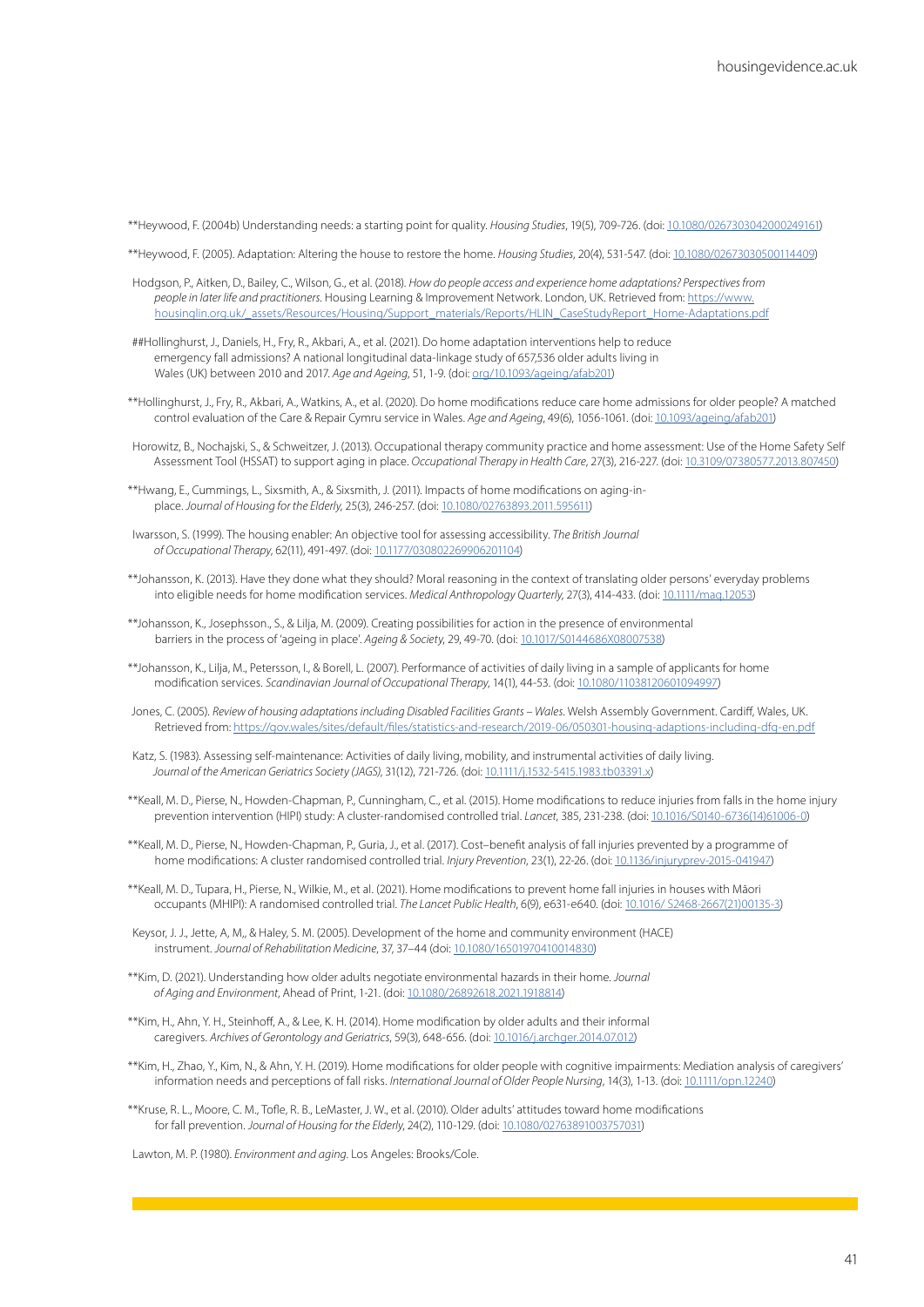

- Lawton, M. P., & Nahemow, L. (1973). Ecology and the aging process. In C. Eisdorfer & M. P. Lawton (Eds.), *The psychology of adult development and aging* (pp. 619–674). Washington DC: American Psychological Association.
- \*\*Lam, K., Shi, Y., Boscardin, J., & Covinsky, K. E. (2021). Unmet need for equipment to help with bathing and toileting among older US adults. *JAMA Internal Medicine*, 181(5), 662-670. (doi: [10.1001/jamainternmed.2021.0204](https://jamanetwork.com/journals/jamainternalmedicine/fullarticle/2777849))

Leather, P., & Mackintosh, S. (1993). The long term impact of staying put. *Ageing and Society*, 13, 193-211. (doi: [10.1017/S0144686X00000854](https://www.cambridge.org/core/journals/ageing-and-society/article/long-term-impact-of-staying-put/5BDBD5C4553D869AC52989415100180D))

- Lim, Y., M., Kim, H., & Cha, Y. J. (2020). Effects of environmental modification on activities of daily living, social participation and quality of life in the older adults: A meta-analysis of randomized controlled trials. *Disability and Rehabilitation: Assistive Technology*, 15(2), 132-140. (doi: [10.1080/17483107.2018.1533595\)](https://www.tandfonline.com/doi/full/10.1080/17483107.2018.1533595)
- \*\*Liu, S. Y., & Lapane, K. L. (2009). Residential modifications and decline in physical function among communitydwelling older adults. *Gerontologist*, 49(3), 344-354. (doi: [10.1093/geront/gnp033\)](https://academic.oup.com/gerontologist/article/49/3/344/749013)
- Lord, S. R., Menzi, H. B., & Sherrington, C. (2006). Home environment risk factors for falls in older people and the efficacy of home modifications. *Age and Ageing*, 35-S2, ii55-ii59. (doi: [10.1093/ageing/afl088\)](https://academic.oup.com/ageing/article/35/suppl_2/ii55/15823)
- \*\*Luther, A., Chiatti, C., Ekstam, L., Thordardottir, B., et al. (2020). Identifying and validating housing adaptation client profiles a mixed methods study. *Disability and Rehabilitation*, 42(14), 2027-2034. (doi: [10.1080/09638288.2018.1550530](https://www.tandfonline.com/doi/full/10.1080/09638288.2018.1550530))
- Mackintosh, S. (2012). *From home adaptations to accessible homes: Putting people at the heart of redesigning the adaptation service in Bristol*. Housing Learning & Improvement Network. London, UK. Retrieved from: [https://www.housinglin.org.uk/\\_assets/](https://www.housinglin.org.uk/_assets/Resources/Housing/Practice_examples/Housing_LIN_case_studies/HLIN_CaseStudy_62_Adaptations.pdf) [Resources/Housing/Practice\\_examples/Housing\\_LIN\\_case\\_studies/HLIN\\_CaseStudy\\_62\\_Adaptations.pdf](https://www.housinglin.org.uk/_assets/Resources/Housing/Practice_examples/Housing_LIN_case_studies/HLIN_CaseStudy_62_Adaptations.pdf)
- Mackintosh, S. (2020). Putting home adaptations on the policy agenda in England. *Journal of Aging and Environment*, 34(2), 126-140. (doi: [10.1080/26892618.2020.1743511\)](https://www.tandfonline.com/doi/full/10.1080/26892618.2020.1743511)
- Mackintosh, S., & Heywood, F. (2015). The structural neglect of disabled housing association tenants in England: Politics, economics and discourse. *Housing Studies*, 30(5), 770-791. (doi: [10.1080/02673037.2015.1044947\)](https://www.tandfonline.com/doi/full/10.1080/02673037.2015.1044947)
- Mackintosh, S., Smith, P., Garrett, H., Morgan, G., & Russell, R. (2018). *Disabled Facilities Grant (DFG) and other adaptations External review* (Main Report). University of the West of England. Bristol, UK. Available at: [https://www.gov.uk/](https://www.gov.uk/government/publications/disabled-facilities-grant-and-other-adaptations-external-review) [government/publications/disabled-facilities-grant-and-other-adaptations-external-review](https://www.gov.uk/government/publications/disabled-facilities-grant-and-other-adaptations-external-review)
- \*\*Marquardt, G., Johnston, D., Black, B. S., Morrison, A., et al. (2011). A descriptive study of home modifications for people with dementia and barriers to implementation. *Journal of Housing for the Elderly*, 25(3), 258-273. (doi: [10.1080/02763893.2011.595612\)](https://www.tandfonline.com/doi/full/10.1080/02763893.2011.595612)
- McCall, V. (2022). Inclusive living: Ageing, adaptations and future-proofing homes. *Buildings and Cities*, 3(1), 250-264. ([doi: 10.5334/bc.173](https://journal-buildingscities.org/articles/10.5334/bc.173/))
- McCall, V., Tokarczyk, T., & Pritchard, J. (2020). *Inclusive living evidence review.* Scotland Federation of Housing Associations. Glasgow, UK. Available at: <https://www.housinglin.org.uk/Topics/type/Inclusive-Living-Toolkit-Inclusive-Living-Evidence-Review/>
- \*\*Meucci, M. R., Gozalo, P., Dosa, D., & Allen, S. M. (2016). Variation in the presence of simple home modifications of older Americans: Findings from the National Health and Aging Trends Study. *Journal of the American Geriatrics Society*, 64(10), 2081-2087. (doi: [10.1111/jgs.14252](https://agsjournals.onlinelibrary.wiley.com/doi/10.1111/jgs.14252))
- Mol, A. (2008). *The logic of care: Health and the problem of patient choice*. London: Routledge.
- Mulliner, E., Riley, M., & Maliene, V. (2020). Older people's preferences for housing and environment characteristics. *Sustainability*, 12(14), 5723, 1-25. [\(doi: 10.3390/su12145723\)](https://www.mdpi.com/2071-1050/12/14/5723)
- \*\*Ng, B. P., Lu, J., Tiu, G. F., Thiamwong, L., et al. (2021). Bathroom modifications among community-dwelling older adults who experience falls in the United States: A cross-sectional study. *Health & Social Care in the Community*. OO, 1-11. (doi: [10.1111/hsc.13398](https://onlinelibrary.wiley.com/doi/10.1111/hsc.13398))
- \*\*Nord, C., Eakin, P., Astley, P., & Atkinson, A. R. (2009). An exploration of communication between clients and professionals in the design of home adaptations. British Journal of Occupational Therapy, 72(5), 197-204. (doi: [10.1177/030802260907200504\)](https://journals.sagepub.com/doi/10.1177/030802260907200504)
- Patry, A., Vincent, C., Duval, C., & Careau, E. (2019). Psychometric properties of home accessibility assessment tools: A systematic review. *[Canadian Journal of Occupational Therapy](https://journals.sagepub.com/doi/10.1177/0008417418824731)*, 86(3), 172-184. (doi: 10.1177/0008417418824731).
- \*\*Petersson, I., Kottorp, A., Bergström, J., & Lilja, M. (2009). Longitudinal changes in everyday life after home modifications for people aging with disabilities. *Scandinavian Journal of Occupational Therapy*, 16(2), 78-87. (doi: [10.1080/11038120802409747](https://www.tandfonline.com/doi/full/10.1080/11038120802409747))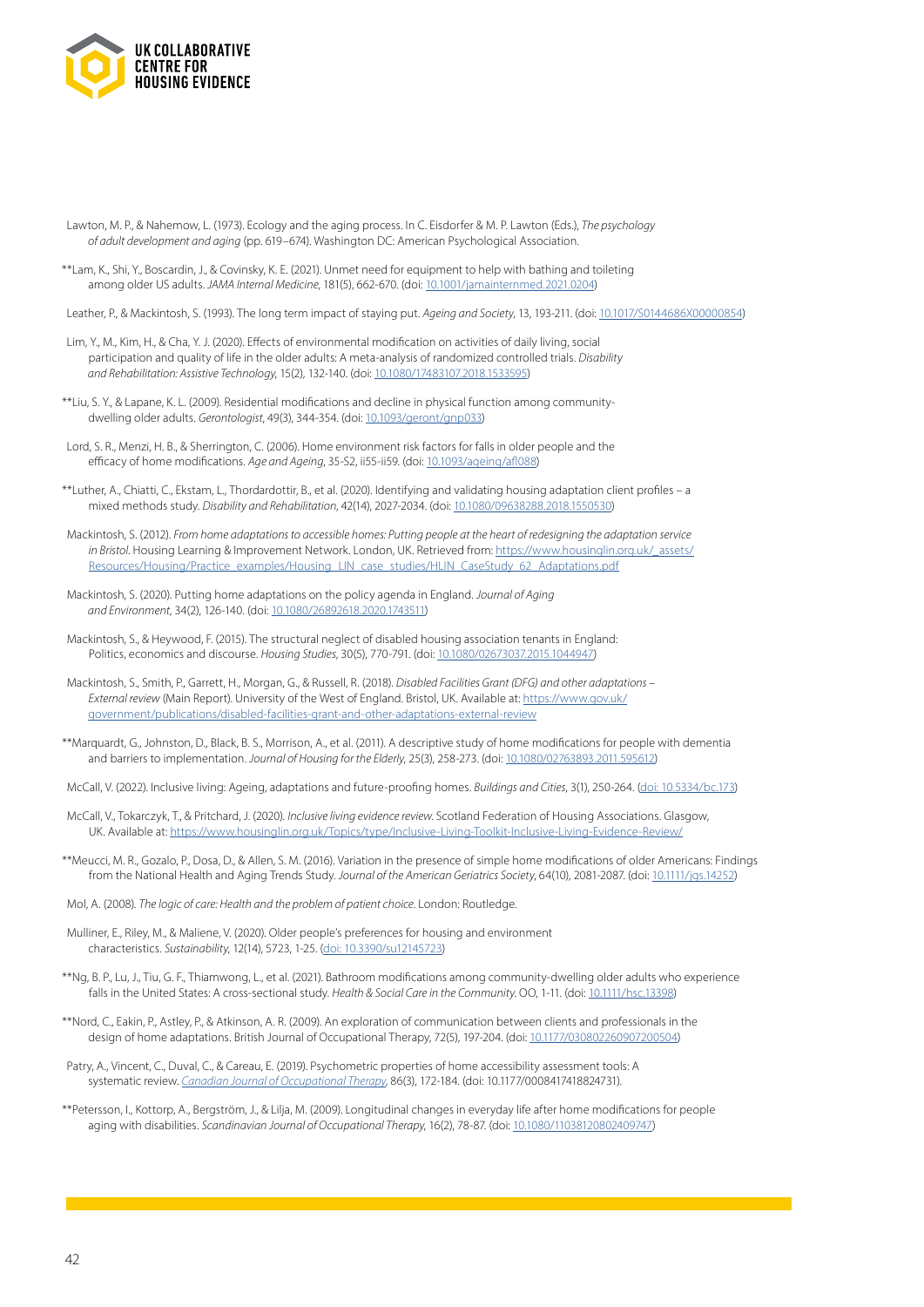- \*\*Petersson, I., Lilja, M., Hammel, J., & Kottorp, A. (2008). Impact of home modification services on ability in everyday life for people ageing with disabilities. *Journal of Rehabilitation Medicine*, 40(4), 253-260. (doi: [10.2340/16501977-0160](https://medicaljournals.se/jrm/content/abstract/10.2340/16501977-0160))
- \*\*Pettersson, C., Löfqvist, C., & Fänge, A. M. (2012). Clients' experiences of housing adaptations: A longitudinal mixedmethods study. *Disability and Rehabilitation*, 34(20), 1706-1715. (doi: [10.3109/09638288.2012.660596](https://medicaljournals.se/jrm/content/abstract/10.2340/16501977-0160))
- \*\*Picking, C., & Pain, H. (2003). Home adaptations: User perspectives on the role of professionals. *British Journal of Occupational Therapy* January, 66(1), 2-8. (doi: [10.1177/030802260306600102\)](https://journals.sagepub.com/doi/10.1177/030802260306600102)
- Preece, J., Robinson, D., Gibb, K., & Young, G. (2021). *Housing policy and poor-quality homes*. Centre for Ageing Better. London, UK. Retrieved from: <https://ageing-better.org.uk/sites/default/files/2021-05/CaCHE-Past-Present-Future-Housing-Policy.pdf>
- Pynoos, J., Nishita, C., & Perelman, l. (2003). Advancements in the home modification field: A tribute to M. Powell Lawton. *Journal of Housing for the Elderly*, 17(1-2), 105-116. (doi: [10.1300/J081v17n01\\_08\)](https://www.tandfonline.com/doi/abs/10.1300/J081v17n01_08)
- Rantakokko, M., Törmäkangas, T., Rantanen, T., Haak, M., et al. (2013). Environmental barriers, person-environment fit and mortality among community-dwelling very old people. *BMC Public Health*, 13, 783, 1-8. (doi: [10.1186/1471-2458-13-783\)](https://www.tandfonline.com/doi/abs/10.1300/J081v17n01_08)
- \*\*Renaut, S., Ogg, J., Petite,S., & Chamahian, A. (2015). Home environments and adaptations in the context of ageing. *Ageing & Society*, 35, 1278-1303. (doi: [10.1017/S0144686X14000221](https://www.cambridge.org/core/journals/ageing-and-society/article/home-environments-and-adaptations-in-the-context-of-ageing/211D4F238B1BEF2AED4A1673D81FE93F))
- Rousseau, J., Potvin, L., Dutil, E., & Falta, P. (2013). Home Assessment of Person-Environment Interaction (HoPE): Content validation process. *Occupational Therapy in Health Care*, 27, 289-307. (doi: [10.3109/07380577.2013.843114\)](https://www.tandfonline.com/doi/full/10.3109/07380577.2013.843114)
- Royal College of Occupational Therapy (RCOT). (2019). Adaptations without delay: A guide to planning and delivering home adaptations differently. *The Royal College of Occupational Therapists*. London, UK. Available at: <https://www.rcot.co.uk/adaptations-without-delay>
- \*\*Safran-Norton, C. E. (2010). Physical home environment as a determinant of aging in place for different types of elderly households. *Journal of Housing for the Elderly*, 24(2), 208-231. (doi: [10.1080/02763891003757494\)](https://www.tandfonline.com/doi/full/10.1080/02763891003757494)
- \*\* Sakellariou, D. (2015a). Home modifications and ways of living well. *Medical Anthropology*, 34(5), 456-469. (doi: [10.1080/01459740.2015.1012614\)](https://www.tandfonline.com/doi/full/10.1080/01459740.2015.1012614)
- \*\*Sakellariou, D. (2015b). Towards the construction of a nicer life: Subjectivity and the logic of choice. *Anthropology in Action*, 22(1), 46-53. (doi: [10.3167/aia.2015.220106](https://www.berghahnjournals.com/view/journals/aia/22/1/aia220106.xml))
- \*\*Salkeld, G., Cumming, R. G., O'Neill, E., Thomas, M., et al. (2000). The cost effectiveness of a home hazard reduction program to reduce falls among older persons. *Australian and New Zealand Journal of Public Health*, 24(3), 265-271. (doi: [10.1111/j.1467-842x.2000.tb01566.x\)](https://onlinelibrary.wiley.com/doi/10.1111/j.1467-842X.2000.tb01566.x)
- Sanford, J. A., Pynoos, J., Tejral, A., & Browne, A. (2001). Development of a comprehensive assessment for delivery of home modifications, *Physical & Occupational Therapy In Geriatrics*, 20(2), 43-55. (doi: [10.1080/J148v20n02\\_03\)](https://www.tandfonline.com/doi/abs/10.1080/J148v20n02_03)

Savage, M., Cunningham, N., Devine, F., Friedman. S, et al. (2015). *Social class in the 21st century*. Penguin Books, London, UK.

- Serin, B. (2018a). *Cross disciplinary review of placemaking literature, Literature mapping*. UK Collaboration Centre for Housing Evidence. Available at:<https://housingevidence.ac.uk/publications/cross-disciplinary-review-of-placemaking-literature/>
- Serin, B. (2018b). *Reviewing the housing supply literature: A literature mapping*. UK Collaboration Centre for Housing Evidence. Available at:<https://housingevidence.ac.uk/publications/reviewing-the-housing-supply-literature/>

Severinsen, C., Breheny, M., & Stephens, C. (2016). [Ageing in unsuitable places.](https://www.tandfonline.com/doi/full/10.1080/02673037.2015.1122175) *Housing Studies*, 31(6), 714-728, (doi: 10.1080/02673037.2015.1122175)

Sixsmith, A., & Sixsmith, J. (2008). [Ageing in place in the United Kingdom.](https://link.springer.com/article/10.1007/s12126-008-9019-y) *Ageing International*, 32, 219-235. (doi: 10.1007/s12126-008-9019-y)

- Soaita, A. M., Gibb, K., & Maclennan, D. (2019). Housing wealth inequalities in Scotland: An evidence review. UK Collaboration Centre for Housing Evidence. Available at: <https://housingevidence.ac.uk/publications/housing-wealth-inequalities-in-scotland/>
- Soaita, A.M. (2018a). *Literature mapping on housing taxation in the UK and other OECD countries*. UK Collaboration Centre for Housing Evidence. Available at:<https://housingevidence.ac.uk/publications/mapping-the-literature-on-housing-taxation-in-the-uk-and-other-oecd-countries/>
- Soaita, A.M. (2018b). *Mapping the literature of 'policy transfer' and housing*. UK Collaboration Centre for Housing Evidence. Available at:<https://housingevidence.ac.uk/publications/mapping-the-literature-of-policy-transfer-and-housing/>
- Soaita, A. M., Serin, B., & Preece, J. (2020). A methodological quest for systematic literature mapping. *International Journal of Housing Policy*, 20(3), 320-343. (doi: [10.1080/19491247.2019.1649040\)](https://www.tandfonline.com/doi/full/10.1080/19491247.2019.1649040)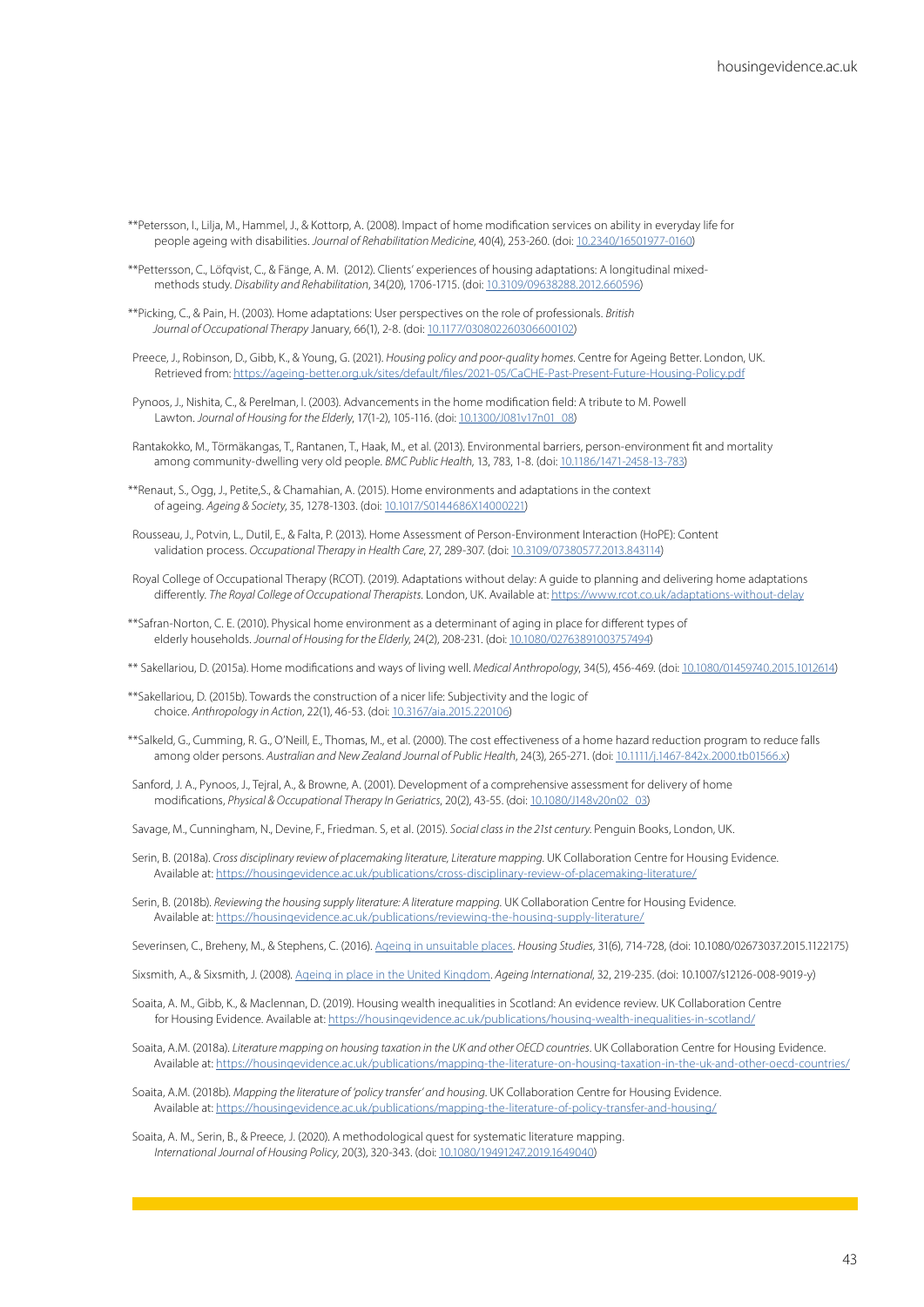

- Stark, S. L., Keglovits, M., Arbesman, M., Lieberman, D. (2017). Effect of home modification interventions on participation of community-dwelling adults with health conditions: A systematic review. *The American Journal of Occupational Therapy*, 71(2), 1-11. (doi: [10.5014/ajot.2017.018887](https://research.aota.org/ajot/article-abstract/71/2/7102290010p1/6293/Effect-of-Home-Modification-Interventions-on-the?redirectedFrom=fulltext))
- Stark, S. L., Landsbaum, A., Palmer, L., Somerville, E. K. (2009). Client-centred home modifications improve daily activity performance of older adults. *Canadian Journal of Occupational Therapy*, 76(SPEC. ISS.), 235-245. (doi: [10.1177/000841740907600s09](https://journals.sagepub.com/doi/10.1177/000841740907600s09))
- Stark, S. L., Somerville, E. K. & Morris, J. C. (2010). In-Home Occupational Performance Evaluation (I-HOPE). *The American Journal of Occupational Therapy*, 64(4), 580-589. (doi: [10.5014/ajot.2010.08065](https://doi.org/10.5014/ajot.2010.08065))
- \*\*Stark, S. L., Somerville, E., Keglovits, M., Smason, A., et al. (2015). Clinical reasoning guideline for home modification interventions. *American Journal of Occupational Therapy*, 69(2), 1-9. (doi: [10.5014/ajot.2015.014266\)](https://research.aota.org/ajot/article-abstract/69/2/6902290030p1/5975/Clinical-Reasoning-Guideline-for-Home-Modification?redirectedFrom=fulltext)
- \*\*Struckmeyer, L. R., Campbell, N., Ellison, C., Ahrentzen, S., et al. (2021a). Home modifications and repurposing: Perspectives on the accessibility, affordability, and attractiveness. *Disability and Rehabilitation*, 1-10. (doi: [10.1080/09638288.2021.1910866](https://www.tandfonline.com/doi/full/10.1080/09638288.2021.1910866))
- Struckmeyer, l. R., Morgan-Daniel, J., Ahrentzen, S., & Ellison, C. (2021b). Home modification assessments for accessibility and aesthetics: A rapid review. *Health Environments Research & Design Journal*, 14(2), 313-327. (doi: [10.1177/1937586720960704](https://journals.sagepub.com/doi/10.1177/1937586720960704))
- Struckmeyer, L. R., & Pickens, N. D. (2016). Home modifications for people with Alzheimer's disease: A scoping review. *The American Journal of Occupational Therapy*, 70(1), 7001270020p1–7001270020p9. (doi: [10.5014/ajot.2015.016089\)](https://research.aota.org/ajot/article-abstract/70/1/7001270020p1/6112/Home-Modifications-for-People-With-Alzheimer-s?redirectedFrom=fulltext)
- \*\*Tabbarah, M., Silverstein, M., & Seeman, T. (2000). A health and demographic profile of noninstitutionalized older Americans residing in environments with home modifications. *Journal of Aging and Health*, 12(2), 204-228. (doi: [10.1177/089826430001200204\)](https://journals.sagepub.com/doi/10.1177/089826430001200204)
- \*\*Tanner, B., Tilse, C., & de Jonge, D. (2008). Restoring and sustaining home: The impact of home modifications on the meaning of home for older people. *Journal of Housing for the Elderly*, 22(3), 195-215. (doi: [10.1080/02763890802232048](https://www.tandfonline.com/doi/full/10.1080/02763890802232048))
- The Center for Excellence in Universal Design (CEUD). (2021). [*About us*]. Accessed on on 30th November 2021 at:<https://universaldesign.ie/about-us/>
- \*\*Thordardottir, B., Chiatti, C., Ekstam, L., Fänge, A. M. (2015). Heterogeneity of characteristics among housing adaptation clients in Sweden – Relationship to participation and self-rated health. *International Journal of Environmental Research and Public Health*, 13(1): 91, 1-12. (doi: [10.3390/ijerph13010091](https://www.mdpi.com/1660-4601/13/1/91))
- \*\*Thordardottir, B., Ekstam, L., Chiatti, C., & Fänge, A. M. (2016). Factors associated with participation frequency and satisfaction among people applying for a housing adaptation grant. *Scandinavian Journal of Occupational Therapy*, 23(5), 347-356. (doi: [10.3109/11038128.2016.1139622\)](https://www.tandfonline.com/doi/full/10.3109/11038128.2016.1139622)
- \*\*Thordardottir, B., Fänge, A. M., Chiatti, C., & Ekstam, L. (2019). Participation in everyday life before and after a housing adaptation. *Journal of Housing For the Elderly*, 33(1), 41-55. (doi: [10.1080/02763893.2018.1451800](https://www.tandfonline.com/doi/full/10.1080/02763893.2018.1451800))
- \*\*Tural, E., Lu, D., & Gole, D. A. (2020). Factors predicting older Adults' attitudes toward and intentions to use stair mobility assistive designs at home. *Preventive Medicine Reports*, 18, 1-8. (doi: [10.1016/j.pmedr.2020.101082\)](https://doi.org/10.1016/j.pmedr.2020.101082)
- van Leeuwen, K. M., van Loon, M. S. van Nes, F. A., Bosmans, J. E., et al. (2019). What does quality of life mean to older adults? A thematic synthesis. *PLOS ONE*, 1-39. (doi: [10.1371/journal.pone.0213263](https://journals.plos.org/plosone/article?id=10.1371/journal.pone.0213263))
- Vessby, K., & Kjellberg, A. (2010). Participation in occupational therapy research: a literature review. *British Journal of Occupational Therapy*, 73(7), 319-326. (doi: [10.4276/030802210X12759925544380](https://journals.sagepub.com/doi/10.4276/030802210X12759925544380))
- Wagnild, G. (2001). Chapter 4, Growing old at home. *Journal of Housing for the Elderly*, 14(1-2), 71-84. (doi: [10.1300/J081v14n01\\_04\)](https://www.tandfonline.com/doi/abs/10.1300/J081v14n01_04)
- Wahl, H-W., Fänge, A. M, Oswald, F., Gitlin, L. N., et al. (2009). The home environment and disability-related outcomes in ageing individuals: What is the empirical evidence? *The American Journal of Occupational Therapy*, 49(3), 355-367. (doi: [10.1093/geront/gnp056\)](https://academic.oup.com/gerontologist/article/49/3/355/752071)
- ##Welti, L. M., Beavers, K. M., Mampieri, A., Rapp, S. R., et al. (2020). Patterns of home environmental modification use and functional health: The women's health initiative. *J Gerontol A Biol Sci Med Sci*, 2020, 75(11), 2119-2124. (doi: [10.1093/gerona/glz290](https://academic.oup.com/biomedgerontology/article/75/11/2119/5677529))
- \*\*Westlin, E., & Björklund, A. (2016). A Delphi study of occurring information in housing adaptation certificates. *Scandinavian Journal of Occupational Therapy*, 23(5), 357-365. (doi: [10.1080/11038128.2016.1177591\)](https://www.tandfonline.com/doi/full/10.1080/11038128.2016.1177591)
- White, J., & Serin, B. (2021). *High-rise residential development: An international evidence review*. UK Collaboration Centre for Housing Evidence. Available at: <https://housingevidence.ac.uk/high-rise-residential-development-an-international-evidence-review/>
- \*\*Whitehead, P. J., & Golding-Day, M. R. (2019). The lived experience of bathing adaptations in the homes of older adults and their carers (BATH-OUT): A qualitative interview study. *Health and Social Care in the Community*, 27(6), 1534-1543. (doi: [10.1111/hsc.12824](https://onlinelibrary.wiley.com/doi/10.1111/hsc.12824))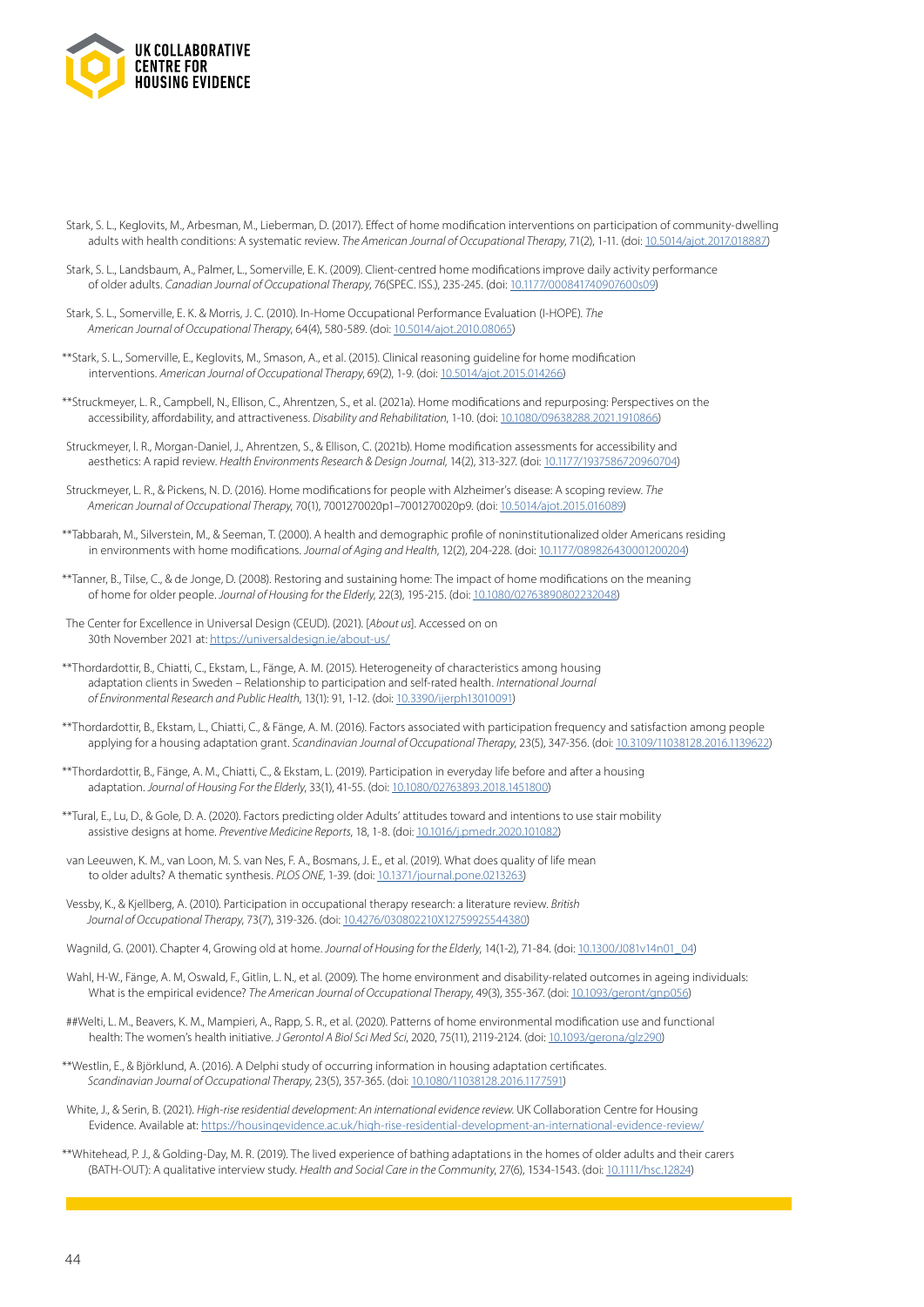\*\*Whitehead, P. J., Golding-Day, M. R., Belshaw, S., Dawson, T., et al. (2018). Bathing adaptations in the homes of older adults (BATH-OUT): Results of a feasibility randomised controlled trial (RCT). *BMC Public Health*, 18: 1293, 1-11. (doi: [10.1186/s12889-018-6200-4\)](https://bmcpublichealth.biomedcentral.com/articles/10.1186/s12889-018-6200-4)

\*\*Wilson, G., Aitken, D., Hodgson, H., & Bailey, C. (2019). The hidden impact of home adaptations: Using a wearable camera to explore lived experiences and taken-for-granted behaviours. *Health and Social Care in the Community*, 27(6), 1469-1480. (doi: [10.1111/hsc.12818\)](https://onlinelibrary.wiley.com/doi/10.1111/hsc.12818)

##Wiseman, J. M., Stamper, D. S., Sheridan, E., Caterino, J. M., et al. (2021). Barriers to the Initiation of Home Modifications for Older Adults for Fall Prevention. *Geriatric Orthopaedic Surgery and Rehabilitation*, 12, 1-5. (doi: [10.1177/21514593211002161](https://journals.sagepub.com/doi/10.1177/21514593211002161))

\*\*Yuen, H. K., & Carter, R. E. (2006). A predictive model for the intention to implement home modifications: A pilot study. *The Journal of Applied Gerontology*, 25(1), 3-16. (doi: [10.1177/0733464805280751](https://journals.sagepub.com/doi/10.1177/0733464805280751))

\*\*Zhang, B., & Zhou, P. (2020). An economic evaluation framework for government-funded home adaptation schemes: A quantitative approach. *Healthcare*, 8(3):345, 1-13. (doi: [10.3390/healthcare8030345\)](https://www.mdpi.com/2227-9032/8/3/345)

\*\*Zhou, W., Oyegoke, A. S., & Sun, M. (2019). Causes of delays during housing adaptation for healthy aging in the UK. *International Journal of Environmental Research and Public Health*, 16(2): 192, 1-16. (doi: [10.3390/ijerph16020192\)](https://www.mdpi.com/1660-4601/16/2/192)

\*\*Zhou, W., Oyegoke, A. S., & Sun, M. (2020a). Adaptations for aging at home in the UK: An evaluation of current practice. *Journal of Ageing & Social Policy*, 32(6), 572-589. (doi: [10.1080/08959420.2019.1685347](https://www.tandfonline.com/doi/full/10.1080/08959420.2019.1685347))

\*\*Zhou, W., Oyegoke, A. S., Sun, M., & Zhu, H. (2020b). Older clients' pathway through the adaptation system for independent living in the UK. *International Journal of Environmental Research and Public Health*, 17(10): 3640, 1-16. (doi: [10.3390/ijerph17103640](https://www.mdpi.com/1660-4601/17/10/3640))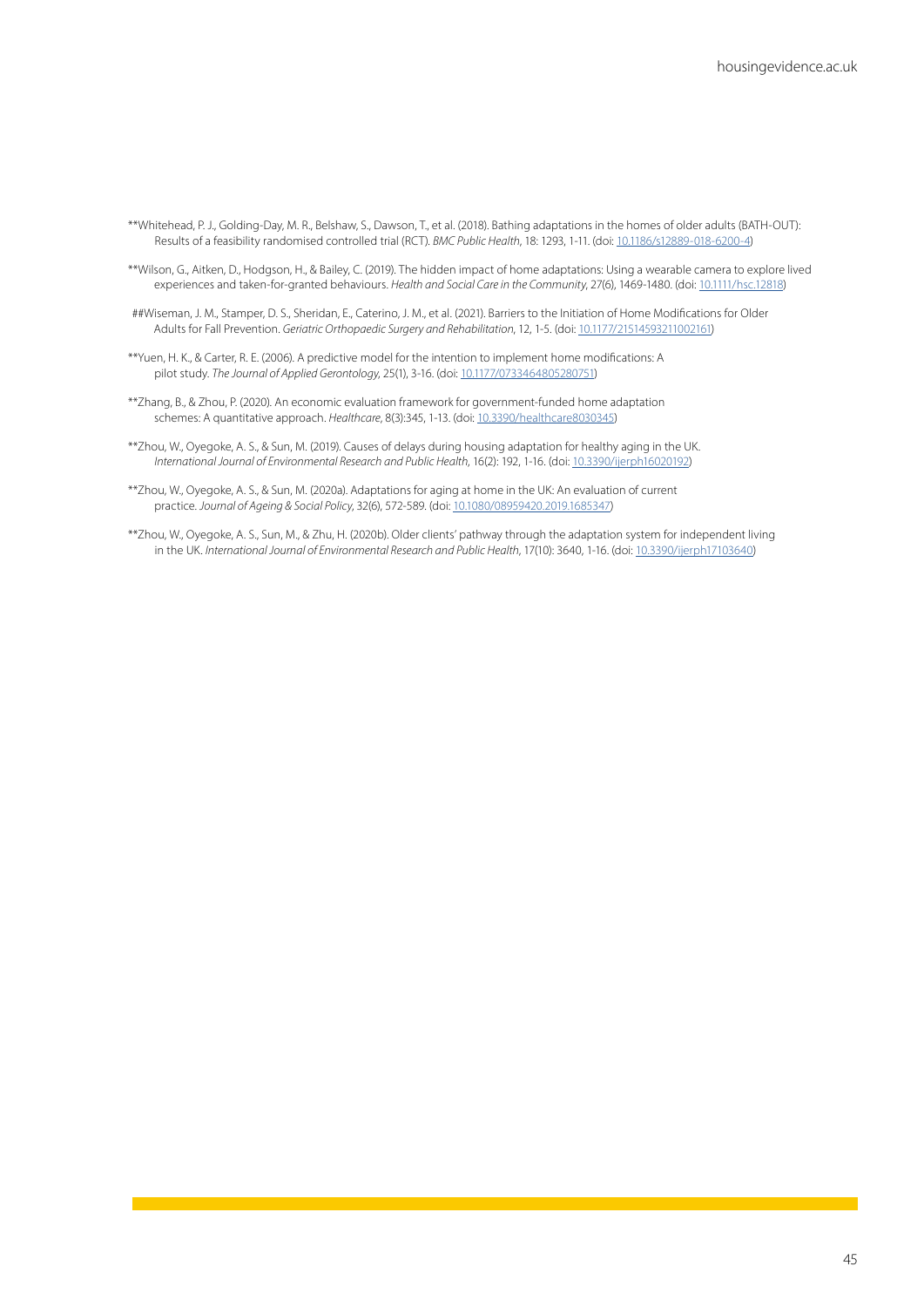

# **Appendix 1: A list of relevant review papers in the literature**

| <b>Title</b>                                                                                                                                                                             | <b>Source</b>                    |
|------------------------------------------------------------------------------------------------------------------------------------------------------------------------------------------|----------------------------------|
| Home modification assessments for accessibility and aesthetics: A rapid review                                                                                                           | Struckmeyer et al., 2021         |
| Effects of environmental modification on activities of daily living, social<br>participation and quality of life in the older adults: a meta-analysis of<br>randomized controlled trials | Lim et al., 2020                 |
| A scoping review of home modification interventions—Mapping the evidence<br>base                                                                                                         | Carnemolla & Bridge, 2020[2018]  |
| Effect of home modification interventions on participation of community-<br>dwelling adults with health conditions: A systematic Review                                                  | Stark et al., 2017               |
| Home modifications for people with Alzheimer's disease: A scoping review                                                                                                                 | Struckmeyer & Pickens, 2016      |
| Systematic review of the effect of home modification and fall prevention<br>programs on falls and the performance of community-dwelling older adults                                     | Chase et al., 2012               |
| The home environment and disability-related outcomes in ageing individuals:<br>What is the empirical evidence?                                                                           | Wahl et al., 2009                |
| Falls and the physical environment: A review and a new multifactorial falls-risk<br>conceptual framework                                                                                 | Feldman & Chaudhury, 2008        |
| Home environment risk factors for falls in older people and the efficacy of home<br>modifications                                                                                        | Lord, Menzi, & Sherrington, 2006 |
| Intervention strategies and risk-factor modification for falls prevention - A review<br>of recent intervention studies                                                                   | Cumming, 2002                    |